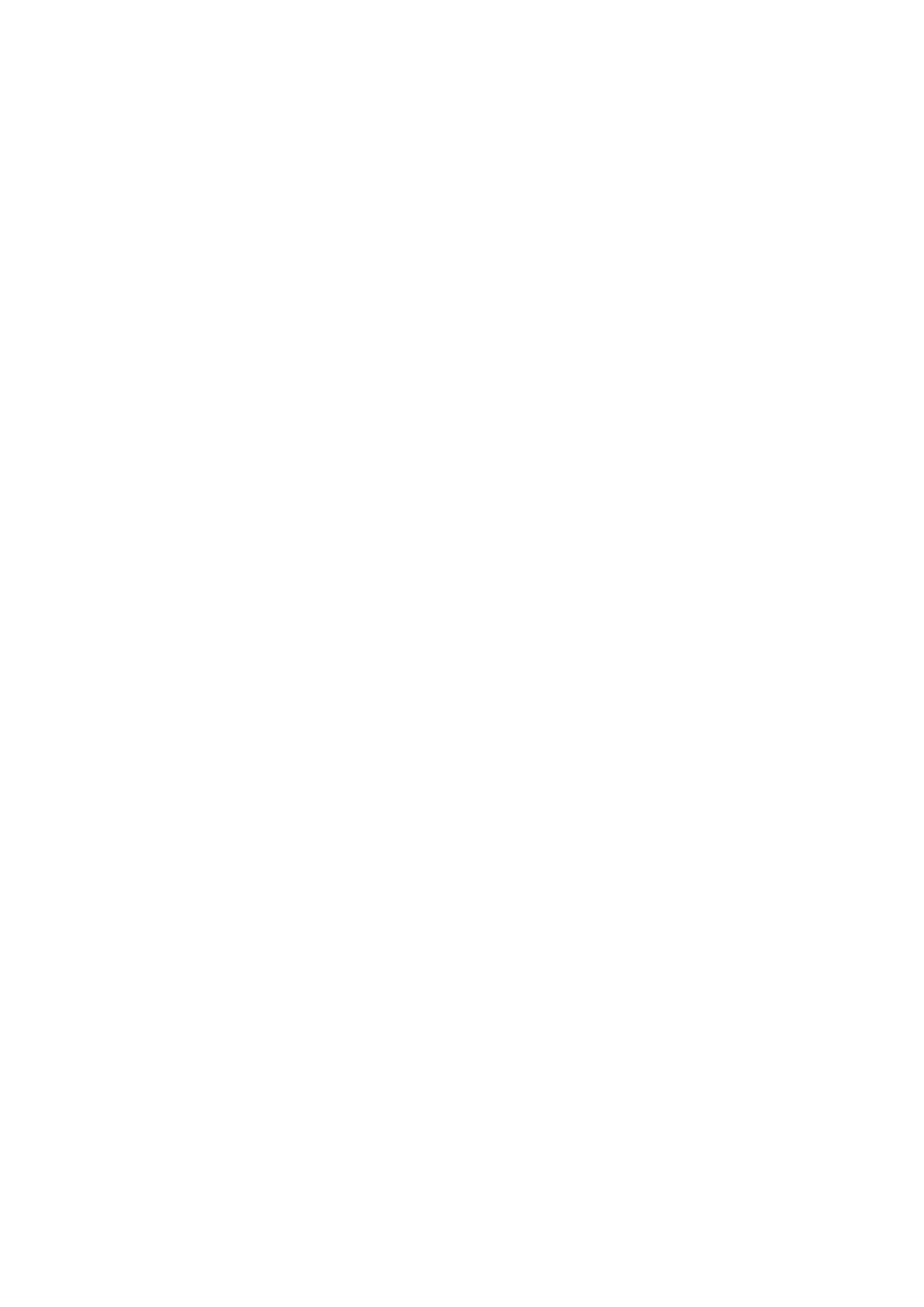### **The Regulation and Quality Improvement Authority**

The Regulation and Quality Improvement Authority (RQIA) is the independent body responsible for regulating and inspecting the quality and availability of health and social care (HSC) services in Northern Ireland. RQIA's reviews are designed to identify best practice, to highlight gaps or shortfalls in services requiring improvement and to protect the public interest. Our reports are submitted to the Minister for Health, Social Services and Public Safety, and are available on the RQIA website at [www.rqia.org.uk.](http://www.rqia.org.uk/)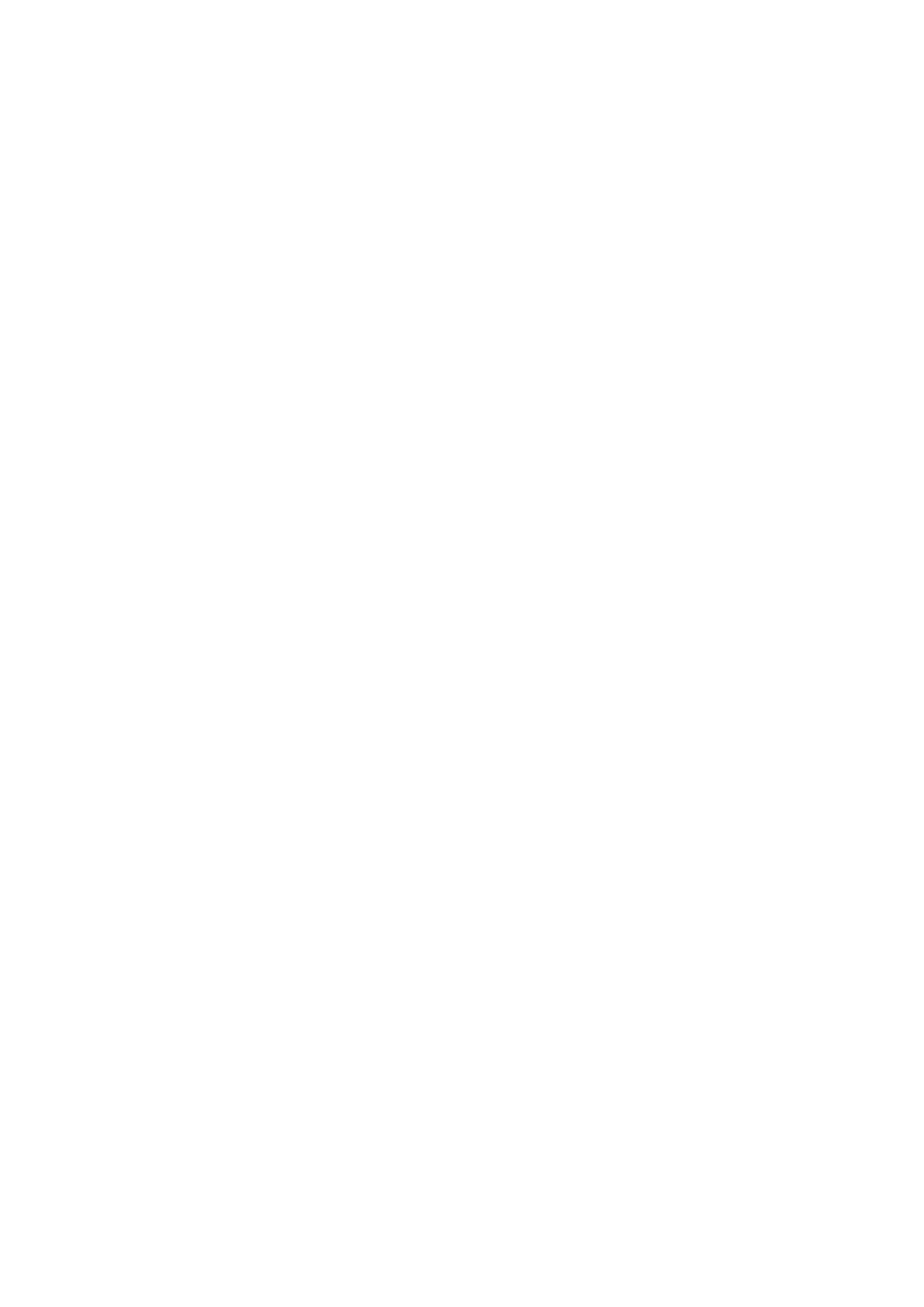# **Table of Contents**

|    |                                                                                                                       | <b>Membership of the Review Team</b>                                                                                                                                                                                                                                                                                                                                                                                                                                                                                      | 1                                                                                |
|----|-----------------------------------------------------------------------------------------------------------------------|---------------------------------------------------------------------------------------------------------------------------------------------------------------------------------------------------------------------------------------------------------------------------------------------------------------------------------------------------------------------------------------------------------------------------------------------------------------------------------------------------------------------------|----------------------------------------------------------------------------------|
| 1. |                                                                                                                       | <b>Executive Summary</b>                                                                                                                                                                                                                                                                                                                                                                                                                                                                                                  | $\overline{2}$                                                                   |
| 2. |                                                                                                                       | <b>Introduction and Background</b>                                                                                                                                                                                                                                                                                                                                                                                                                                                                                        | 3                                                                                |
|    | 2.1<br>2.2<br>2.3<br>2.3.1                                                                                            | <b>Controlled Drugs</b><br><b>Controlled Drugs Legislation</b><br><b>Systems Arising from Legislation</b><br>Designated Bodies and Responsible Bodies for<br><b>Controlled Drug Management and Use</b>                                                                                                                                                                                                                                                                                                                    | 3<br>4<br>5<br>5                                                                 |
|    | 2.3.2<br>2.3.3<br>2.3.4<br>2.3.5<br>2.3.6<br>2.3.7                                                                    | Appointment of an Accountable Officer<br>Role of the Accountable Officer<br>Sharing of Information<br><b>Routine Periodic Inspections</b><br><b>Standard Operating Procedures</b><br>Rationale for the Review                                                                                                                                                                                                                                                                                                             | 6<br>6<br>6<br>6<br>$\overline{7}$<br>$\overline{7}$                             |
| 3. |                                                                                                                       | <b>Terms of Reference</b>                                                                                                                                                                                                                                                                                                                                                                                                                                                                                                 | 9                                                                                |
|    | 3.1                                                                                                                   | <b>Exclusions</b>                                                                                                                                                                                                                                                                                                                                                                                                                                                                                                         | 9                                                                                |
| 4. |                                                                                                                       | <b>Methodology</b>                                                                                                                                                                                                                                                                                                                                                                                                                                                                                                        | 11                                                                               |
| 5. |                                                                                                                       | <b>Controlled Drug Use in Northern Ireland</b>                                                                                                                                                                                                                                                                                                                                                                                                                                                                            | 12                                                                               |
|    | 5.1<br>5.2<br>5.3<br>5.4<br>5.5                                                                                       | <b>Western Health and Social Care Trust</b><br>Southern Health and Social Care Trust<br>South Eastern Health and Social Care Trust<br><b>Belfast Health and Social Care Trust</b><br>Northern Health and Social Care Trust                                                                                                                                                                                                                                                                                                | 12<br>12<br>12<br>13<br>13                                                       |
| 6. |                                                                                                                       | <b>Findings</b>                                                                                                                                                                                                                                                                                                                                                                                                                                                                                                           | 15                                                                               |
|    | 6.1.<br>6.1.1<br>6.1.2<br>6.1.3<br>6.1.4<br>6.1.5<br>6.1.6<br>6.1.7<br>6.1.8<br>6.2<br>6.3<br>6.3.1<br>6.3.2<br>6.3.3 | Term of Reference One<br>Appointment of Accountable Officer<br><b>Governance Structure</b><br>Staff Awareness of the Role of the Accountable Officer<br><b>Investigation of Incidents and Concerns</b><br>Monitoring and Auditing of Controlled Drug Use<br><b>Staff Training</b><br><b>Non-Medical Prescribers</b><br>Conclusions<br>Term of Reference Two<br>Term of Reference Three<br><b>Destruction of Controlled Drugs</b><br>Arrangements for Patients Own Controlled Drugs<br><b>Security of Controlled Drugs</b> | 15<br>15<br>15<br>16<br>17<br>19<br>21<br>22<br>24<br>25<br>26<br>26<br>27<br>27 |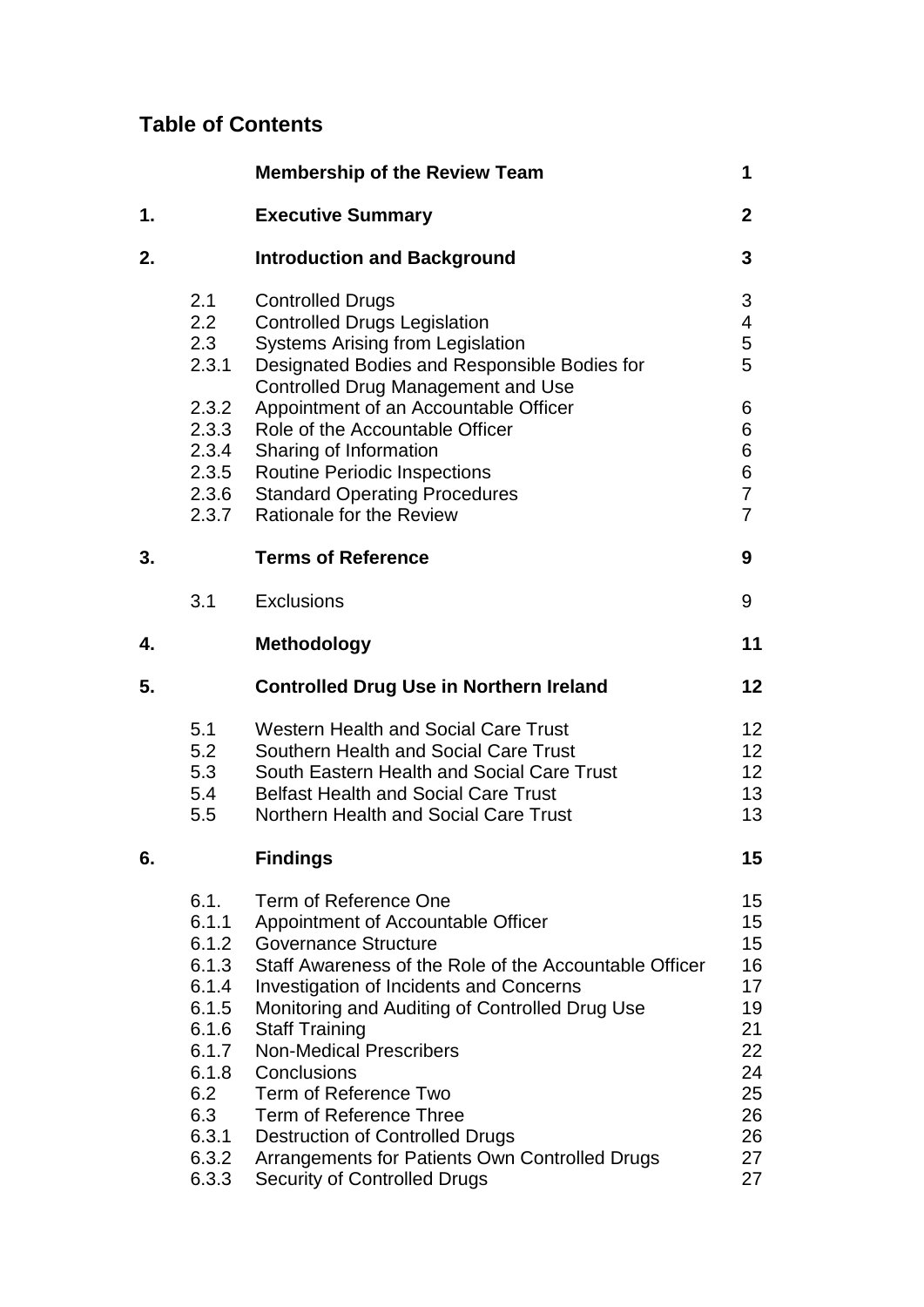|    | 6.3.4<br>6.4<br>6.4.1<br>6.4.3 | Conclusions<br>Term of Reference Four<br><b>Local Intelligence Network</b><br>6.4.2 Questionnaire Responses<br>Conclusions | 32<br>32<br>32<br>33<br>35 |
|----|--------------------------------|----------------------------------------------------------------------------------------------------------------------------|----------------------------|
| 7. |                                | <b>Summary Conclusions</b>                                                                                                 | 36                         |
| 8. |                                | <b>Summary Recommendations</b>                                                                                             | 38                         |
|    |                                | <b>Appendix A</b>                                                                                                          | 40                         |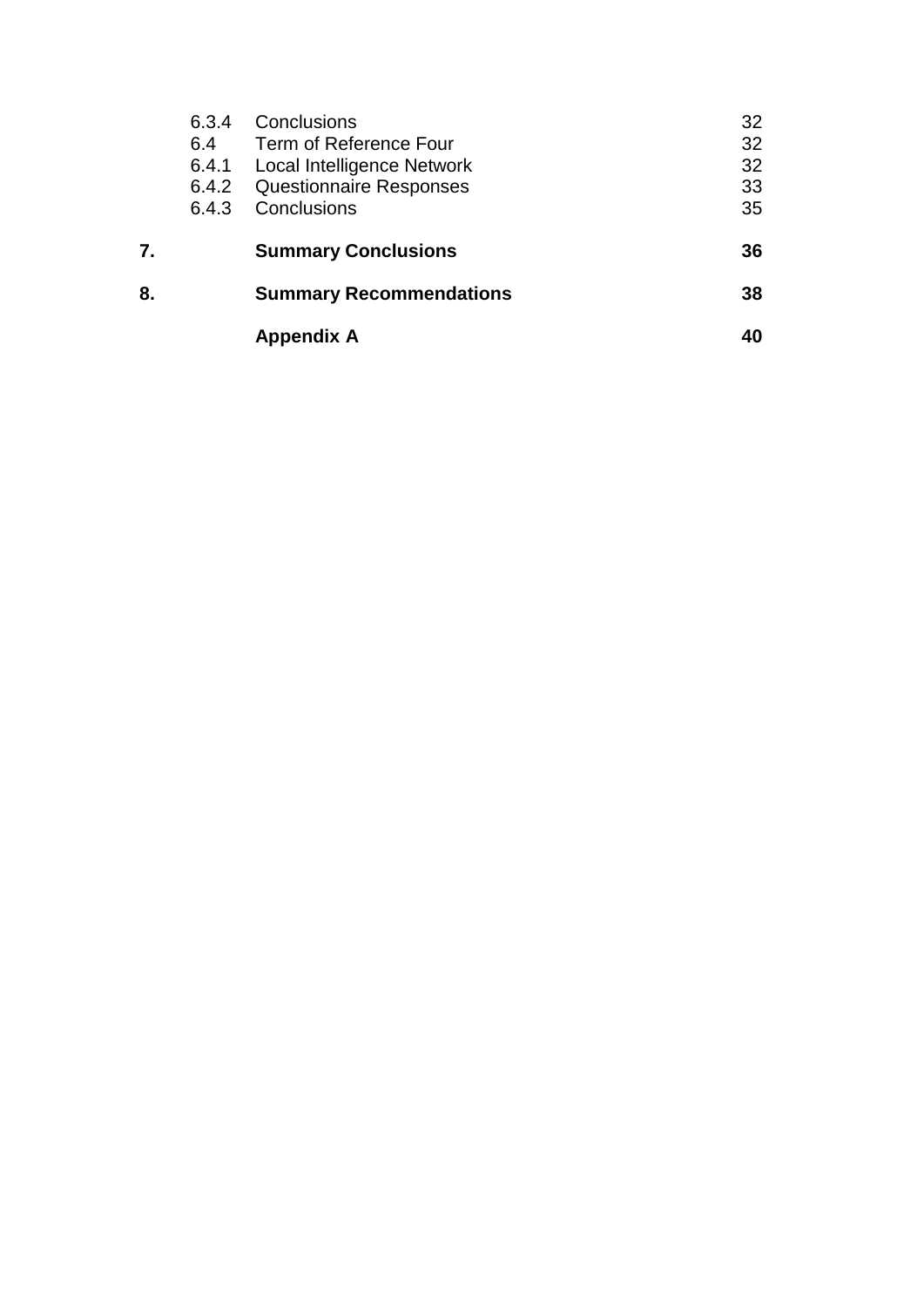# **Membership of the Review Team**

| Gillian Arr-Jones              | Head of Controlled Drugs CQC (retired)                  |
|--------------------------------|---------------------------------------------------------|
| <b>Fleur Booty</b>             | CQC Inspector (retired)                                 |
| <b>Hall Graham</b>             | Head of Programme Primary Care Advisor                  |
| Angela Belshaw<br>Ann McKibben | <b>Project Manager</b><br><b>Administration Support</b> |

During development of the self-assessment an advisory group was engaged to assure its content. Membership of the advisory group was as follows:

| <b>MRG DHSSPS</b>               |
|---------------------------------|
| <b>MRG DHSSPS</b>               |
| <b>MRG DHSSPS</b>               |
| Accountable Officer Telford PCT |
| Head of Controlled Drugs CQC    |
| <b>MRG DHSSPS</b>               |
|                                 |

Pharmacy and ward inspections were carried out by members of RQIA's pharmacy team:

| <b>Catherine Wilkinson</b> | <b>Pharmacist Inspector</b> |
|----------------------------|-----------------------------|
| <b>Helen Daly</b>          | <b>Pharmacist Inspector</b> |
| Helen Mulligan             | <b>Pharmacist Inspector</b> |
| <b>Judith Taylor</b>       | <b>Pharmacist Inspector</b> |
| Paul Nixon                 | <b>Pharmacist Inspector</b> |
| <b>Rachel Lloyd</b>        | <b>Pharmacist Inspector</b> |
|                            |                             |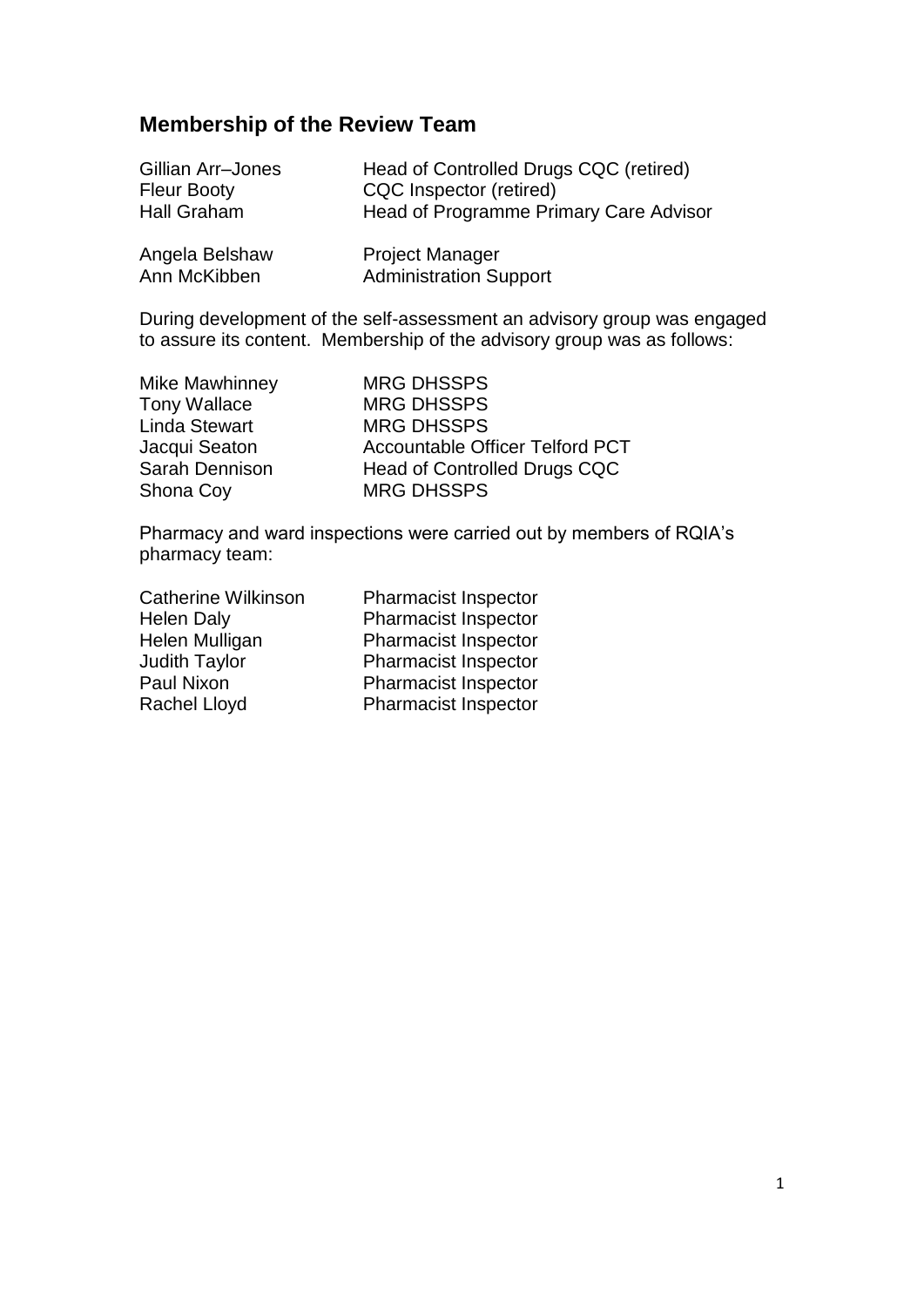# **1. Executive Summary**

This review considers the arrangements in place for the effectiveness of the management of controlled drug use in health and social care (HSC) trust hospitals. The Regulation and Quality Improvement Authority (RQIA) selected this topic for review, following a public consultation exercise.

Evidence was collected for the review using a range of methods including: completion of a self-assessment questionnaire by HSC trusts; validation meetings with trust senior staff, which included representatives from pharmacy, nursing and medicine; inspections of wards carried out by RQIA pharmacy staff; and a questionnaire provided to members of the Northern Ireland Local Intelligence Network.

The review found that all trusts had appointed appropriate Accountable Officers who had been provided with all necessary training. However, awareness of the role of the Accountable Officer among ward staff and junior medical staff in all trusts could be improved.

In all trusts robust processes were in place for auditing and monitoring of controlled drug use, and incident reporting mechanisms were well developed.

Training in the management and use of controlled drugs was provided for relevant staff. Consideration should be given to the need to increase staff awareness in the potential for abuse of controlled drugs in hospital settings.

Comprehensive systems were in place in both pharmacies and wards to assure the security of controlled drugs. Systems were also in place to ensure security of controlled drugs when they were being transported to hospitals that did not have an onsite pharmacy.

This review concludes that following the fourth Shipman Report, robust systems are now in place for the management and use of controlled drugs in hospitals in Northern Ireland.

This review makes recommendations to improve further what is already a comprehensive system.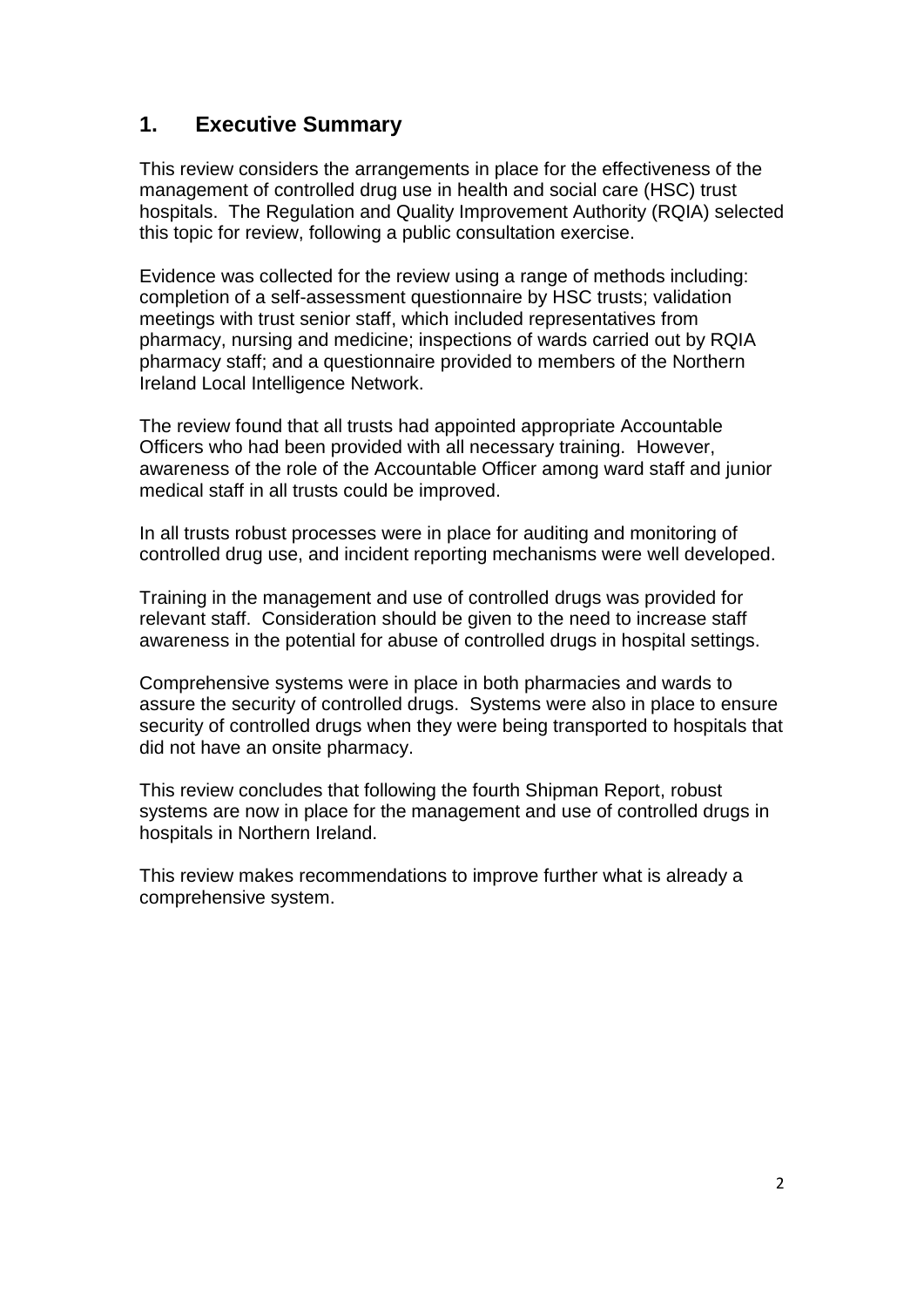# **2. Introduction and Background**

## **2.1 Controlled Drugs**

Controlled drugs are drugs which are defined by the Misuse of Drugs Act 1971<sup>1</sup> as dangerous or otherwise harmful, and have the potential for abuse or misuse.

Controlled drugs have legitimate medical uses, and the legislation that governs their use is designed not to interfere with a patient receiving the most appropriate treatment. Doctors and dentists, as well as specified groups of non-medical prescribers are therefore allowed to prescribe and administer a wide range of controlled drugs.

Controlled drugs are an essential part of modern clinical care and can be used in a wide variety of clinical settings, for example:

- relief of acute pain after a heart attack or fracture;  $\bullet$
- relief of chronic pain;  $\bullet$
- palliative care in patients with terminal cancer;
- treatment of drug dependence:
- anaesthesia.  $\bullet$

Controlled drugs also include benzodiazepines (tranquillisers and sleeping tablets), anabolic steroids and growth hormones.

Strict legal controls apply to controlled drugs to protect patients and the public and to prevent them being misused, obtained illegally or causing harm. These include controls which govern how these medicines may be:

- stored:
- produced;
- supplied;
- prescribed.  $\bullet$

The Misuse of Drugs Regulations<sup>2</sup> divide controlled drugs into five schedules. The schedule into which a controlled drug is placed is based on its benefit when used in medicinal treatment, balanced against its harm if misused (see Appendix A).

n<br>1 <http://www.legislation.gov.uk/ukpga/1971/38/contents>

<sup>&</sup>lt;sup>2</sup>. The Controlled Drugs (Supervision of Management and Use) Regulations (Northern Ireland) 2009 <http://legislation.gov.uk.nisr/2002/1/contents/made>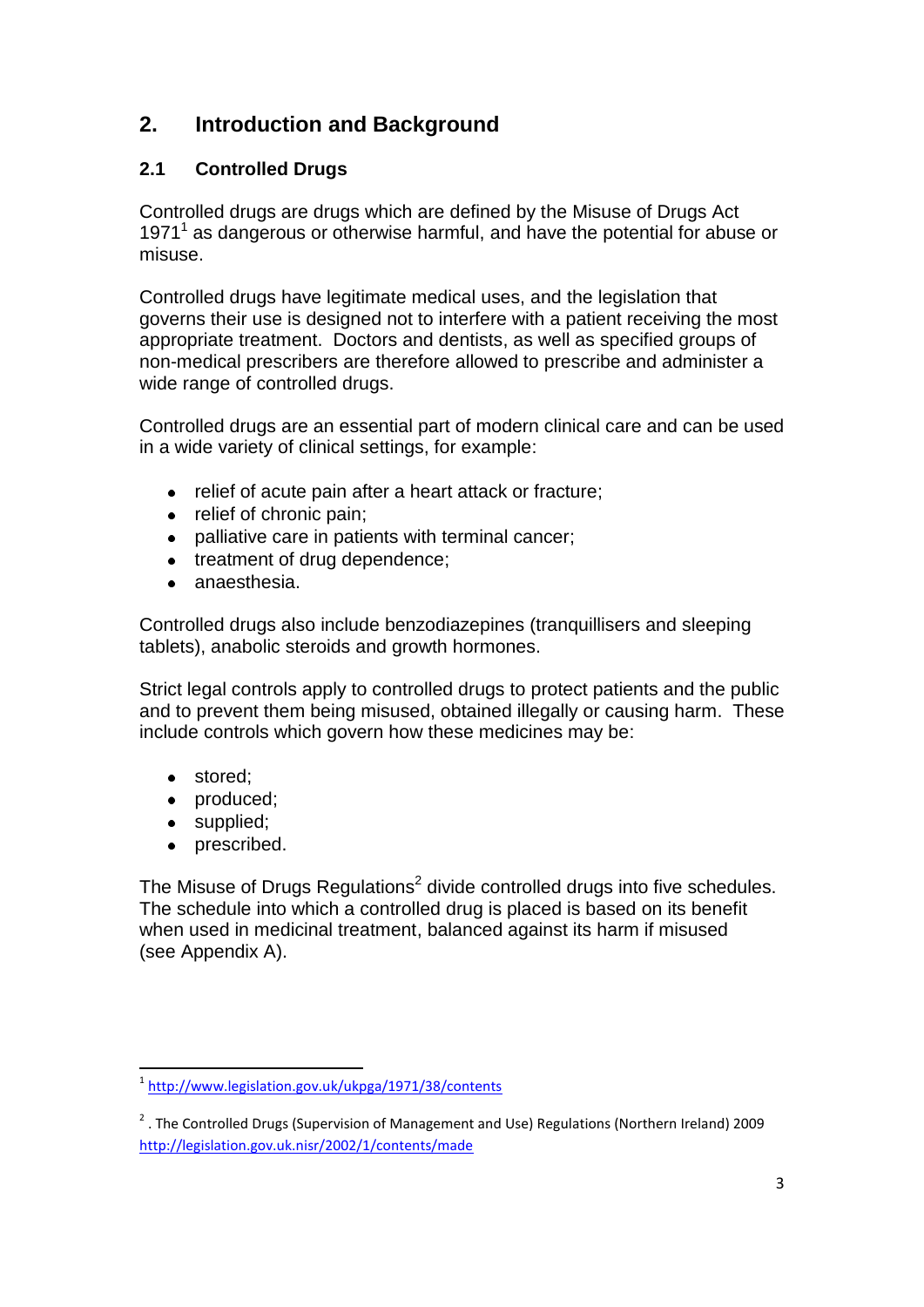## **2.2 Controlled Drugs Legislation**

The Misuse of Drugs Act 1971 and its regulations provide the statutory framework for the control and regulation of controlled drugs. The Act makes it unlawful to possess or supply a controlled drug unless an exception or exemption applies. Northern Ireland legislation is set out in The Misuse of Drugs Regulations (Northern Ireland) 2002, as amended.<sup>3</sup>

The Fourth Report of the Shipman inquiry<sup>4</sup> identified a number of serious shortcomings across the UK in the systems used for the management of controlled drugs and made recommendations to improve their management. The Northern Ireland response to the fourth report is set out in Improving Patient Safety- Building Public Confidence (November 2006). 5

In response to recommendations made by the Shipman inquiry, the Health Act 2006<sup>6</sup> included measures to improve and strengthen the management and use of controlled drugs.

The Northern Ireland Regulations made under the Health Act are the Controlled Drugs (Supervision of Management and Use) Regulations (Northern Ireland)  $2009^7$ , 1 October 2009.

The new procedures contained in the Controlled Drugs (Supervision of Management and Use) Regulations (Northern Ireland) 2009 were designed to strengthen existing arrangements, by being integrated within the overall framework for improving quality in healthcare. They were intended to encourage good practice in the management of controlled drugs, as well as help to detect unusual or poor clinical practice or systems, criminal activity or risk to patients.

Safer Management of Controlled Drugs – A guide to good practice in secondary care was first published by DHSSPS in August 2009<sup>8</sup> and equivalent guidance for use in primary care was first published in August 2010.

and a copy of this legislation can be found at<http://legislation.gov.uk/nisr/2002/1/contents/made>

 $4$ The 4th Report of the Shipman Inquiry – The Regulation of Controlled Drugs in the Community [http://webarchive.nationalarchives.gov.uk/20090808154959/http://www.the-shipman](http://webarchive.nationalarchives.gov.uk/20090808154959/http:/www.the-shipman-inquiry.org.uk/reports.asp)[inquiry.org.uk/reports.asp](http://webarchive.nationalarchives.gov.uk/20090808154959/http:/www.the-shipman-inquiry.org.uk/reports.asp)

<sup>&</sup>lt;sup>5</sup> [www.dhsspsni.gov.uk/improving\\_patient\\_safety\\_-\\_building\\_public\\_confidence.pdf](http://www.dhsspsni.gov.uk/improving_patient_safety_-_building_public_confidence.pdf)  $6$ www.lawontheweb.co.uk/.../National\_Health\_Service\_Act\_2006

<sup>&</sup>lt;sup>7</sup>The Controlled Drugs (Supervision of Management and Use)Regulations(Northern Ireland)200[9http://www.opsi.gov.uk/sr/sr2009/nisr 20090225en1](http://www.opsi.gov.uk/sr/sr2009/nisr%2020090225en1) 

 $^8$  Safer Management of Controlled Drugs A guide to strengthened governance arrangements in Northern Irelan[d http://www.dhsspsni.gov.uk/safer-man-of-ctld-dgs-a-gd-to-str-gov-agts-ni.pdf](http://www.dhsspsni.gov.uk/safer-man-of-ctld-dgs-a-gd-to-str-gov-agts-ni.pdf)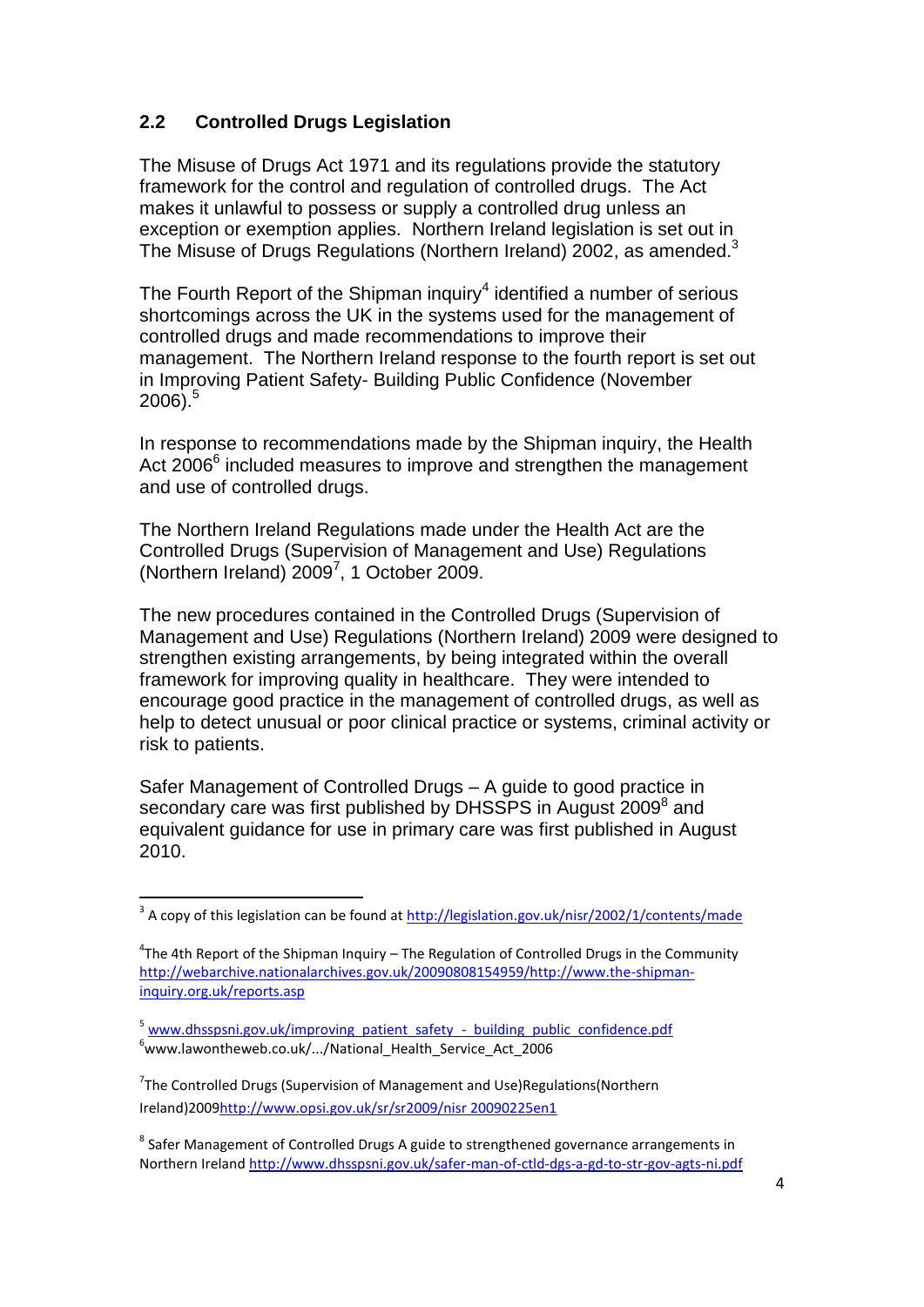Safer Management of Controlled Drugs – A guide to strengthened governance arrangements in Northern Ireland was produced by DHSSPS in 2009 and revised in March 2011.

## **2.3 Systems Arising from Legislation**

### **2.3.1 Designated Bodies and Responsible Bodies for Controlled Drug Management and Use**

The legislation defined certain organisations as either Designated Bodies or Responsible Bodies.

In the legislation, Designated Bodies are defined as 'those that are directly or indirectly concerned with the provision of health care (whether or not for the purposes of the health and social care services), or otherwise carrying on activities that involve or may involve the supply or administration of controlled drugs'.

Designated Bodies are accountable for the monitoring of all aspects of the use and management of controlled drugs by all health care professionals whom they employ; with whom they contract; or to whom they grant practising privileges.

Designated Bodies in Northern Ireland include:

- Health and Social Care Board (HSC Board);
- Health and Social Care Trusts;
- Northern Ireland Ambulance Service Health and Social Care Trust (NIAS);
- Independent Hospitals.

The legislation also identifies a number of organisations as Responsible Bodies, some of whom may not be directly involved in the management and use of controlled drugs. Responsible Bodies have a duty of cooperation and sharing of information in relation to the management and use of controlled drugs.

Responsible Bodies in Northern Ireland include:

- Designated bodies as above:
- DHSSPS:
- The Regulation and Quality Improvement Authority (RQIA);
- Police Service of Northern Ireland (PSNI);  $\bullet$
- Counter Fraud Unit , Business Services Organisation (BSO);
- Regulatory bodies including:
	- Pharmaceutical Society of Northern Ireland;
	- General Medical Council;
	- General Dental Council;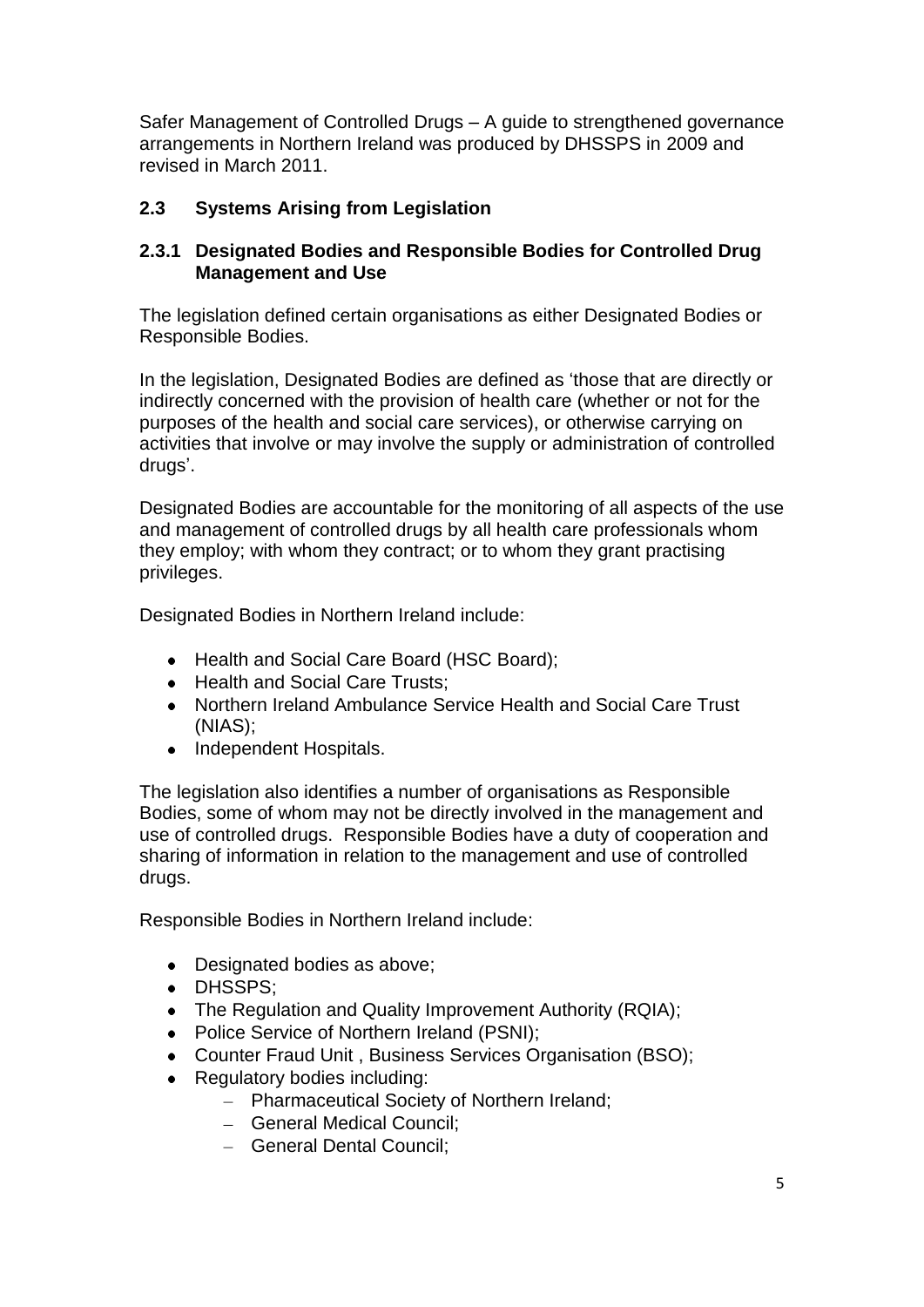- Nursing and Midwifery Council;
- The Health Professions Council.

## **2.3.2 Appointment of an Accountable Officer**

Designated bodies are required to nominate and appoint an Accountable Officer to be responsible for the monitoring of the safe management and use of controlled drugs within the organisation, and to take appropriate action where necessary.

The regulations set out the responsibilities of the Accountable Officer. They should hold a senior post within the organisation, be a fit, proper and suitably experienced person who does not routinely supply, administer or dispose of controlled drugs as part of their duties.

### **2.3.3 Role of the Accountable Officer**

- Ensure that safe systems are in place for the management and use of  $\bullet$ controlled drugs – this includes ensuring that Standard Operating Procedures (SOPs) are in place for all activities that involve controlled drugs.
- $\bullet$ Monitor and audit the management and use of controlled drugs.
- $\bullet$ Investigate concerns and incidents relating to controlled drugs.
- Ensure that relevant individuals involved in prescribing, supplying,  $\bullet$ administering or disposing of controlled drugs receive adequate and up to date training.
- Collaborate with other responsible bodies to share information.

### **2.3.4 Sharing of Information**

Following publication of The Controlled Drugs (Supervision of Management and Use) Regulations (Northern Ireland) 2009, DHSSPS directed Accountable Officers to establish a Local Intelligence Network (LIN) for sharing information regarding the management and use of controlled drugs. Responsible Bodies and Designated Bodies participate in a single LIN for Northern Ireland.

The LIN was designed to enable timely and appropriate sharing of information. It enables agencies that have concerns about the activities of any healthcare professional or organisation, to liaise at an early stage with other local agencies that may be affected or have related information.

### **2.3.5 Routine Periodic Inspections**

In partnership with other regulatory bodies, the Medicines Regulatory Group (MRG) of the DHSSPS is responsible for medicines control in Northern Ireland. This includes the monitoring of the production, import/export, possession, supply and administration of controlled drugs and other medicinal products, and ensures compliance with the legislative requirements of medicines control. Compliance is achieved through a system of unannounced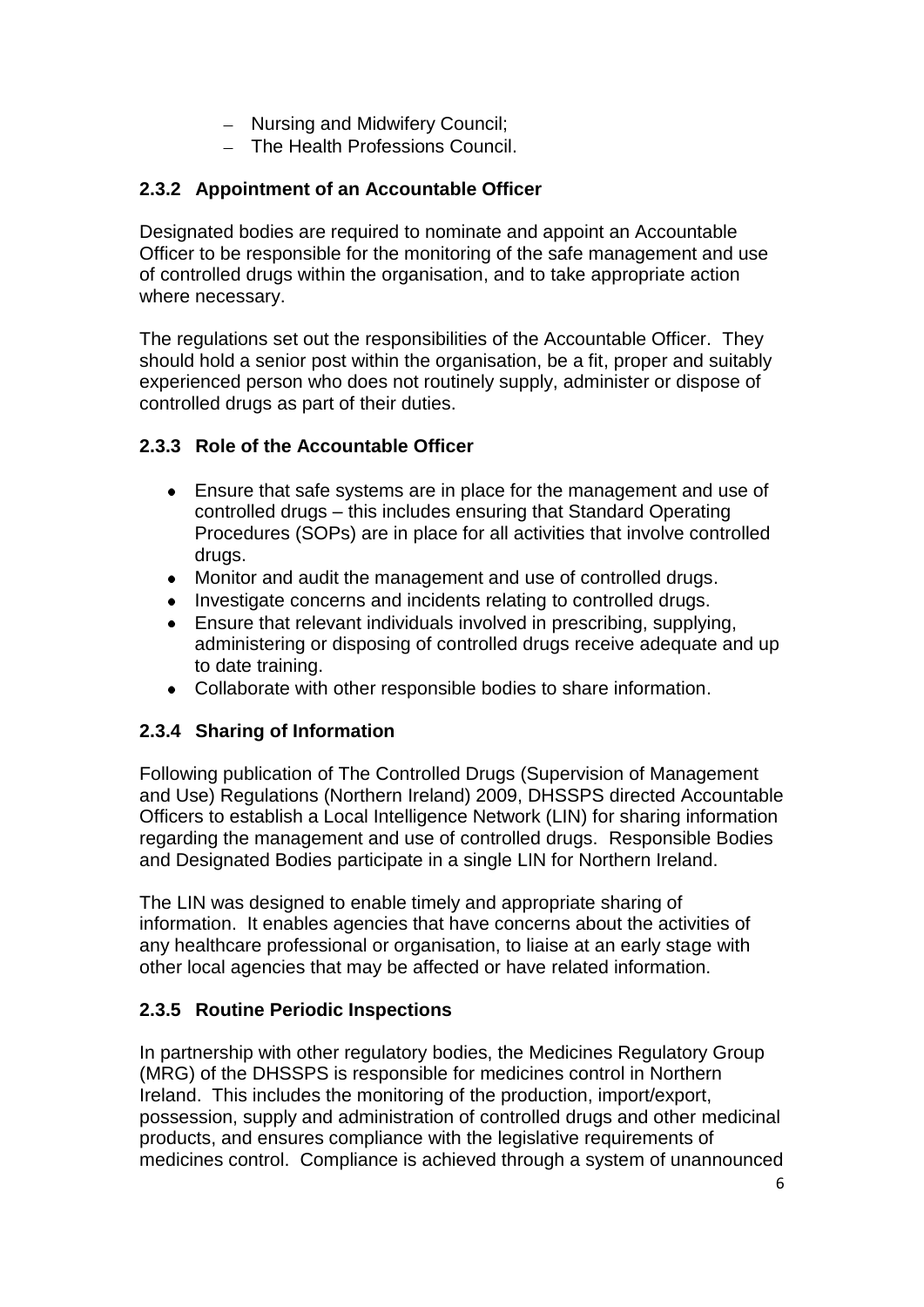and pre-arranged inspections, follow-up visits, and investigation and enforcement activities.

RQIA is empowered under The Health and Personal Social Services (Quality, Improvement and Regulation) (Northern Ireland) Order 2003<sup>9</sup> to inspect establishments, including independent hospitals and clinics, nursing, residential and children's homes. Medicine inspections of regulated services are routinely undertaken by RQIA pharmacy inspectors. These examine arrangements for the management of medicines, and steps being taken to improve the standards in place for their management.

Inspections cover a range of matters including:

- record-keeping;
- storage and use of controlled drugs and;
- dealing with concerns and incidents relating to the management of medicines, including controlled drugs.

For those premises already inspected by MRG and RQIA, the Accountable Officer does not have a duty to undertake periodic inspections. However, the Accountable Officer may undertake additional inspections to give assurance that controlled drugs are being managed and used safely.

### **2.3.6 Standard Operating Procedures**

Standard operating procedures are one of the practical measures that help to ensure good practice in the management of controlled drugs throughout the health and social care system. Legislation requires that Designated Bodies have adequate and up-to-date Standard Operating Procedures (SOPs) in place covering:

- who has access to controlled drugs;
- where the controlled drugs are stored;
- security in relation to the storage and transportation of controlled drugs;
- disposal and destruction of controlled drugs;
- who is to be alerted if complications arise;
- record keeping.

 $\overline{a}$ 

### **2.3.7 Rationale for the Review**

Safer Management of Controlled Drugs - A Guide to Good Practice in Secondary Care (Northern Ireland) sets out how changes in governance arising from the new legislation apply to the management and use of controlled drugs in secondary care settings. It sets out the principles and

<sup>&</sup>lt;sup>9</sup><http://www.legislation.gov.uk/nisi/2003/431/contents/made>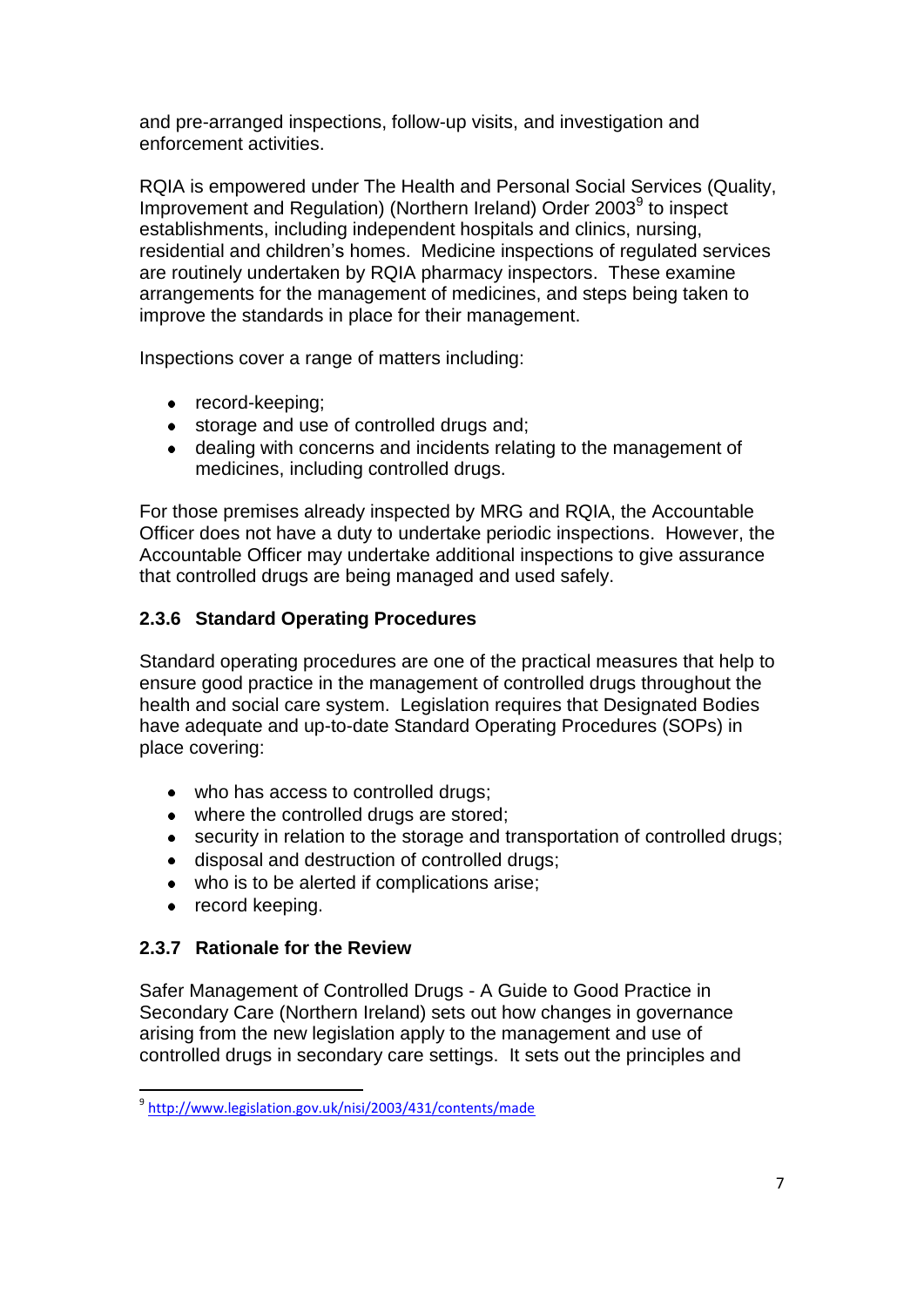processes underpinning good practice in medicines management in relation to controlled drugs. This framework is designed to ensure that controlled drugs are prescribed and managed safely and securely, in accordance with legislation, professional standards and best practice guidance.

MRG conducts controlled drug inspections in all trust hospital pharmacies. However, neither MRG nor RQIA carry out inspections at ward level in secondary care hospitals.

It is important, therefore, to ascertain the level of compliance with DHSSPS guidance relating to the management of controlled drug use in secondary care. It is also important to assess the effectiveness of the partnership working arrangements that have been put in place to ensure the effective management of controlled drugs.

This review assesses the arrangements in place for the effectiveness of the management of controlled drug use in HSC trust hospitals. It also aims to provide assurance that these arrangements are robust and adhered to by all staff involved in the use of controlled drugs.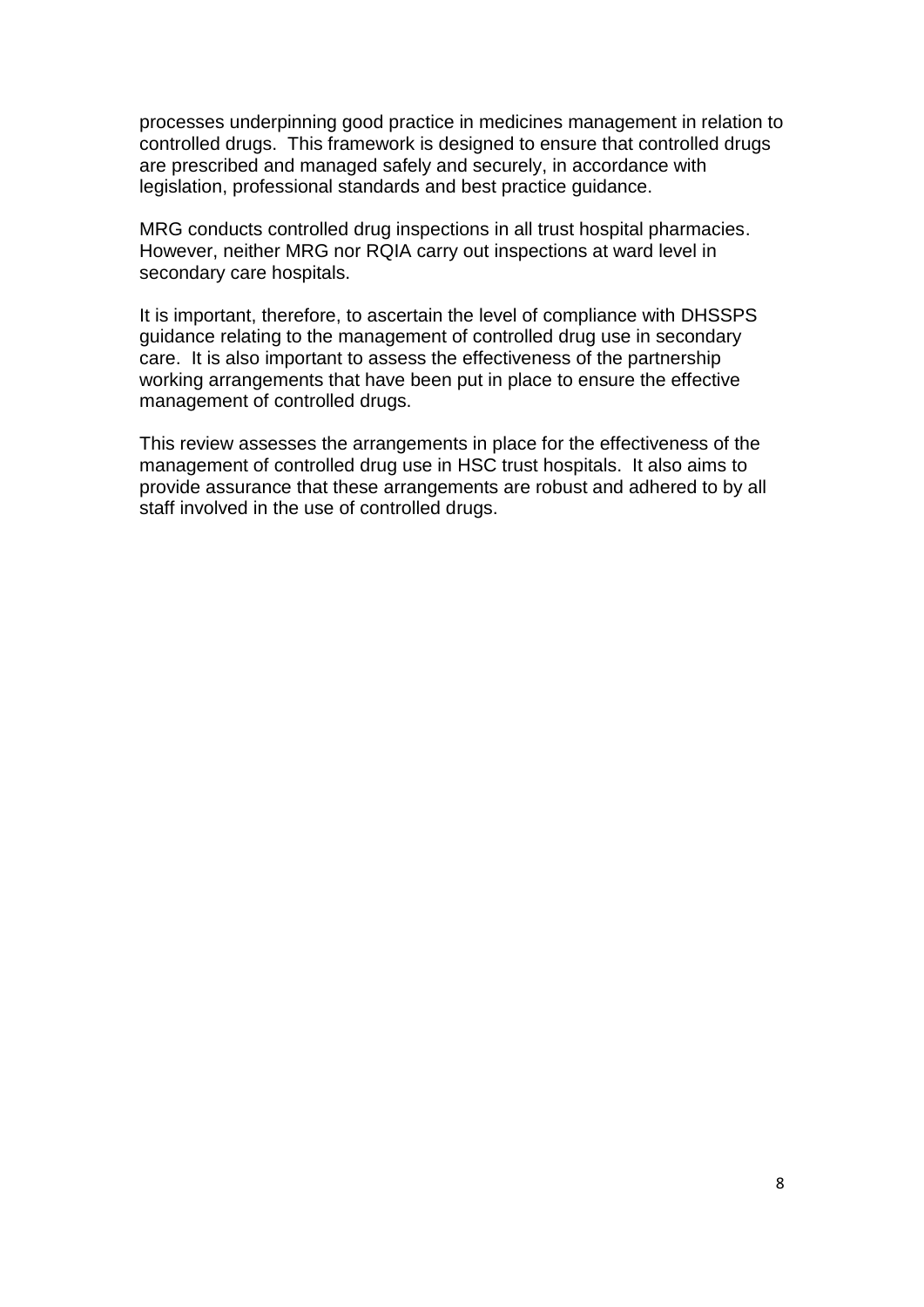# **3. Terms of Reference**

- 1. To assess the organisational governance arrangements in place in Health and Social Care Trusts for the management of controlled drugs in secondary care.
- 2. To assess the quality and effectiveness of Standard Operating Procedures in place in trusts in relation to the management and use of controlled drugs in secondary care.
- 3. To assess the effectiveness of these arrangements within Health and Social Care Trusts at clinical practice levels.
- 4. To assess the effectiveness of communication and partnership working between Responsible Bodies in ensuring the effective management and use of controlled drugs in relation to secondary care.

### **3.1 Exclusions**

This review did not assess arrangements in place for the management and use of controlled drugs in:

- Primary care;
- Independent Hospitals:
- Hospices:

 $\overline{a}$ 

- Northern Ireland Ambulance Service Health and Social Care Trust (NIAS);
- Operating Theatres:
- Community Settings (including controlled drug use in patients' homes).

Independent hospitals and Hospices are regulated services and as such are subject to registration and inspection by RQIA. Medicines management, including the arrangements for controlled drugs, is assessed as part of RQIA's inspection programme.

The Northern Ireland Ambulance Service was reviewed by RQIA in 2010 (report published February 2011)<sup>10</sup>. Its management of controlled drugs was reported on as part of that review. No major issues in medicines management including the management of controlled drugs were identified by the review. Additionally as controlled drug licence holders, each NIAS station is subject to inspection by MRG.

As part of RQIA's Three Year Review Programme 2012-15<sup>11</sup>, a review will be carried out in the acute sector in relation to theatre practice. This will include an assessment of the management of controlled drugs in operating theatres.

<sup>&</sup>lt;sup>10</sup> [http://www.rqia.org.uk/publications/rqia\\_reviews/rqia\\_reviews\\_2010.cfm](http://www.rqia.org.uk/publications/rqia_reviews/rqia_reviews_2010.cfm)

<sup>11</sup> [http://www.rqia.org.uk/publications/corporate\\_documents.cfm](http://www.rqia.org.uk/publications/corporate_documents.cfm)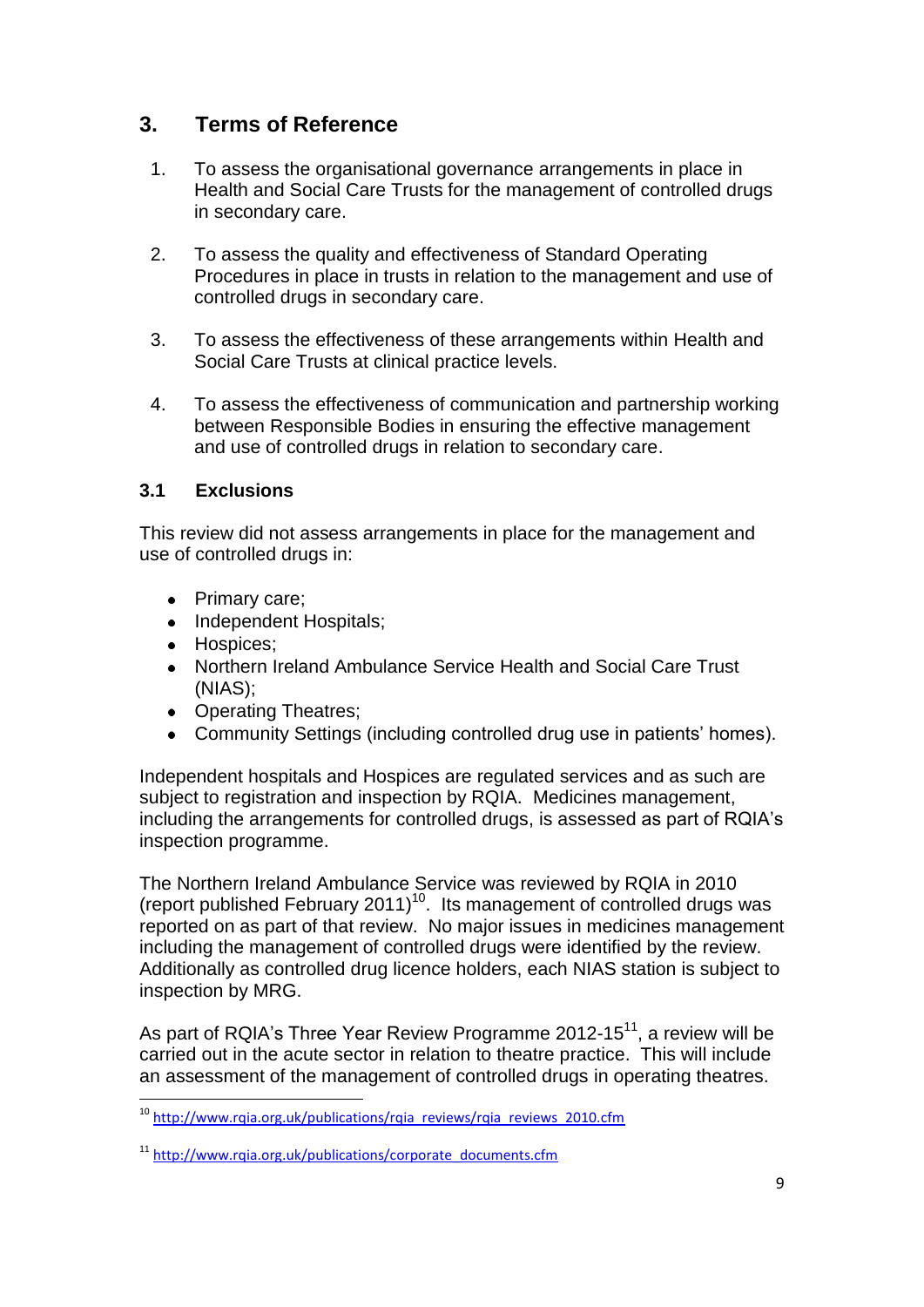RQIA's review programme will also include a review of medicines management in primary care. This review will include the arrangements for management and use of controlled drugs in primary care and if appropriate, an assessment of the management of controlled drug use in the community.

This review, however, includes an assessment of the effectiveness of communication between hospital and community organisations as part of the Local Intelligence Network.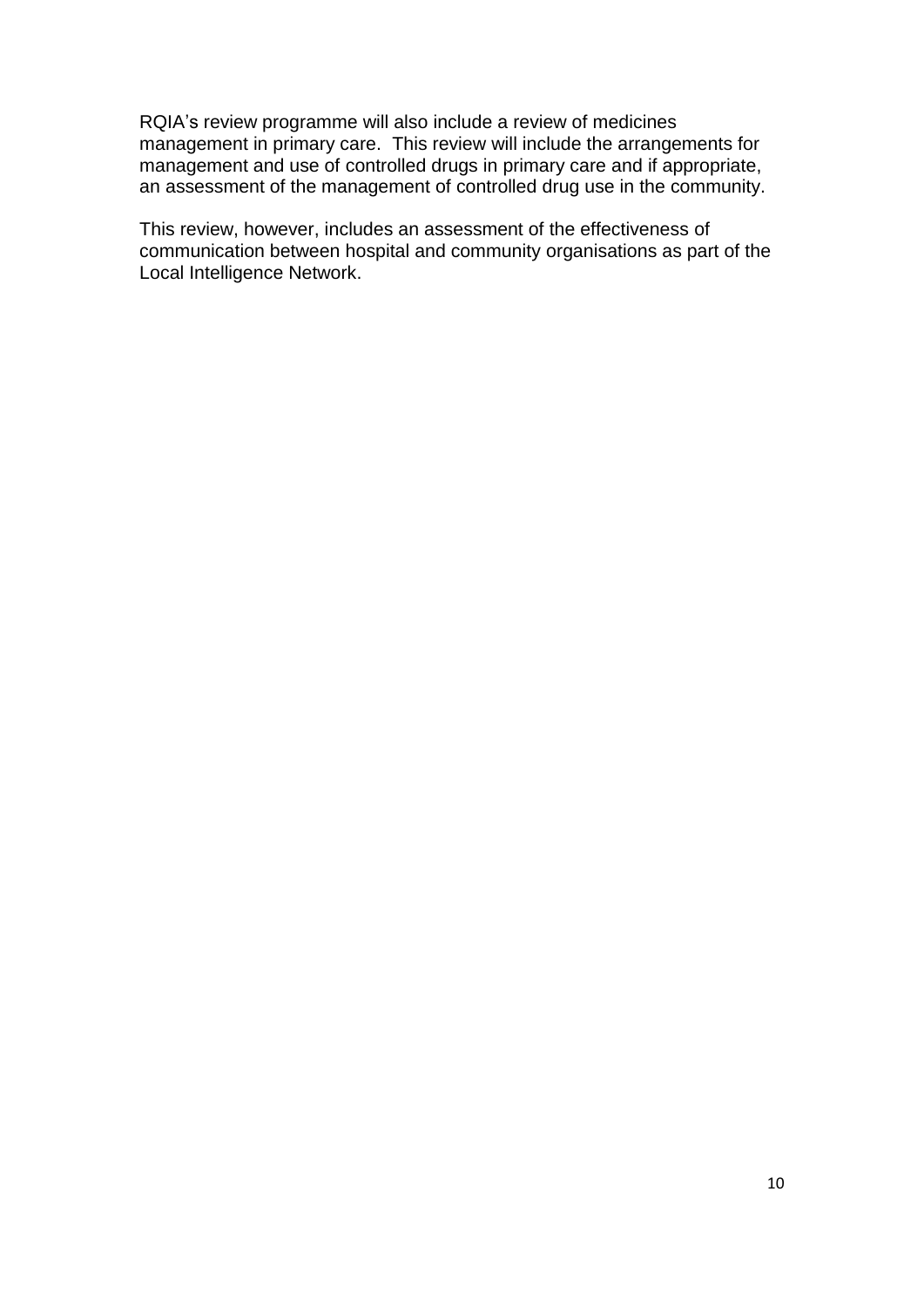# **4. Methodology**

Key stages of the review:

- HSC trusts were asked through self-assessment, to provide information regarding the processes in place for governance of controlled drug use. This included the role of the Accountable Officer, development of Standard Operating Procedures, monitoring of controlled drug use and arrangements for information sharing with the LIN.
- Self-assessments were also provided for completion by trust  $\bullet$ pharmacies and wards that used controlled drugs. A separate section was provided for those sites that did not have their own pharmacy.
- A short self-assessment was provided to members of the LIN asking them to comment on its effectiveness and suggestions for improvement.
- Inspections were carried out in a number of hospital wards in each trust to assess the effectiveness of governance arrangements and the appropriate use of Standard Operating Procedures. A patient journey approach was taken, charting the progress of a controlled drug from when it arrived in the pharmacy until the time it was administered to the patient.
- Validation meetings took place with members of trust senior teams, with representation from nursing, pharmacy and medicine.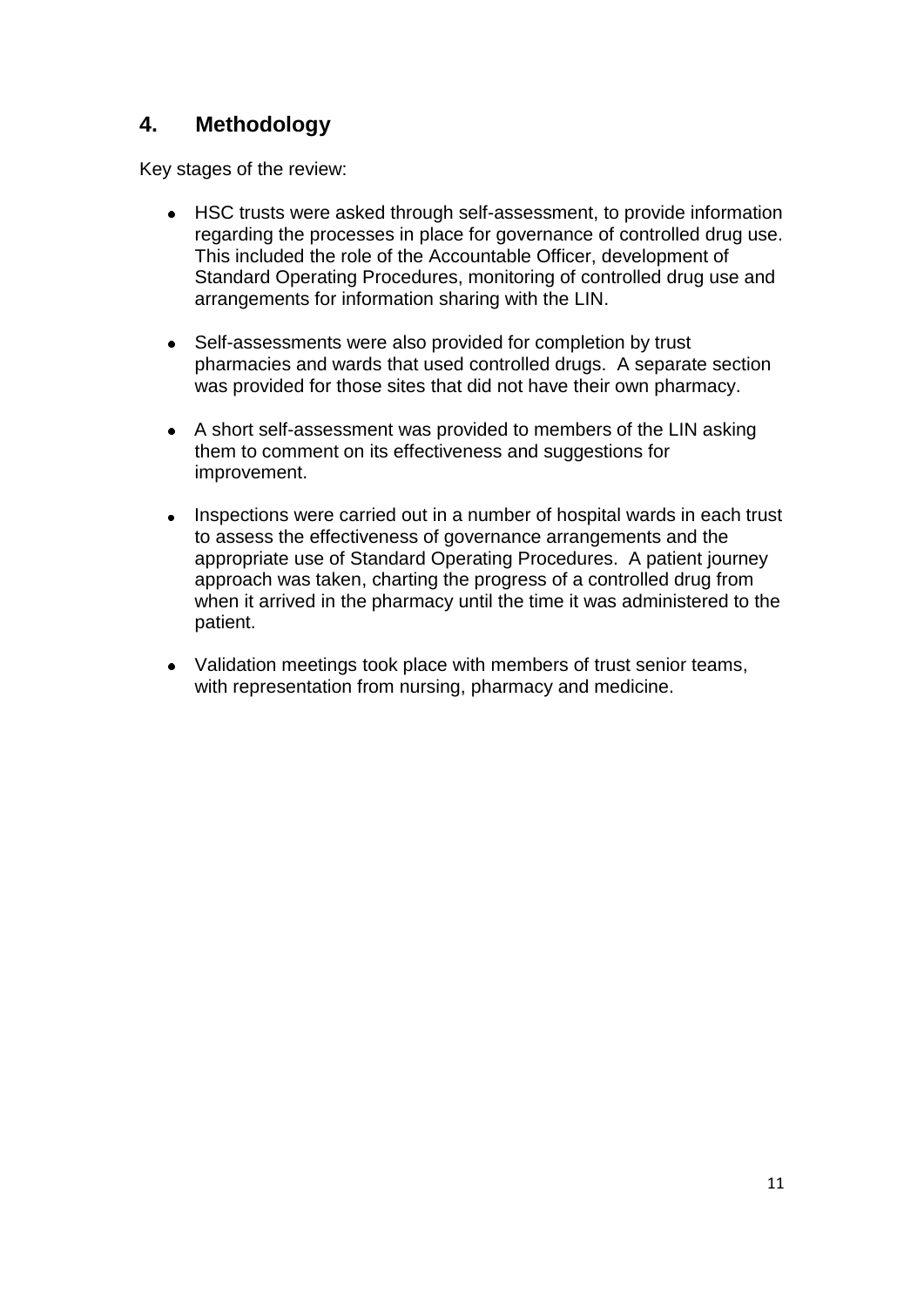# **5. Controlled Drug Use in Northern Ireland**

# **5.1 Western Health and Social Care Trust (Western Trust)**

Controlled drug use in the Western Trust occurs in the following sites:

- Altnagelvin Hospital:
- South West Acute Hospital;
- Tyrone County Hospital;
- Tyrone and Fermanagh Hospital;
- Waterside Hospital, Lakeview and Grangewood.

Pharmacies are sited at Altnagelvin, South West Acute and Tyrone County hospitals, which dispense controlled drugs to all other hospital sites. There are 57 pharmacists employed across these sites.

In 2011-12 the number of controlled drugs packs supplied in the Western Trust was:

- 12,600 packs Schedule 2 controlled drugs;
- 36,908 packs Schedules 3-5 controlled drugs.  $\bullet$

# **5.2 Southern Health and Social Care Trust (Southern Trust)**

Controlled drug use in the Southern Trust occurs in the following sites:

- Craigavon Area Hospital;
- Daisy Hill Hospital;
- Lurgan Hospital;
- St. Luke's Hospital:
- South Tyrone Hospital.

Trust pharmacies are sited at Craigavon Area and Daisy Hill hospital, which dispense controlled drugs to all the hospital sites within the trusts. There are 62 pharmacists and 49 pharmacy technicians employed throughout the trust.

In 2011-12 the number of controlled drugs packs supplied in the Southern Trust was:

- 13,567packs Schedule 2 controlled drugs;
- 37,149 packs Schedule 3-5 controlled drugs.

### **5.3 South Eastern Health and Social Care Trust (South Eastern Trust)**

Controlled drug use in the South Eastern Trust occurs in the following sites:

- Ards Community Hospital;
- Bangor Community Hospital;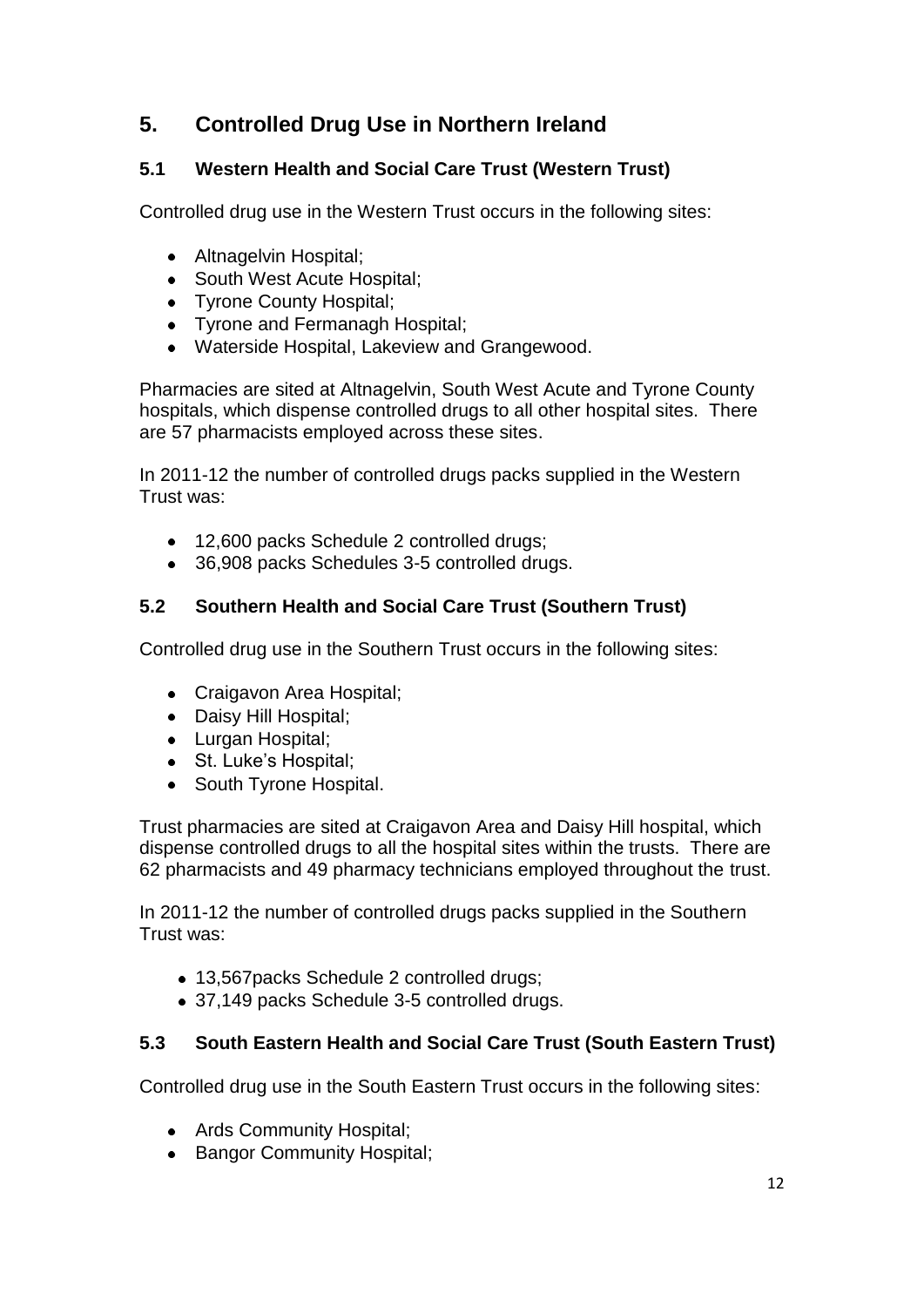- Downe Hospital;
- Lagan Valley Hospital;
- Thompson House:
- Ulster Hospital.

There are 62 pharmacists and 39 pharmacy technicians employed throughout the trust.

In 2011-12 the number of controlled drugs packs supplied in the South Eastern Trust was:

- 12,493 packs Schedule 2 controlled drugs;
- 56,837 packs Schedule 3-5 controlled drugs.

## **5.4 Belfast Health and Social Care Trust (Belfast Trust)**

Controlled drug use in the Belfast Trust occurs in the following sites:

- Royal Victoria Hospital;  $\bullet$
- Belfast City Hospital;
- Royal Belfast Hospital for Sick Children;  $\bullet$
- Royal Jubilee Maternity Services;
- Knockbracken;
- Mater Hospital;
- Muckamore Abbey Hospital;
- Musgrave Park Hospital.

There are 240 pharmacy staff employed throughout the trust (excluding the regional service).

In 2011-12 the number of controlled drugs packs supplied in the BHSCT was:

- 29,970 packs of Schedule 2 controlled drugs;
- Schedule 3-5 figures are not currently available.

# **5.5 Northern Health and Social Care Trust (Northern Trust)**

Controlled drug use in the Northern Trust occurs in the following sites:

- Antrim Area Hospital:
- Causeway Hospital;
- Dalriada;
- Holywell Hospital;
- Inver;
- Mid Ulster Hospital;
- Robinson Hospital.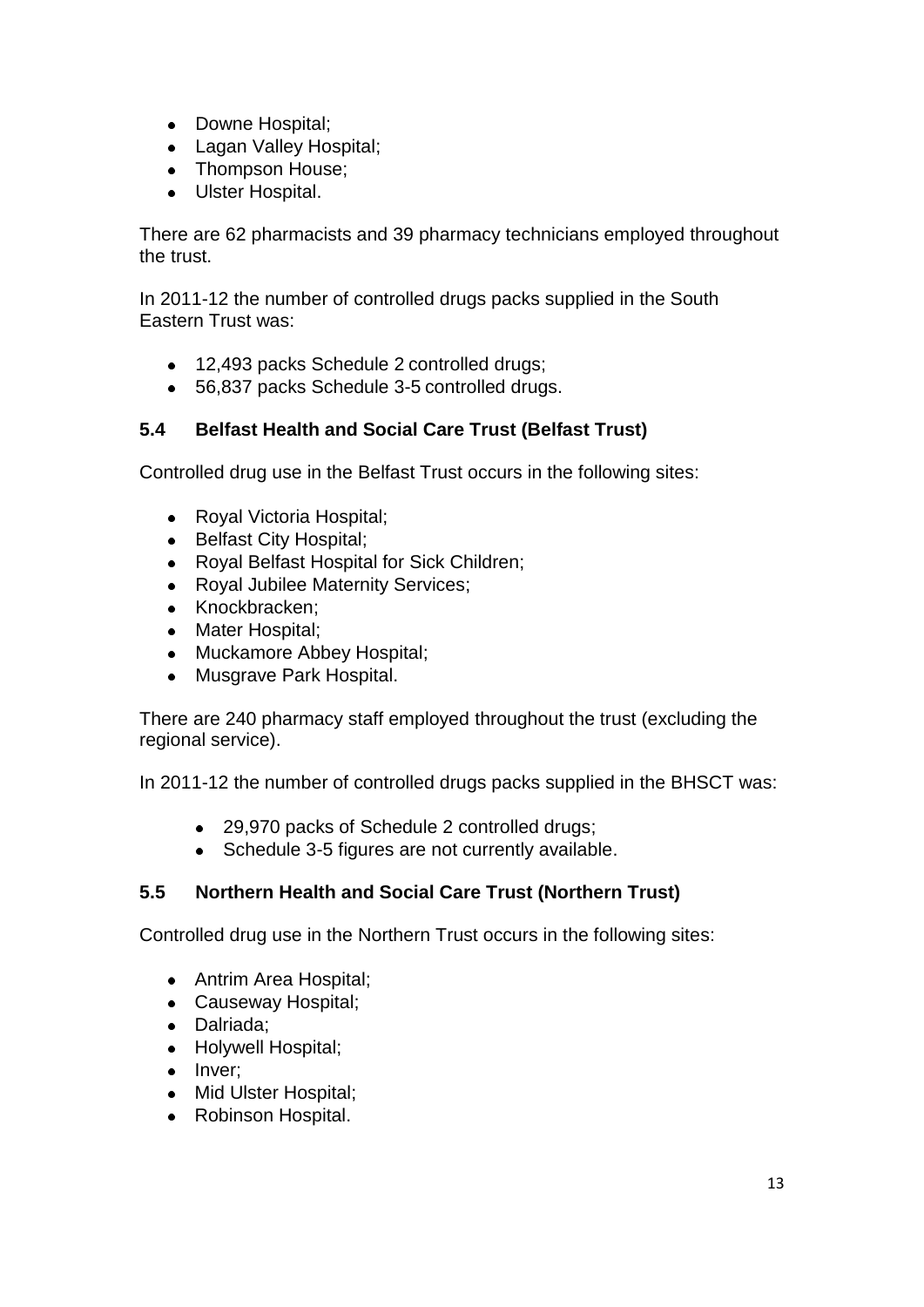There are 225 pharmacy staff employed across the trust. In 2011-12 the number of controlled drugs packs supplied in the Northern Trust was:

- 23,202 Schedule 2 controlled drugs;
- 42,048 Schedule 3-5 controlled drugs.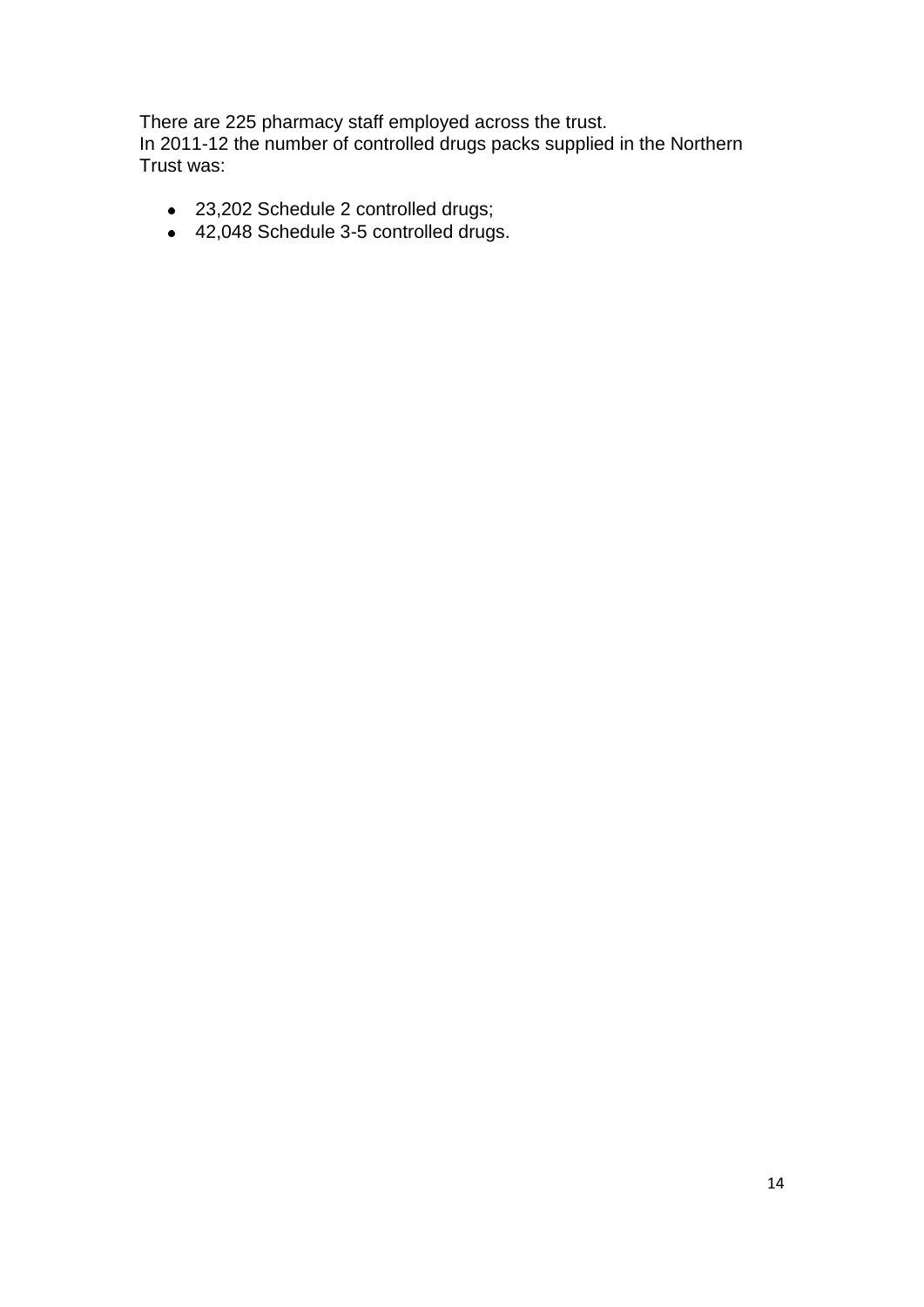# **6. Findings**

## **6.1 Term of Reference One**

**To assess the organisational governance arrangements in place in trusts for the management of controlled drugs in secondary care.**

### **6.1.1 Appointment of Accountable Officers**

The Accountable Officer (AO) is the person within the trust who has organisational responsibility for controlled drugs.

All trusts had appointed an experienced pharmacist into the post of AO. In all trusts the AO was the head or director of pharmacy and medicines management. In accordance with legislation the AO did not routinely supply, administer or dispose of controlled drugs. The AOs advised the review team that, in exceptional circumstances, they may be directly involved. However, these circumstances were rare and considered by the review team to be appropriate.

All AOs reported that they had received appropriate training, both on appointment and on an ongoing basis. All AOs reported that they had been provided with resources by the trusts to allow them to carry out their role. In three trusts (Northern, South Eastern and Western), funding was being sought for additional pharmacy support, at an appropriate level, to assist the AO in meeting their legislative responsibilities.

### **Recommendation 1**

**Trusts should review the arrangements to support Accountable Officers to ensure that they are provided with sufficient resources to carry out their role.**

### **6.1.2 Governance Structure**

Governance is the system by which an organisation is directed and controlled, at its most senior levels, in order to achieve its objectives and meet the necessary standards of accountability, probity and openness.

The Chief Executive of each trust has overall responsibility for the safe and secure handling of all medicines as part of the controls assurance medicines management framework. The AOs are accountable to the senior executive management team within their own organisation for implementing requirements arising from the Controlled Drugs (Supervision of Management and Use) Regulations (Northern Ireland) 2009 which ensure that systems of control for the safe and secure handling of controlled drugs are in place.

Trusts provided evidence of how the AO fits into the overall trust governance structure and evidence that clearly defined reporting mechanisms were in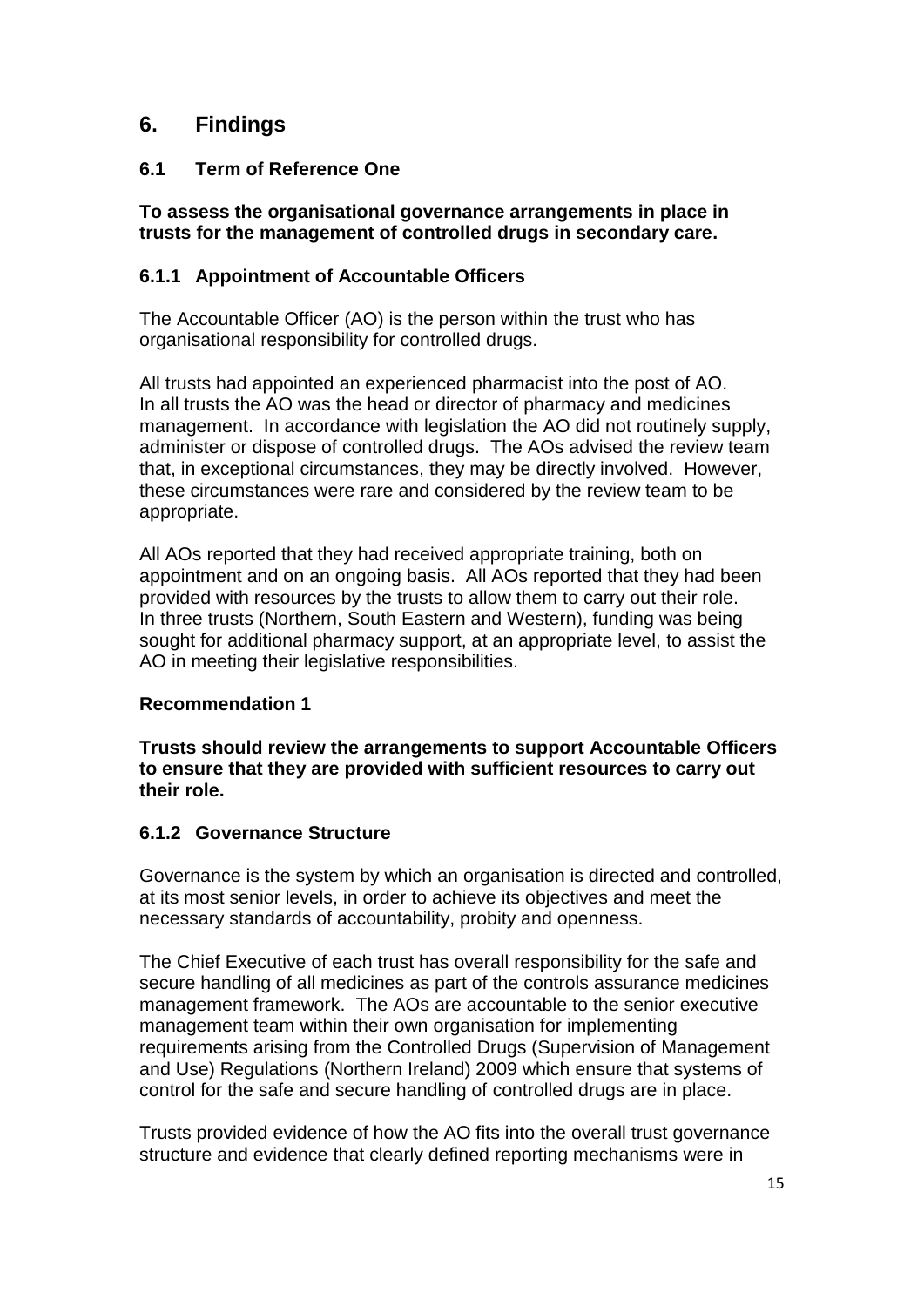place. In all trusts the AO reports directly to a member of the senior executive management team, either the Director of Acute services, Director of Cancer services or Medical Director. All AOs are members of committees responsible for supporting medicines governance. They all had a place on their trust's drug and therapeutics committee (or similar). This committee is accountable to the trust's senior management team and the Trust Board, usually via the Medical Director.

In all cases there was evidence of a good working relationship between the AO and the trust's Responsible Officer (RO). This ensured that information held by the AO, where necessary, would feed into the revalidation process for doctors.

Areas of good practice were noted in the Western Trust. The trust's Governance Committee is chaired by the trust Chairman, with membership including the Chief Executive and members of the Trust Board. Although not a legal requirement, the AO provides this committee with a trust specific annual report, alongside the annual report from the AOs in Northern Ireland. The trust also has a Medicines Governance Working Group and controlled drugs management is a standing agenda item, with the AO attending every three months.

The Governance Committee meetings are also attended by the Postgraduate Dean who has responsibility for junior doctor training. In this way, any controlled drug issues involving doctors in training can be readily addressed.

In the other four trusts there was no direct controlled drugs report provided by the AO to the Trust Board. The review team considered that a formal report to Trust Boards would emphasise the importance of controlled drugs governance which includes the role of the Accountable Officer.

### **Recommendation 2**

**Trusts should consider whether an annual controlled drugs report should be provided by the Accountable Officer to Trust Boards.**

### **6.1.3 Staff Awareness of the Role of the Accountable Officer**

All trusts have medicines management/controlled drugs policies in place. However, not all policies reference the role of the AO. The trusts provided evidence that when controlled drugs legislation was implemented, information regarding the role of the AO was disseminated within senior management and within human resources directorates. There was also good evidence of awareness of the role of the AO among pharmacy staff.

Evidence was provided of controlled drugs training programmes for nursing staff and junior medical staff. This training had information on the role of the AO, though there was some doubt as to its effectiveness.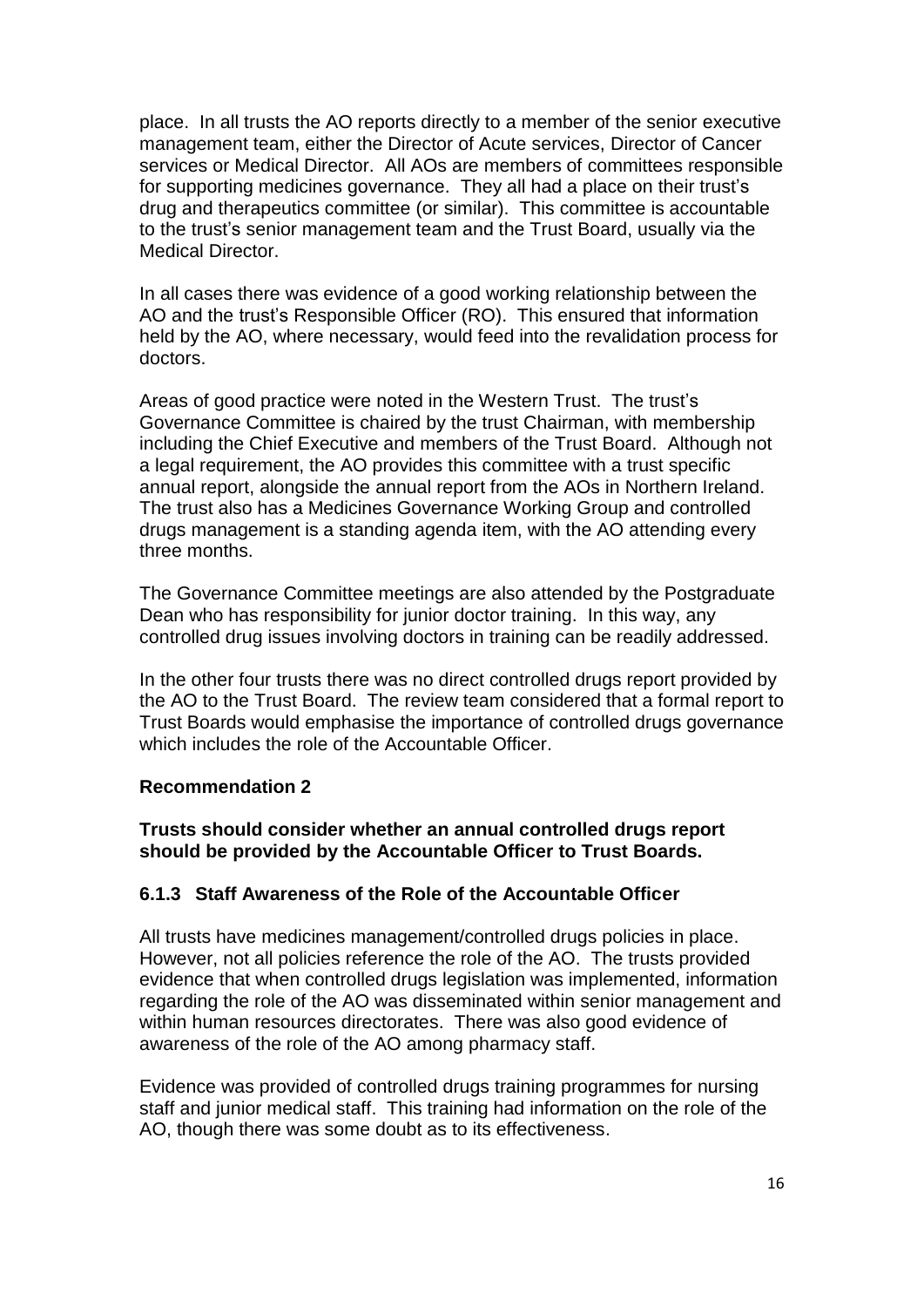During ward inspections, staff knowledge of the AO was assessed. It was evident that staff at this level were not aware of the name or the role of the AO within the organisation, or their responsibilities in regards to controlled drugs.

Knowledge of the role of the AO was considered to be particularly important in the case where a member of staff did not feel comfortable reporting an issue through line management structures, due to the nature of an incident involving controlled drugs or the personnel involved. In these circumstances reporting could be direct to the AO. Effective staff training and communication should continue to emphasise the importance of the role of the AO.

### **Recommendation 3**

**Trusts should ensure that relevant staff at all levels in the organisation are aware of the role of the Accountable Officer**.

### **6.1.4 Investigation of Incidents and Concerns**

All trusts have robust incident reporting mechanisms in place. All incidents are recorded on the trust risk management system DATIX. There are arrangements in place to ensure that incidents involving controlled drugs are reported to the AO.

The AO also receives information from any complaints regarding controlled drugs. In most trusts, the AO is contacted by the senior case managers in human resources if a case involves medicines.

Other staff members such as directors, assistant directors, ward managers, pharmacists or medical staff may contact the AO where they have a concern. Ward inspections provided further evidence that incident reporting mechanisms were understood by ward staff. However, staff were not always aware that if the incident involved controlled drugs that the AO should receive this information.

Trusts were asked to outline their procedure for the escalation of an immediate concern involving controlled drugs. There was evidence that robust processes involving the AO were in place in each trust. There were also appropriate processes in place for the involvement of other bodies such as DHSSPS and the Police Service of Northern Ireland (PSNI), where required. Incidents are also shared with the LIN for information and to facilitate sharing of any learning. Incident reports form part of each trust's quarterly LIN occurrence report.

During validation meetings with staff, all trusts provided examples of incidents involving controlled drugs. The review team considered that these had been dealt with appropriately.

Good practice was outlined in the Southern Trust where near misses are also reported and recorded. These near misses are assessed by a governance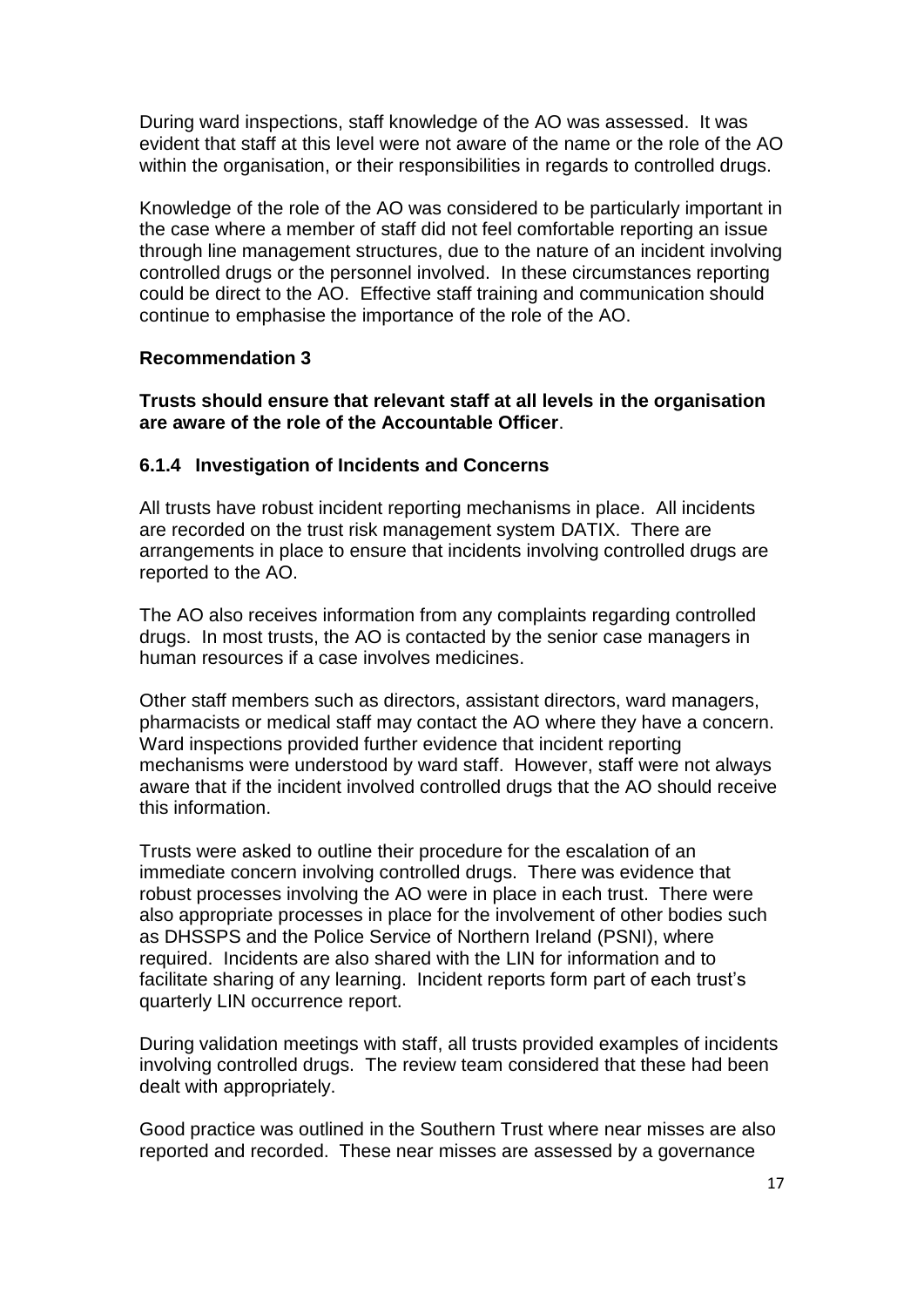pharmacist in terms of what could have happened and its potential impact. Preventive measures are then put in place.

In all cases, in line with legislation, the AO keeps a record of all incidents and actions taken.

A large percentage of incidents involve Schedule 3, 4 and 5 controlled drugs. However, a large proportion of monitoring of controlled drug use focuses on Schedule 2 drugs, as when they are abused, they are potentially more harmful than drugs in other schedules.

Pharmacists can add additional controls on any controlled drug above what is required in legislation. They may ask wards to place certain Schedule 3, 4 or 5 drugs in a controlled drug cabinet. Also, they may monitor more closely usage of certain Schedule 3, 4 and 5 drugs. An area of good practice in the majority of trusts is the development of drugs of potential abuse reports, which include all schedules of controlled drugs. These are routinely sent to all ward sisters and ward pharmacists.

However, all trusts indicated that more work was required in the monitoring of Schedule 3, 4 and 5 controlled drugs as a number of incidents involved drugs contained in these schedules.

Discussion took place with trust senior management teams around staff awareness of controlled drugs incidents and what should be reported. The review team was advised of some reluctance to report a colleague even though it may be in an individual's best interests. It was also clear that nursing staff were better at reporting concerns than medical staff. It was not clear that staff were aware of the scale of the potential for misuse of controlled drugs, or what they should be looking for in relation to indications of controlled drug misuse.

To address this issue, the Southern and Western Trusts had organised controlled drugs awareness sessions which were provided by the police service or fraud prevention/pharmacy staff. These sessions explored the potential for misuse of controlled drugs within hospital settings. They also included information on indicators of drug abuse and what to look for within the hospital setting.

#### **Recommendation 4**

**All trusts should continue to develop their monitoring processes for Schedule 2, 3, 4 and 5 drugs.**

#### **Recommendation 5**

**Trusts should ensure that all relevant staff have an awareness of the potential for controlled drug abuse in the hospital setting and also indicators of abuse.**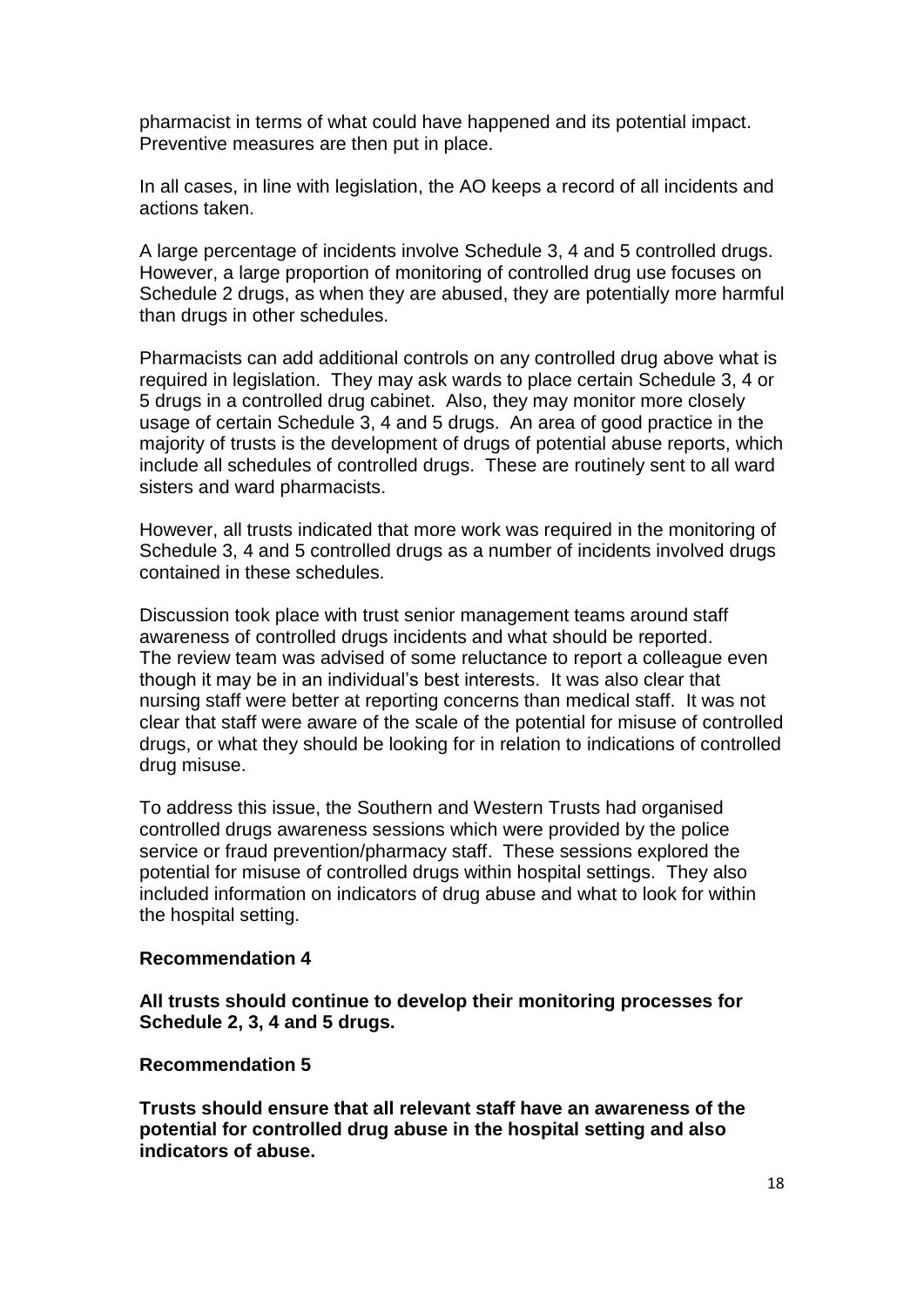## **6.1.5 Monitoring and Auditing of Controlled Drug Use**

All trusts have systems in place for the monitoring and auditing of controlled drugs at pharmacy and ward level. Where appropriate, each ward has a list specifying which controlled drugs should be held as stock, and this list is regularly reviewed.

Regular medicines reconciliation checks should be carried out to ensure that nursing staff know when to order new stock and rotate stock so that it does not become out-of-date.

Quarterly pharmacy audits of wards are part of trust controls assurance standards for medicines management. The purpose of ward pharmacy audits is to ensure that:

- all controlled drugs are accounted for;  $\bullet$
- usage appears to be appropriate;
- staff are adhering to policy and procedure in relation to supply, storage and record keeping.

In the Western Trust, discharge prescriptions are checked by a pharmacist, and any concerns relating to controlled drugs raised with the AO. Clinical pharmacists review patient kardexes at ward level, and ward pharmacists carry out quarterly medicines management checks.

All concerns relating to the administration of controlled drugs are raised with ward managers and highlighted to the AO. Monthly drugs of potential abuse reports are reviewed quarterly by pharmacists with ward managers and concerns are forwarded to the AO. Regular pharmacy and ward stock checks are carried out and an annual controlled drug audit is carried out in its maternity services. Omitted doses of medicines are audited by nursing staff as part of National Patient Safety Association (NPSA) missed dose recommendations.

In the South Eastern Trust, all discharge prescriptions are checked by a pharmacist, and patient kardexes are regularly reviewed during inpatient stays. Drugs of potential abuse reports are reviewed on a regular basis. All areas using controlled drugs undergo quarterly audits of controlled drugs, conducted by ward pharmacists, with the results forwarded to the AO.

Audit findings are forwarded to clinical managers for discussion at ward managers' meetings where action plans are drawn up to address deficiencies in practice. Results of three monthly controlled drugs checks are also discussed at the controls assurance medicines management subgroup.

Rolling programmes of controlled drug checks are carried out in pharmacies and in wards where there are a minimum of twice daily stock checks.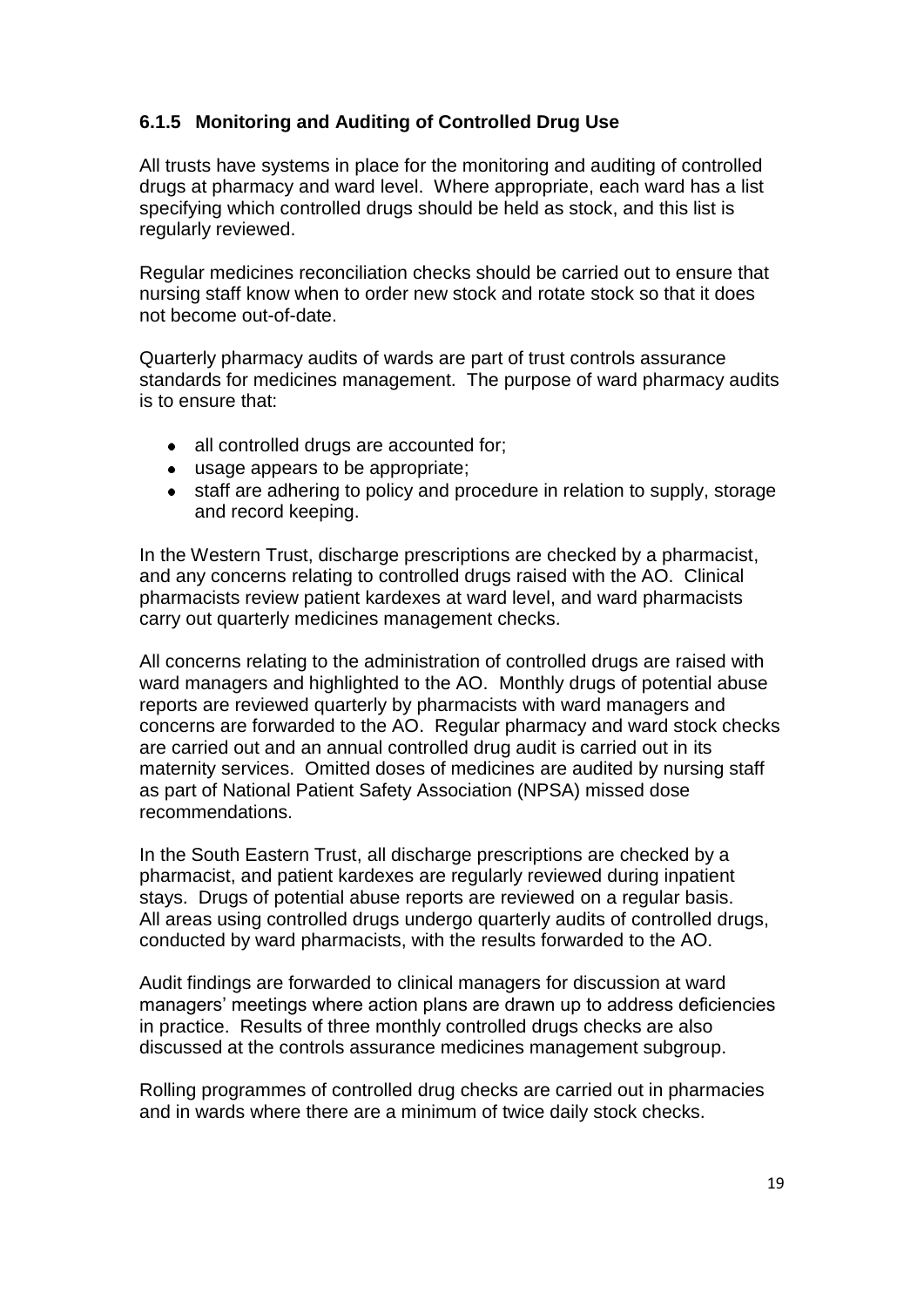In the Belfast Trust discharge prescriptions are checked by a pharmacist, and patient kardexes are regularly reviewed during inpatient stays, where there are clinical pharmacists. There are quarterly controlled drug checks carried out in pharmacies, and quarterly audits of controlled drugs are conducted by ward pharmacists, and the results for all sites forwarded to the AO.

In the Northern Trust routine stock checks are carried out in pharmacies and quarterly checks are carried out in wards. Twice daily stock checks are carried out by ward staff. There is a rolling audit programme which includes omitted and delayed dose audits as part of National Patient Safety Agency (NPSA) recommendations.

In the Southern Trust there are quarterly controlled drug audits carried out by pharmacists. Monthly drugs of potential abuse reports are produced and reviewed by pharmacists and ward managers. Clinical checks of prescriptions and medicine kardexes are carried out by dispensary and ward pharmacists.

Ward inspections confirmed that a regular programme of controlled drug audits is conducted by pharmacy staff. Where possible, audits are completed by a pharmacist who is not the designated ward pharmacist. Ward staff are given feedback on audit outcomes and, where necessary, action plans are drawn up.

Pharmacy staff reported that completing the necessary audit programme was a challenge. However, inspection of ward records provided evidence that ward controlled drug records and stocks are kept under regular scrutiny.

Wards have a twice daily handover of the responsibility for controlled drugs held on the ward. This involves the handover of the ward controlled drug key and is usually done following the twice daily stock checks performed at each staff handover. These handovers and stock checks should be signed off by an appropriate member of staff from each shift. Ward inspections noted that these handovers were not always being signed off by members of both shifts. Trusts should ensure that handovers should be conducted in line with Standard Operating Procedures.

An area of good practice was noted in parts of the Southern Trust, where nursing staff are periodically observed by a nursing sister when recording and administering controlled drugs. This is another measure of assurance and compliance with SOPs. All trusts should consider implementing this in the future.

#### **Recommendation 6**

**Trusts should ensure that ward handovers for controlled drugs are conducted in line with Standard Operating Procedures.**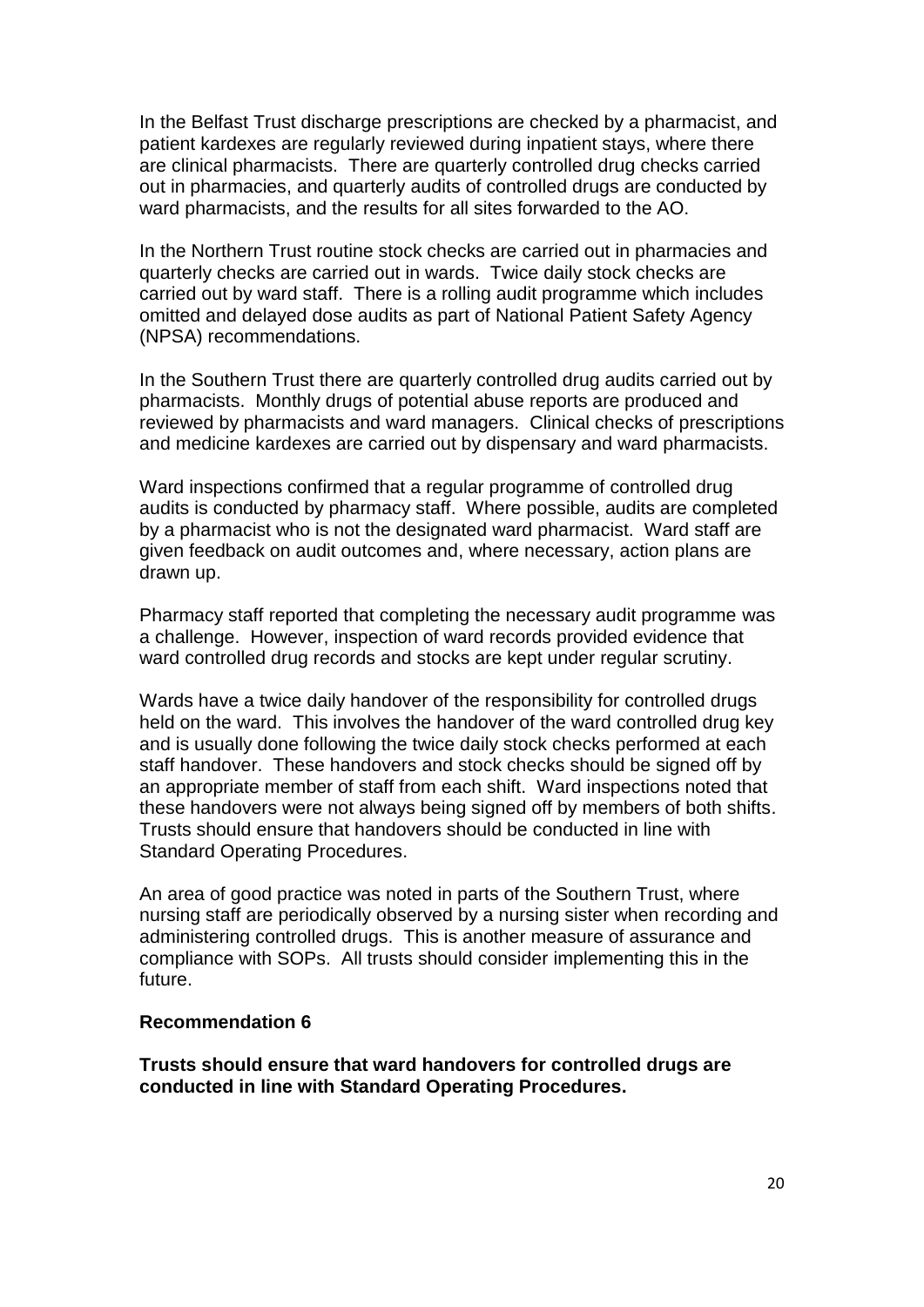### **Recommendation 7**

### **Trusts should consider carrying out observation audits of controlled drug management.**

### **6.1.6 Staff Training**

Accountable Officers have a responsibility to ensure that relevant individuals involved in the management and use of controlled drugs receive appropriate training.

All trusts have systems in place for training of pharmacy, nursing and medical staff. Formal induction programmes are in place for pharmacy and nursing staff. Medicines management, specifically management of controlled drugs, forms part of staff induction. All pharmacy and ward staff receive training on standard operating procedures.

Ward inspections provided evidence of staff training for nursing staff which is maintained as part of their continuing professional development. This included:

- $\bullet$ awareness of policies (signature sheet held on wards);
- medicines study days;  $\bullet$
- staff induction to ward procedures;  $\bullet$
- regular staff meetings where learning from incidents is shared;
- SOPs training (staff signature sheet held on wards);
- informal training by ward pharmacists;
- email safety alerts.

All nursing staff have mandatory medicines management training every three years, which has a controlled drugs component. All trusts have in place or are rolling out a programme of nurse competency audits. These cover six competencies in relation to controlled drugs:

- ordering of controlled drugs:
- receipt of controlled drugs;
- administration of controlled drugs;
- return of controlled drugs to pharmacies;
- disposal of controlled drugs at ward level;  $\bullet$
- prescribing of controlled drugs (only applies to qualified nurse  $\bullet$ prescribers with a certificate of competence approved by the AO).

In all trusts there are mentoring and preceptorship programmes for nurses.

Training in medicines management forms part of junior doctor induction. It was not clear that the training contained sufficient detail in the management, awareness and use of all schedules of controlled drugs. It was also unclear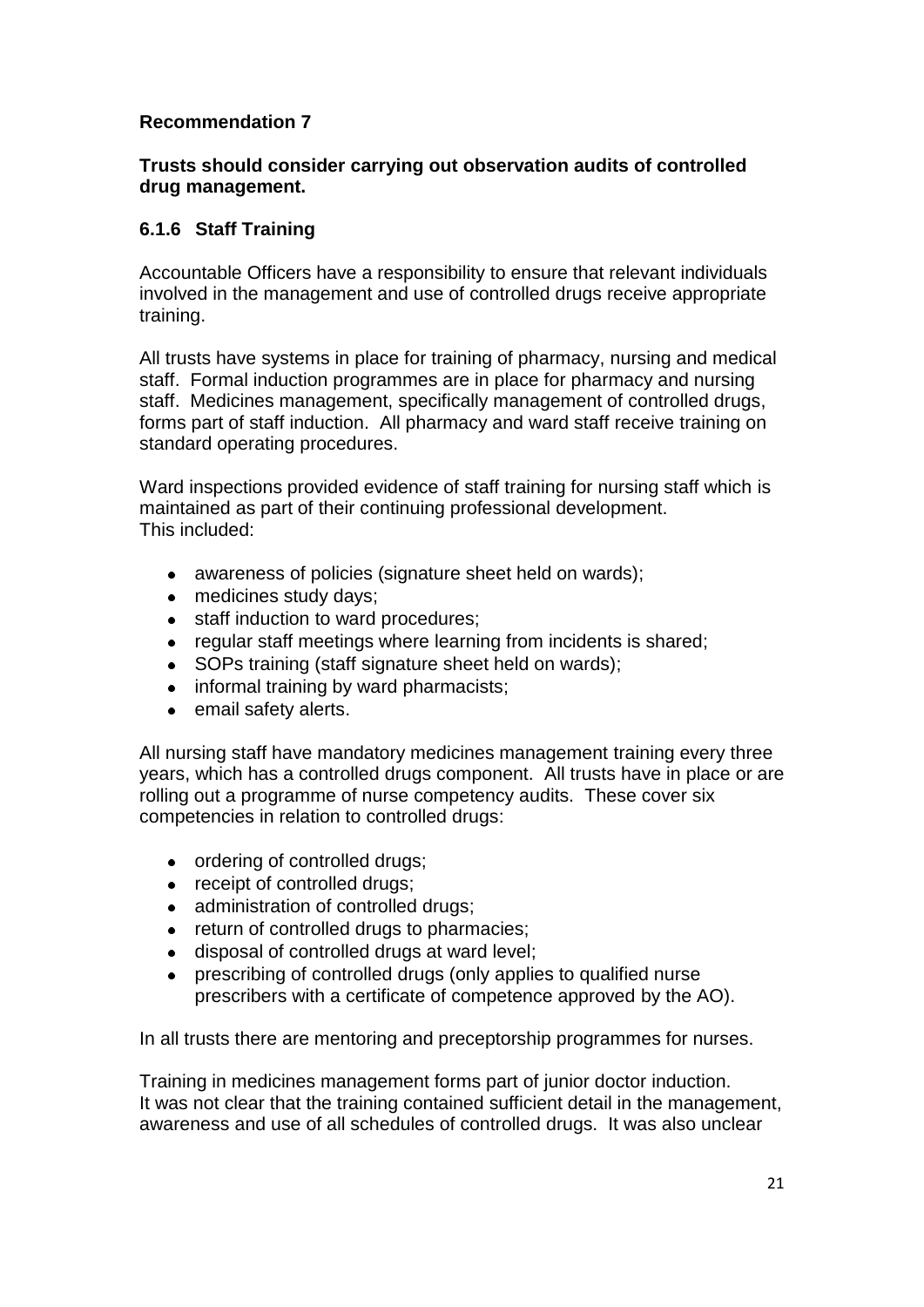whether robust ongoing training in controlled drug management and use was being provided for all doctors.

Examples of good practice were seen in the Belfast Trust where the lead controlled drugs pharmacist has developed a workshop for assistant service managers/ward sisters/charge nurses and clinical pharmacists. The workshop will be rolled out across all Belfast Trust sites.

In the South Eastern Trust, the controls assurance medicines management subgroup has prepared and issued an anonymised questionnaire, to identify any additional nursing training needs.

Where a ward has a designated pharmacist or a named pharmacist, processes were more robust and good practice in relation to controlled drugs appeared to be more ingrained*.* In these cases more informal training and immediate advice is provided which meets the individual needs of the ward in terms of controlled drugs management. A lunch and learn session has been organised to raise awareness of areas identified by the questionnaire.

#### **Recommendation 8**

**Trusts should assure themselves that appropriate training is provided for medical staff in the use and management of all schedules of controlled drugs.**

#### **Recommendation 9**

 $\overline{a}$ 

**Trusts should work towards providing appropriate pharmacy resource into all wards that use controlled drugs.**

### **6.1.7 Non-Medical Prescribers**

Amendments to the Misuse of Drugs Regulations (Northern Ireland) 2002<sup>12</sup> introduced on 10 May 2012 allow a nurse independent prescriber and a pharmacist independent prescriber to prescribe controlled drugs.

The amendments provide that pharmacist independent prescribers, as defined in the amendment, and nurse independent prescribers, may prescribe (with specified restrictions), any controlled drug in Schedule 2, 3, 4 and 5 of the 2002 Regulations, as amended.

Non-medical prescribing must take place within a system of standards, guidance and monitoring. It must take place within a robust governance system that includes the role of the Accountable Officer.

<sup>&</sup>lt;sup>12</sup>[http://www.dhsspsni.gov.uk/circular\\_the\\_misuse\\_of\\_drugs\\_\\_amendment\\_\\_regulations\\_\\_northern](http://www.dhsspsni.gov.uk/circular_the_misuse_of_drugs__amendment__regulations__northern_ireland__2012.pdf) [\\_ireland\\_\\_2012.pdf](http://www.dhsspsni.gov.uk/circular_the_misuse_of_drugs__amendment__regulations__northern_ireland__2012.pdf)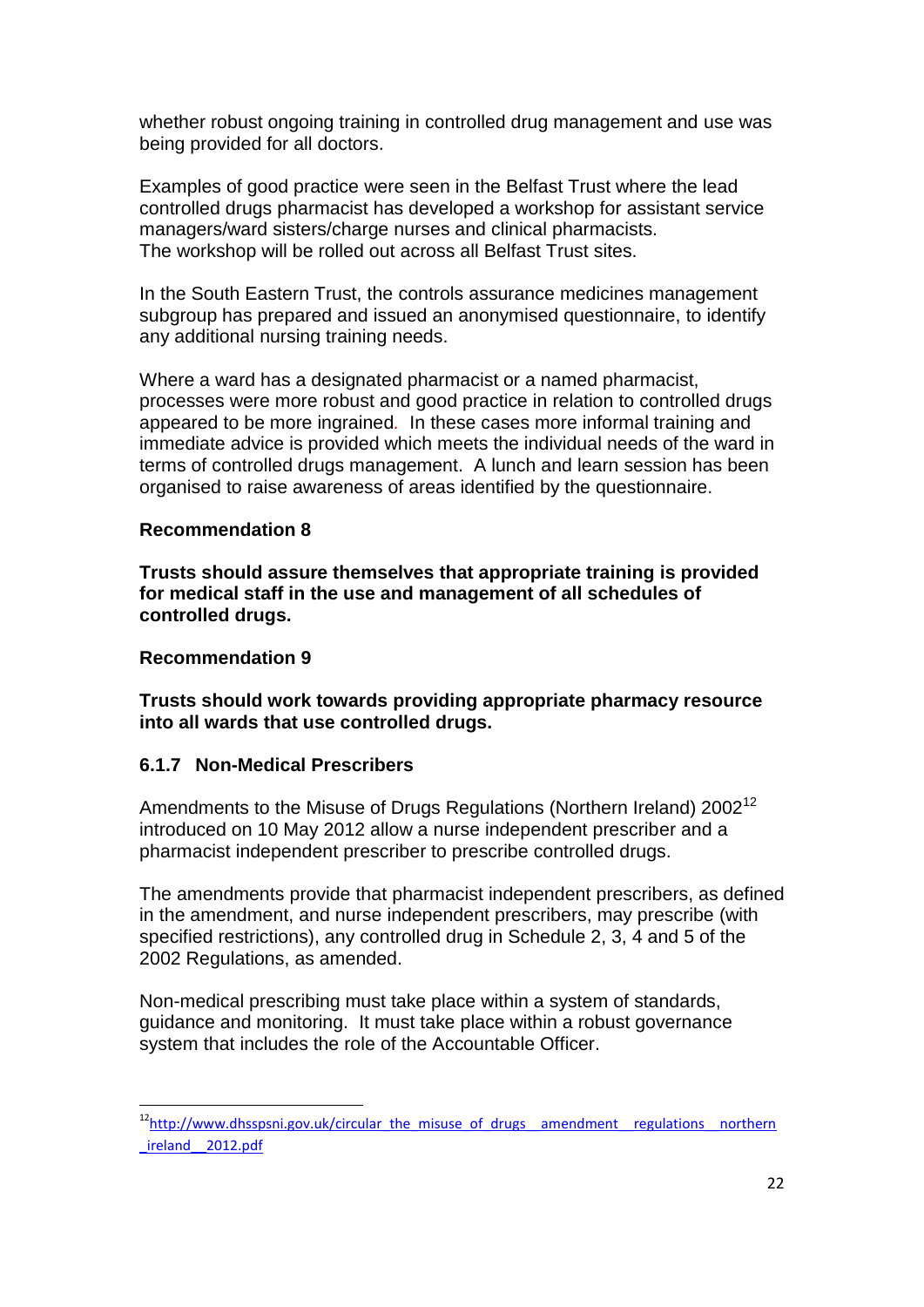In the Belfast Trust, the controlled drug policy has not yet been updated to reflect non-medical prescribers, and the intention is to include them in the general monitoring process. A central register of all non-medical prescribers will be developed.

The South Eastern Trust has developed a policy for non-medical prescribers who will be required to be on a trust register and include controlled drugs on their parameters of prescribing if they are to be considered competent to prescribe.

Pharmacist independent prescribers must complete the Northern Ireland Centre for Pharmacy Learning and Development (NICPLD) distance learning package for controlled drugs.

A non-medical prescribers' subgroup has been set up to consider how pharmacy and nursing non-medical prescribers will be audited. Primary care prescriptions issued by non-medical prescribers who prescribe controlled drugs are received regularly from the Health and Social Care Board and checked against the prescriber's agreed parameters of prescribing.

In the Southern Trust, the only non-medical prescribers who can prescribe controlled drugs are those involved in palliative care, emergency department and cardiac emergency nursing. All non-medical prescribers must provide the AO with evidence of having successfully completed a course on controlled drug prescribing. They must also provide a list of drugs that they are competent to prescribe, signed by their mentor. A register will also be held.

In the Western Trust, all new non-medical prescribers apply to the trust nonmedical prescriber working group for inclusion on the trust register. Details of their parameters of prescribing are certified by their manager and lead clinician. The AO meets with all applicants who must present evidence of completion of the Northern Ireland online controlled drug course.

At present, only non-medical prescribers who work in accident and emergency or palliative care can prescribe controlled drugs. Further governance arrangements are being put in place to support future roll out in line with the legislation.

In the Northern Trust at the time of the review there was no approved policy involving controlled drug prescribing for non-medical prescribers, and so they are not authorised to prescribe.

All trusts are at different stages in their development of non-medical prescribing procedures, with some at an early stage of development.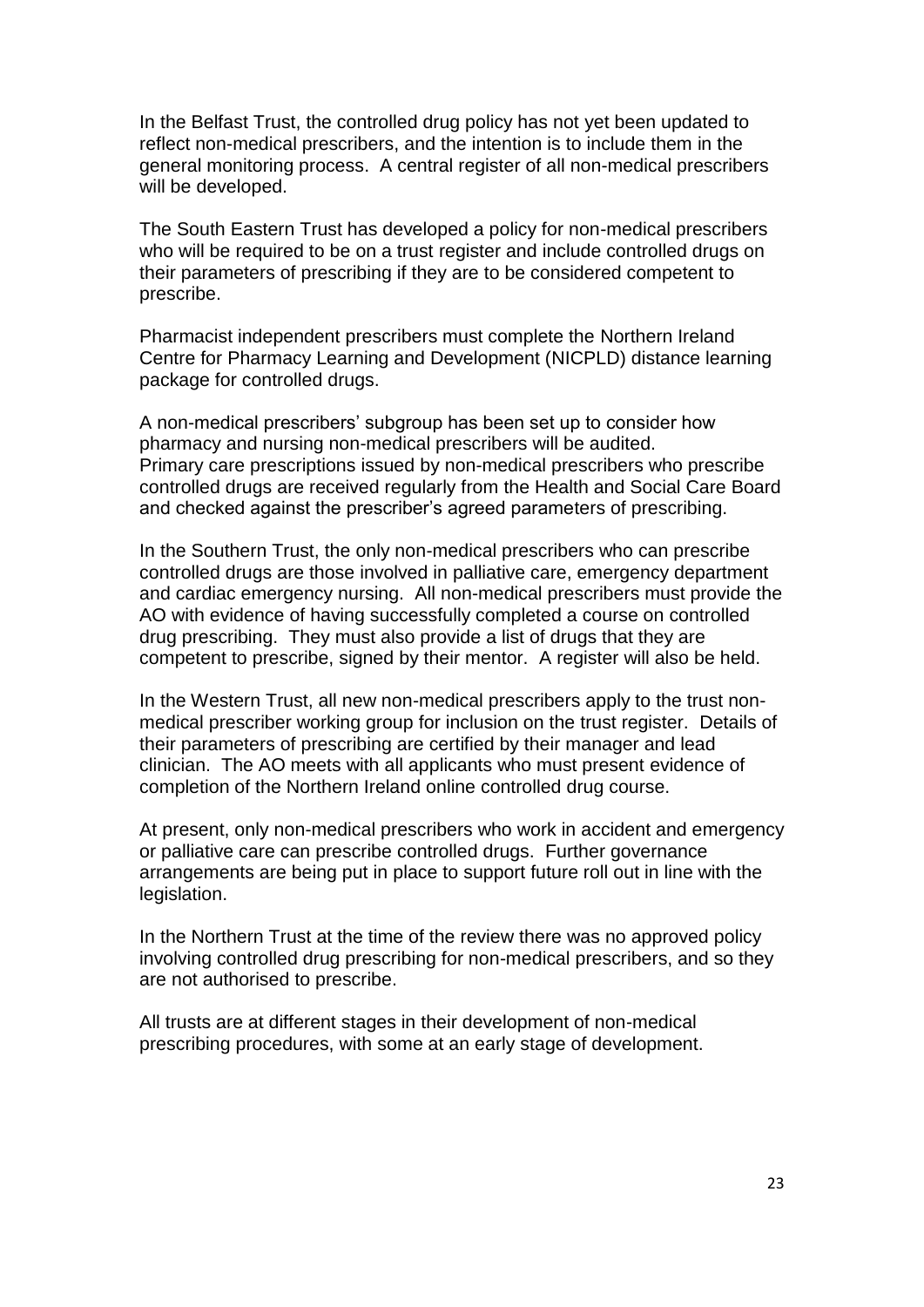#### **Recommendation 10**

**Trusts should continue to develop their policies for non-medical prescribing of controlled drugs, which should include processes for monitoring and audit.**

#### **6.1.8 Conclusions**

All trusts had appointed appropriate people to fulfil the role of AO. AOs considered that they had received sufficient training, both on appointment and on an ongoing basis.

In three trusts the AOs reported that they would need extra staff resource to continue to meet their statutory responsibilities.

All trusts provided clear governance structures for AOs, and there was evidence in all trusts of a good working relationship between AOs and ROs. Consideration should be given to providing a controlled drug report direct to trust boards.

Senior staff in trusts were aware of the identity of the AO and their roles, but it was not clear that ward staff had the same level of awareness.

All trusts had robust systems in place for dealing with incidents. It was clear that all necessary information regarding controlled drugs was being passed to the AO. A large percentage of incidents involved Schedule 3, 4 and 5 controlled drugs. Trusts should continue to develop their monitoring processes in this area.

Staff awareness of the potential for controlled drug abuse in hospital settings should also be developed further.

All trusts had comprehensive systems in place for monitoring and auditing of controlled drug use, both in pharmacies and wards. Ward handovers for controlled drugs should be conducted in line with Standard Operating Procedures.

All trusts have systems in place for training staff involved in the ordering and administration of controlled drugs. It was noted that as a result of informal training and immediate advice, systems were more robust in those wards that had direct pharmacy input. Trusts should aim to provide appropriate pharmacy input into all wards that use controlled drugs.

Trusts are at different stages of development of policy and procedure with respect to non-medical prescribers and they should continue to develop processes in this area.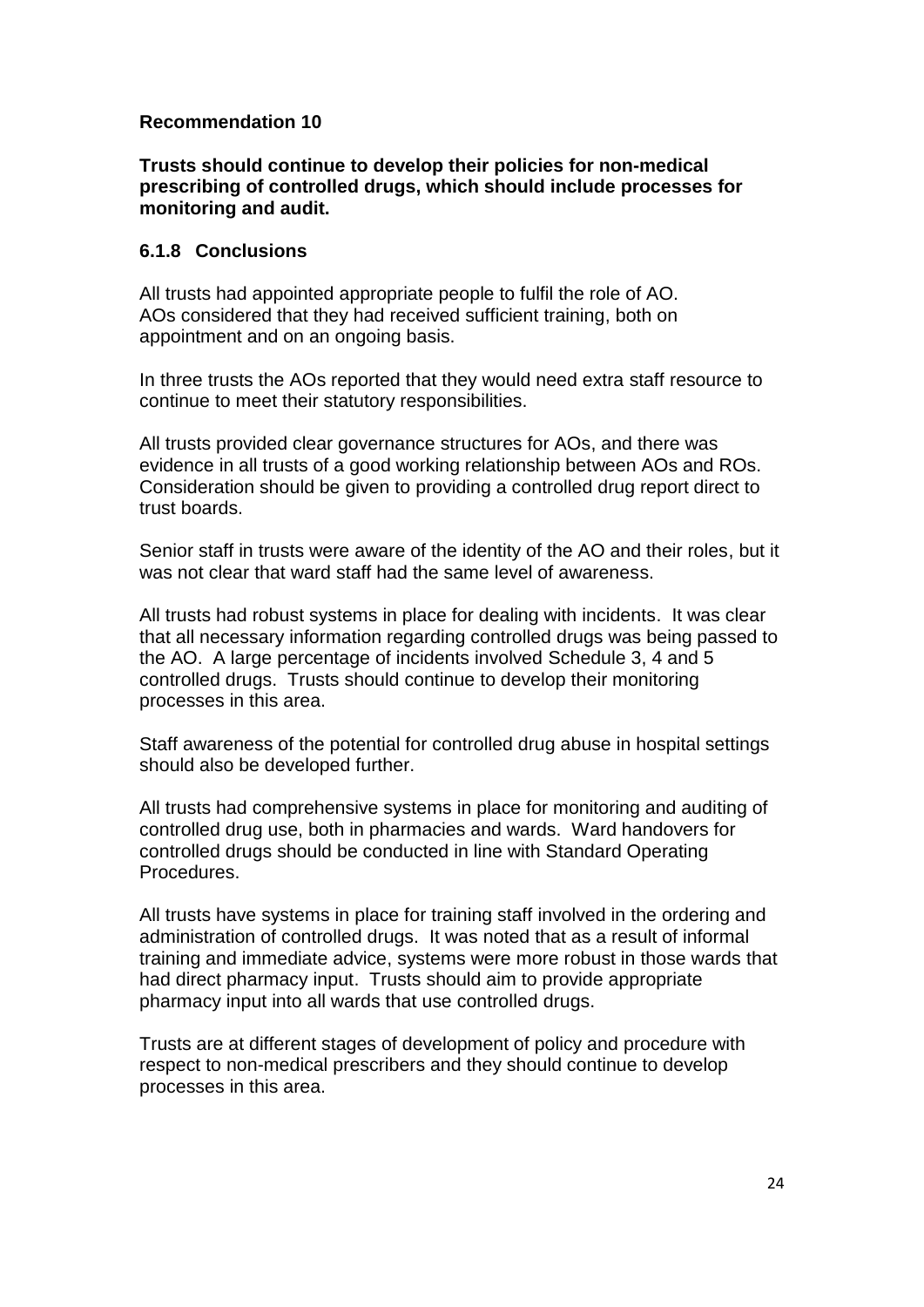### **6.2 Term of Reference Two**

#### **To assess the quality and effectiveness of Standard Operating Procedures in place in trusts in relation to the management and use of controlled drugs in secondary care.**

The Controlled Drugs (Supervision of Management and Use) Regulations (Northern Ireland) 2009 set out that Accountable Officers must ensure that their organisations have adequate and up-to-date Standard Operating Procedures (SOPs), in relation to the management and use of controlled drugs.

A SOP is a working document. It details the current agreed working practice applicable to the management of controlled drugs in an individual setting. SOPs are needed for every stage of a controlled drug's journey, from procurement, safe storage, supply and administration, to destruction. They should be accessible to staff at all times.

SOPs were submitted as part of the information requested at the beginning of the review. Awareness and use of SOPs was assessed during visits to wards and pharmacies.

All trusts had pharmacy SOPs in place and all authorised personnel had been trained in their use. Compliance was demonstrated by means of a signature sheet.

All trusts have SOPs in place for the management of controlled drugs. All trusts have SOPs at pharmacy level, and all trusts with the exception of the Northern Trust have SOPs at ward level. The Northern Trust has a controlled drug section in its nursing medicines management policy, and is in the process of developing SOPs for wards that use controlled drugs.

Ward inspections confirmed that SOPs were in place both in hard copy and also on trust intranets.

Each trust pharmacy is inspected on a two yearly cycle, by the Medicines Regulatory Group of DHSSPS. Trust wards and facilities are audited against their SOPs by trust pharmacists who visit each area once every three months and complete a standard controlled drug audit proforma with the ward manager.

All SOPs are reviewed every two years, or sooner if legislation or practice changes, or if an incident report has indicated that a change to procedure is necessary. The review normally takes into account changes in legislation, practice and learning from incidents and audits.

In four trusts, ward SOPs had been developed by pharmacy staff and then disseminated to the areas where controlled drugs were being used.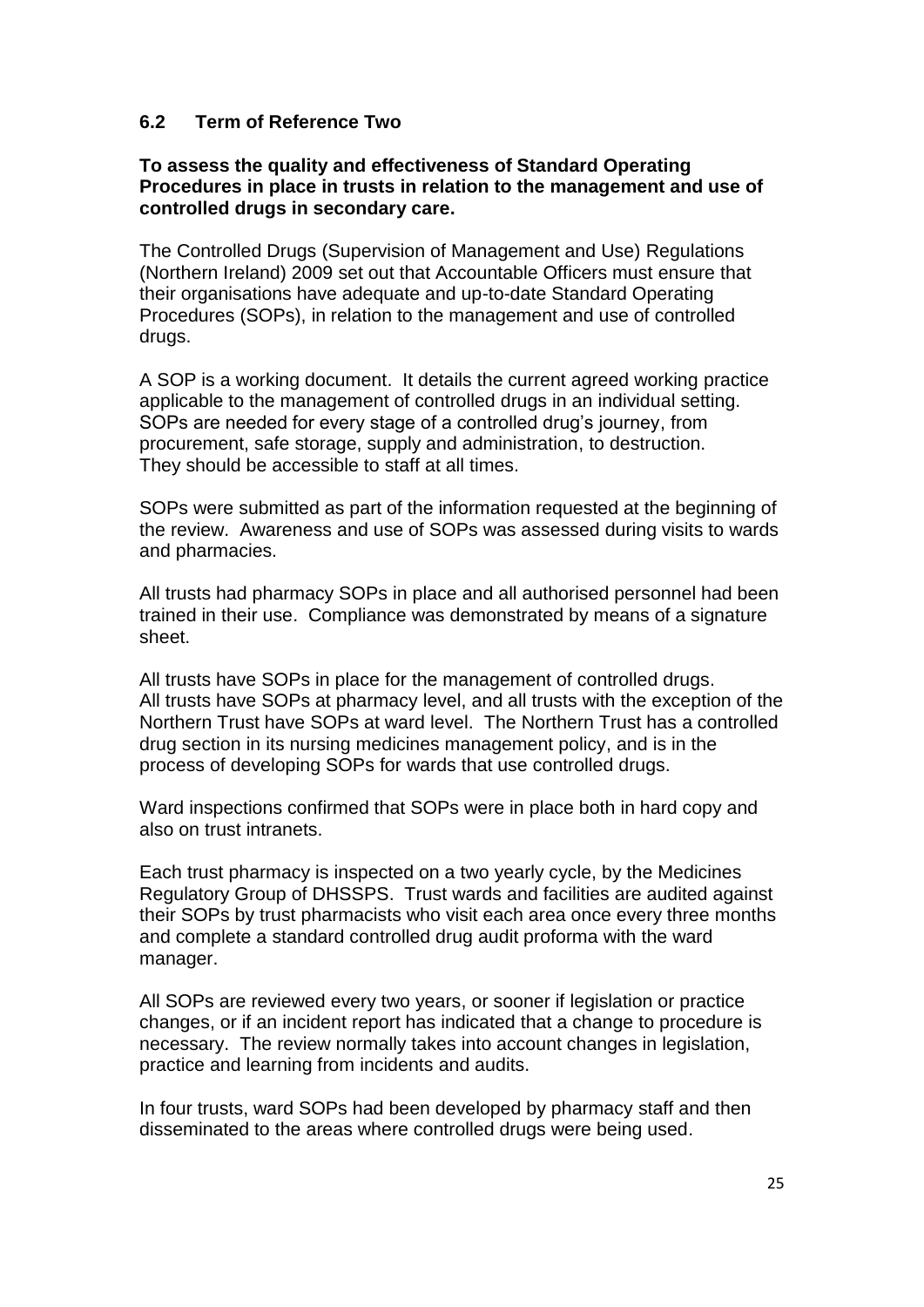The Western and Belfast Trusts reported that initially SOPs had been developed by a multidisciplinary group, chaired by the principal pharmacist. In a number of instances the review of ward SOPs is being carried out by pharmacy staff and not on a multidisciplinary basis.

It is important that development and review of SOPs should be multidisciplinary, involving both nursing and medical staff where appropriate. Multidisciplinary input ensures that procedures are workable at the level at which they are used, and are more likely to be adhered to.

#### **Recommendation 11**

#### **Trusts should ensure multidisciplinary input when developing and reviewing Standard Operating Procedures.**

### **6.3 Term of Reference Three**

#### **To assess the effectiveness of these arrangements within trusts at clinical practice levels.**

Two specific procedures were considered by the review team:

- destruction of controlled drugs;
- arrangements for patients own controlled drugs.

### **6.3.1 Destruction of Controlled Drugs**

Guidance on destruction of controlled drugs has been provided to pharmacies by the Medicines Regulatory Group.

All trusts had SOPs in place for dealing with the destruction of controlled drugs.

As set out in legislation, all trusts had in place witnesses, authorised and trained by MRG, for the destruction/disposal of controlled drugs in the trust pharmacy.

Ward staff identify drugs that need to be returned to the pharmacy. A pharmacist, in conjunction with a competent registered nurse, makes a note of the return in the ward requisition book, and also ensures that it is signed and dated.

Expired controlled drugs from pharmacy stock are destroyed by a pharmacist in the presence of an Authorised Witness on a regular basis, with appropriate records kept of each item destroyed.

In all trusts the procedure at ward level is that only small amounts of controlled drugs may be destroyed. Larger quantities of controlled drugs are returned to the pharmacy along with the appropriate paperwork for their safe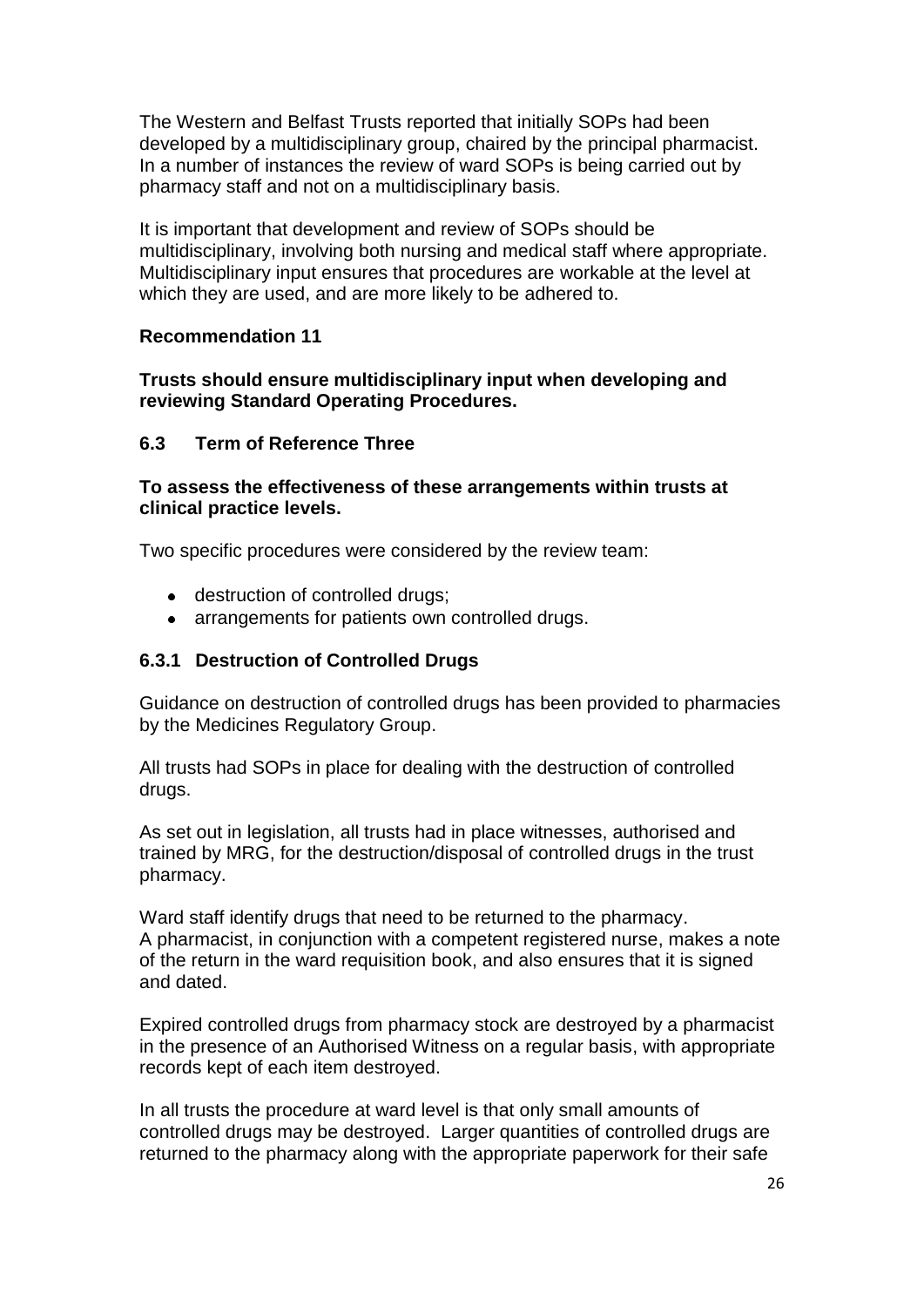disposal. Where hospitals have a formal agreement with Northern Ireland Water, partially used or broken ampoules may be disposed of at ward level by flushing the contents away. Destruction of a single tablet is usually through being crushed on a paper towel and placed in the burn bin. All such destructions are witnessed by a registered nurse and recorded in the ward control drug record book.

### **6.3.2 Arrangements for Patients Own Controlled Drugs**

Often patients, on admission, will bring their own medicines with them and these may include controlled drugs. The methods of dealing with these drugs varied across trusts and within different hospitals and wards.

In many instances patients' own controlled drugs are sent home at an early stage with the family. In this case there is no assurance that the drugs are properly handled, and there is potential for abuse.

In other wards, patients' own controlled drugs are kept securely in the controlled drug cabinet, and a separate register is kept. Some trusts have issued a standardised red patients' own drug record book. These drugs are separated from ward stock within the controlled drug cabinet by being placed on a separate shelf, or in a sealed envelope that may have an additional tamper proof seal, and are clearly marked with the patient's name. These drugs then form part of the twice daily stock check until the patient is discharged. This process provides greater assurance that drugs are properly handled and are available for the patient on their discharge, if appropriate.

In discussion with trusts, it was considered that further local development of existing regional guidance on how to deal with patients' own controlled drugs would be helpful.

### **Recommendation 12**

**Trusts should consider further local development of existing regional guidance to provide assurance that patients' own controlled drugs are being dealt with appropriately.**

### **6.3.3 Security of Controlled Drugs**

# **(a) Storage of Controlled Drugs and Controlled Drugs Stationery**

### **(i) Pharmacy**

In all trusts, controlled drugs are stored securely within the pharmacy site in line with best practice and legislative requirements.

Access is carefully controlled and restricted to staff approved by pharmacy managers. Security systems are well established and robust.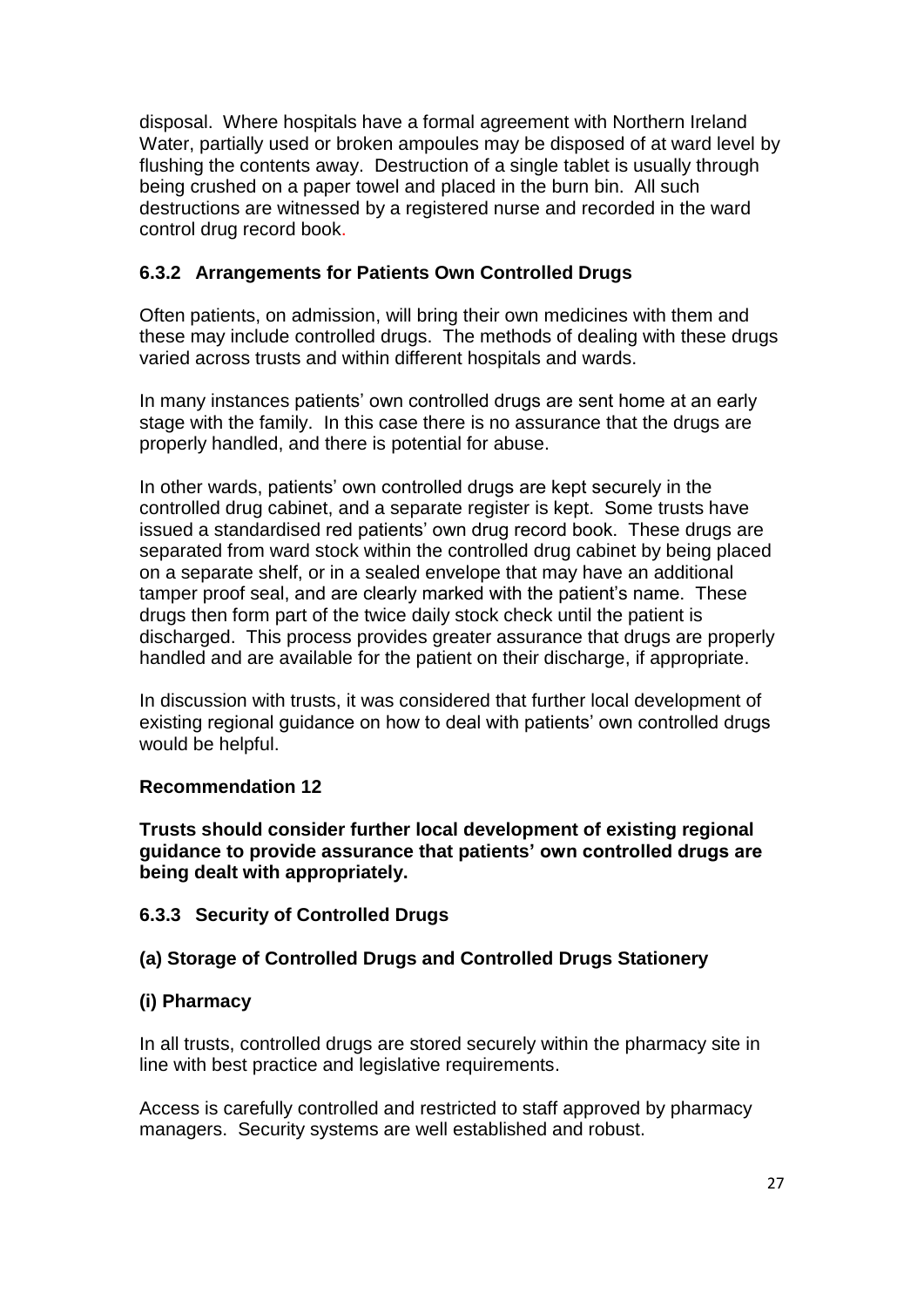Controlled drug stationery and controlled drug registers are stored securely.

Controlled drugs checks are carried out in pharmacies either daily, weekly or monthly, depending on the rate of usage of the particular controlled drug.

### **(ii) Wards**

In all trust wards controlled drugs are held within secure cabinets in line with good practice and legislative requirements. Access to keys to the controlled drug cabinets is restricted to appropriate personnel and robust systems are in place for retention/ handover of keys.

### **(b) Requisitioning of Controlled Drugs**

In the Belfast Trust, the senior nurse or midwife is responsible for the ordering of controlled drugs. The task may be delegated but responsibility remains with the senior member of staff on a ward.

On receipt at the pharmacy, the documents are checked to ensure that they have been correctly completed. An authorised signatory list should be available should it be necessary to validate the signature of the person requisitioning the controlled drug order. It was not clear if this list was available on all sites in the trust. The pharmacy requires trust photographic identification to be produced by the trust messenger at collection. It is good practice that where possible the same person does not requisition and collect a controlled drug.

As soon as possible after delivery/collection, the senior nurse/midwife should check the controlled drug against the original requisition, to ensure that the correct drug and quantity have been supplied. If there are any discrepancies, the person performing the check should immediately contact the pharmacy. A duplicate requisition is returned to the pharmacy. Receipt of the controlled drug should be recorded in the appropriate page of the ward controlled drug record book (CDRB).

In the Southern Trust, ordering of controlled drugs is restricted to a nurse/midwife deemed suitable by the ward manager. Agency staff cannot order controlled drugs.

The pharmacy retains an authorised signatory list and on receipt of the requisition at the pharmacy the signature is checked for authenticity. The trust also has a policy that the same person cannot both order and collect controlled drugs.

All staff must carry photographic identification when collecting controlled drugs.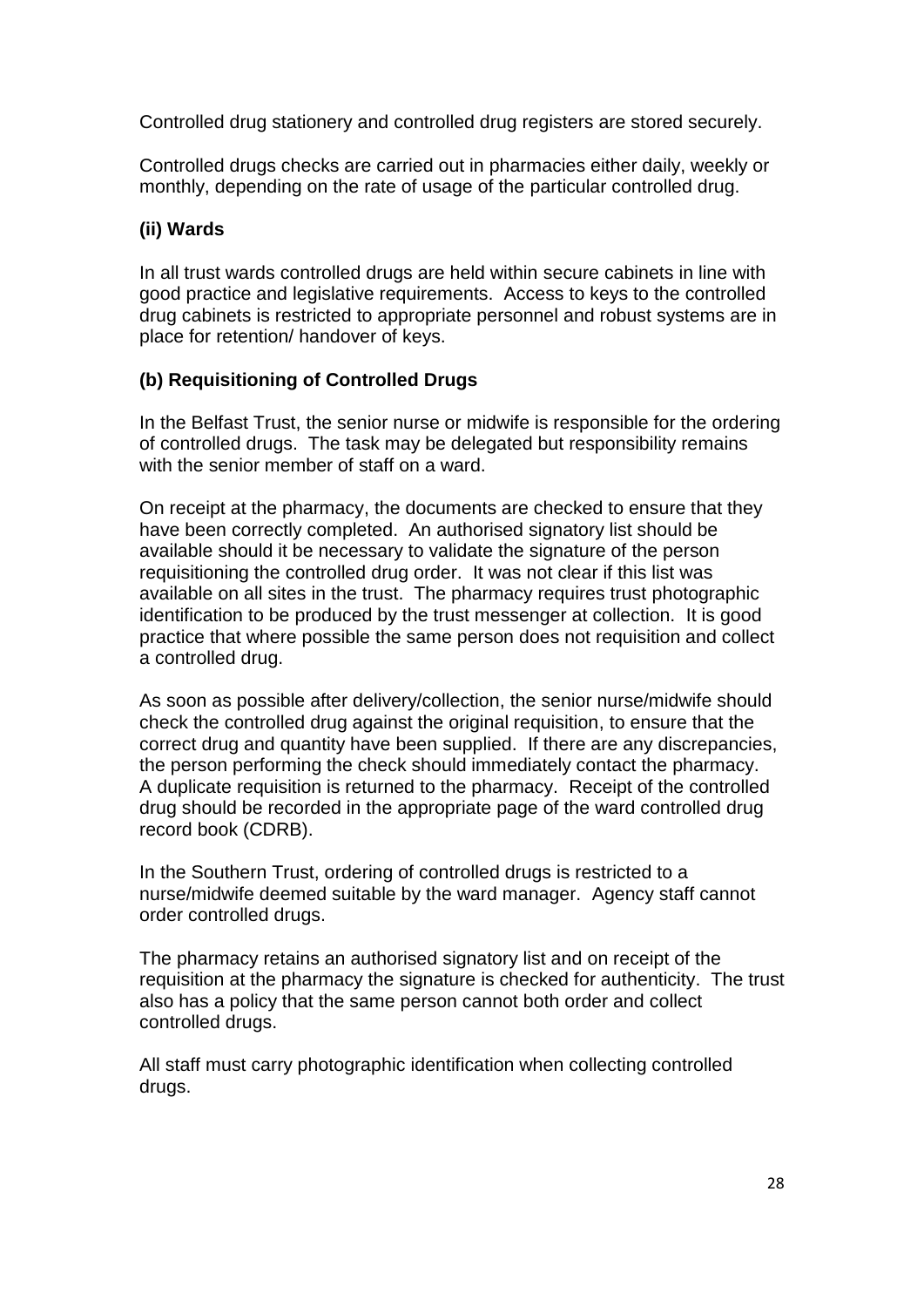On receipt of a controlled drug at ward level, the responsible nurse, in the presence of the messenger, enters the necessary information in the ward CDRB. This is signed by the receiving nurse and also the messenger.

In the South Eastern Trust, the ward sister in each case authorises a list of staff who can order controlled drugs. A list of authorised signatories is held at both ward and pharmacy level.

The pharmacy checks that the requisition has been signed and dated by the senior nurse who should be on the authorised signatories' sheet retained in the pharmacy. All staff that collect controlled drugs must have photographic identification and their signature and details are recorded in the ward CDRB.

On receipt of a controlled drug on a ward, the nurse/midwife who accepts the delivery must sign the controlled drug delivery record. As soon as possible after delivery the senior registered nurse, or midwife in charge should check the controlled drugs against the original requisition to ensure that the correct drug and quantity have been supplied. The check should be carried out in the presence of another member of staff to witness the checking process and protect against any potential allegations of missing drugs.

In the Northern Trust, only registered nurses/midwives with appropriate experience are permitted to order controlled drugs. Controlled drug requisitions must be written in designated Northern Trust requisition books, completed by the ward manage/nurse in charge. A list of signatures is retained in the pharmacy in order to check the validity of a requisition.

There is no list of personnel authorised to collect controlled drugs. For ward staff, identification badges must be checked before release of a controlled drug. The pharmacy department also retains a list of porters for who controlled drug collection and delivery forms part of their duties. A list of trust transport drivers is also retained for those orders coming from another hospital.

On some sites there is a policy that the same person that orders a controlled drug does not also collect it, however, it was noted that is not strictly adhered to at all locations.

In the Western Trust, only registered/nurses/midwives that have been assessed as competent are permitted to requisition controlled drugs. Each ward manager supplies to the pharmacy department signature lists of registered nurses who are able to order controlled drugs. The signature on the requisition must match that on the signature list before the controlled drug is supplied.

Ward staff tend to be known by pharmacy staff, however, if there is any doubt of identity, identification cards must be produced. The name of the person collecting the controlled drug is entered into the controlled drug register.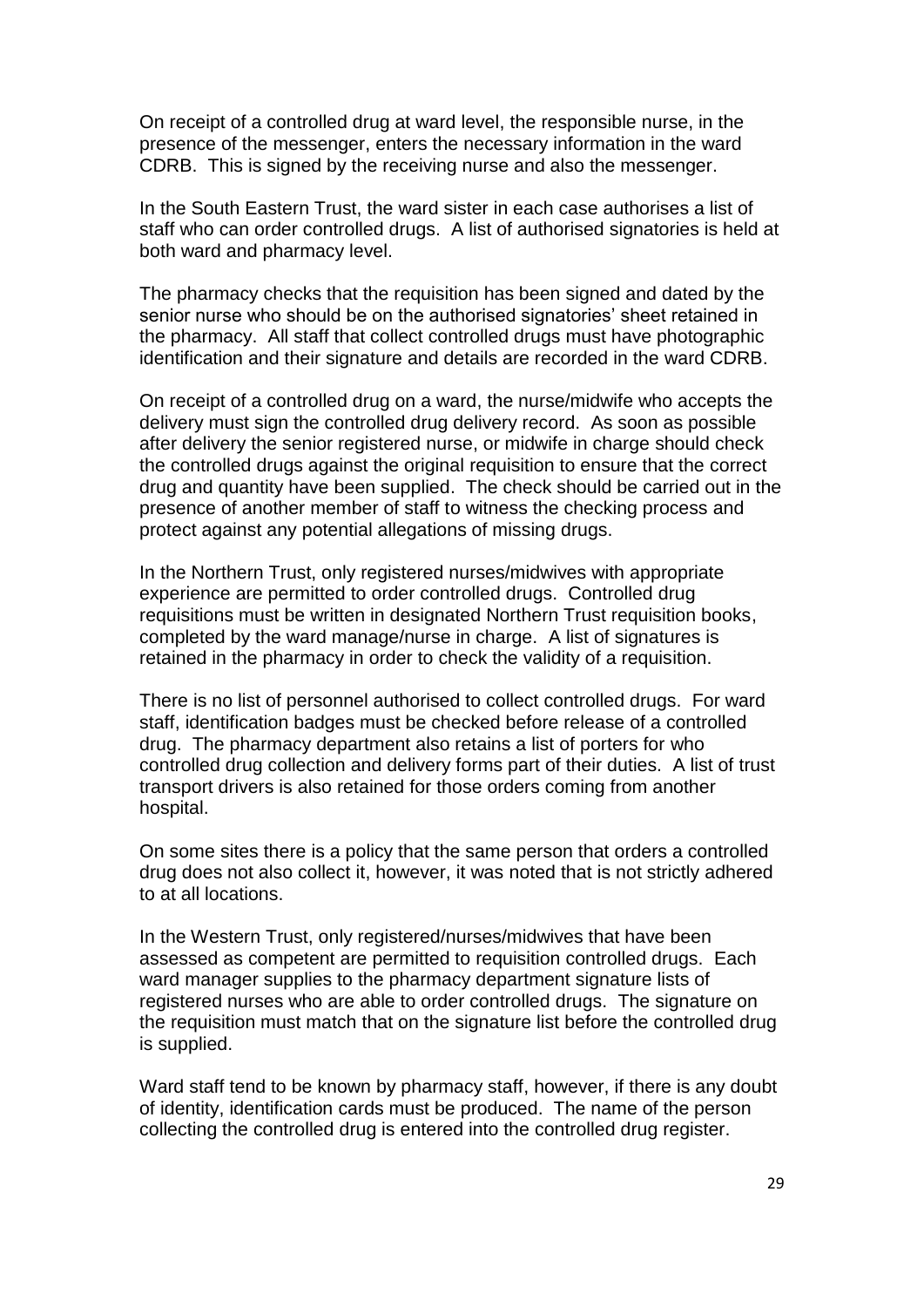Two nurses verify the amount received, type and dose of drug and requisition number into the ward CDRB. They also record and sign for the total stock balance.

There is no policy within the trust to say that the same person cannot requisition and collect a controlled drug. However in all trusts almost all controlled drugs are delivered to wards as opposed to being collected by a member of staff.

In discussions with trust senior teams, one of the challenges facing any hospital is maintaining an accurate and up to date list of authorised signatories. The list is an important part of the security surrounding the collection of controlled drugs and so the list must be current. This is a matter that could be considered at a regional level.

#### **Recommendation 13**

#### **Trusts should establish methods of maintaining accurate lists of authorised signatories for controlled drugs.**

Standard Operating Procedures are in place in all trusts for the ordering from pharmacy, and collecting from pharmacy of controlled drugs by ward staff or other members of staff, such as porters. It is important that the same person who orders the controlled drug is not also the person who collects it from pharmacy.

In all cases identification should be checked before the drug is released. It was not clear that in all cases the SOPs included arrangements to ensure that the same person did not both order and collect a controlled drug. The process should also be subject to audit.

#### **Recommendation 14**

### **All trusts should assure themselves that robust processes are in place regarding ordering, collecting and receiving a controlled drug.**

### **(c) Hospitals Without Onsite Pharmacy**

A number of wards in hospitals which do not have an onsite pharmacy use controlled drugs. It is important that these hospitals and the pharmacy providing their supply of controlled drugs have robust SOPs in place, particularly in relation to transport and disposal/destruction.

In the Belfast Trust, controlled drugs are transported securely in line with legislative and good practice requirements.

In wards, when drugs are received they are immediately entered into the ward CDRB, checked and signed by two registered nurses. The requisition number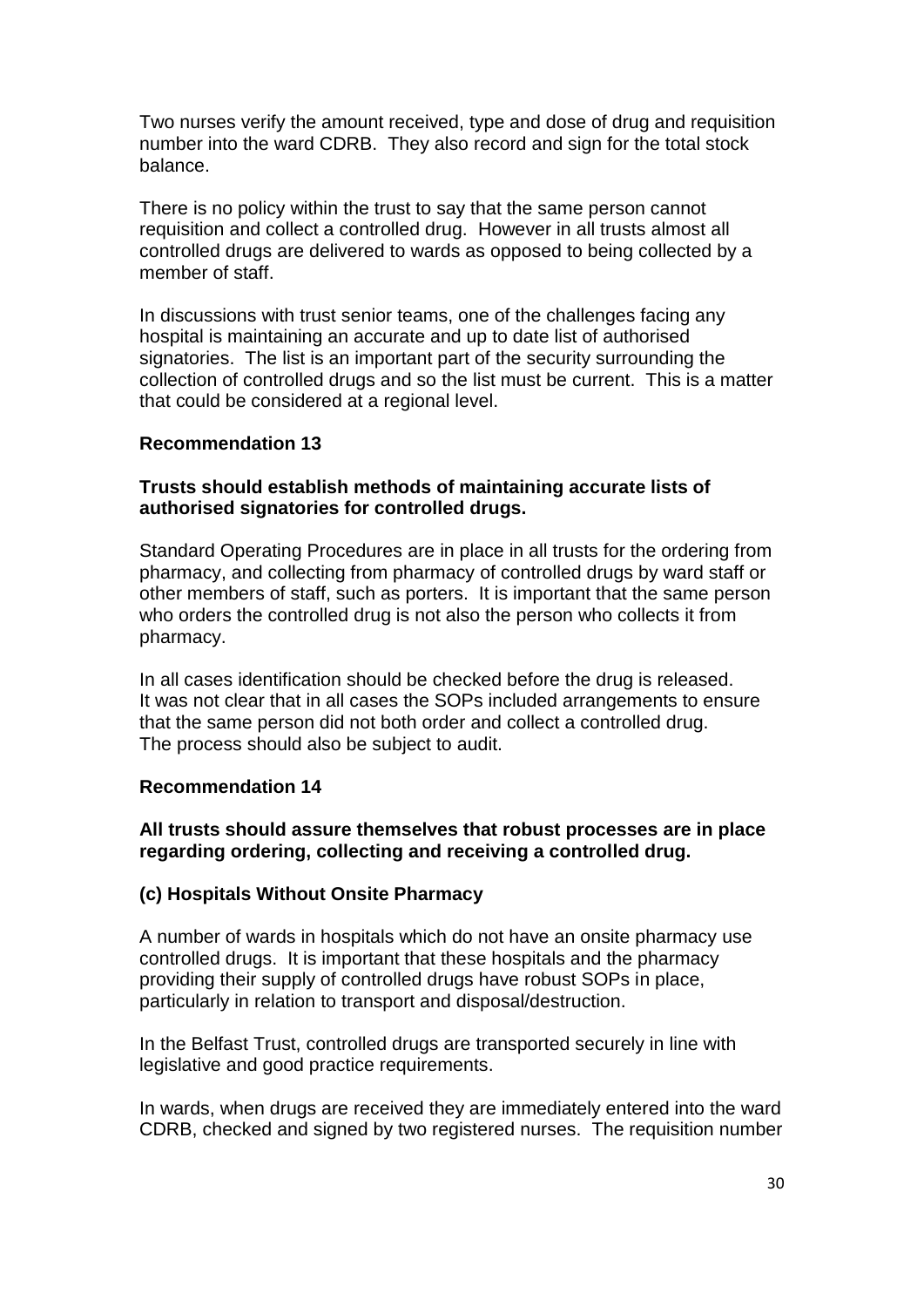and pharmacy from which the drug was obtained are also recorded in the CDRB.

Only partially used or damaged Schedule 2 controlled drugs are destroyed at ward level. This is documented in the ward CDRB and witnessed by two registered nurses. All other controlled drugs are returned to pharmacy for destruction, using completed documentation in the controlled drug order book.

The Northern Trust has four sites using controlled drugs that do not have a pharmacy onsite and transport to these sites is carried out in line with legislative and best practice requirements. All controlled drugs are returned to pharmacy for destruction.

In the South Eastern Trust there are five sites using controlled drugs that do not have an onsite pharmacy. Transport to these sites is carried out in line with legislative and best practice requirements.

On delivery, the order is checked by two registered nurses, details recorded in the ward CDRB, and the new stock added to the existing balance.

Only small amounts of controlled drugs should be destroyed at ward level. All destruction must be documented in the controlled drug record book and witnessed by two registered nurses. Both persons should sign the controlled drug record book, stating the amount destroyed and the date of destruction.

In the Southern Trust, there are three sites using controlled drugs which do not have an onsite pharmacy and transport to these sites is carried out in line with legislative and good practice requirements.

On receipt on the ward the delivery is checked that the correct drug, quantity and strength have been supplied. The controlled drugs register is then completed and witnessed by a second member of staff.

All unused and out-of-date controlled drugs are returned.

In the Western Trust, there are four hospital sites using controlled drugs that do not have a pharmacy, and transport to these sites is carried out in line with legislative and best practice requirements.

On receipt of controlled drugs, which are transported in locked containers, two designated staff members check that the correct drug and quantity of drug has been supplied. An appropriate entry is made in the ward CDRB and signed by both staff members.

All unused or out-of-date controlled drugs are returned to the pharmacy for destruction.

All trusts have robust auditable processes in place for the transport and return of controlled drugs from those sites which do not have a pharmacy.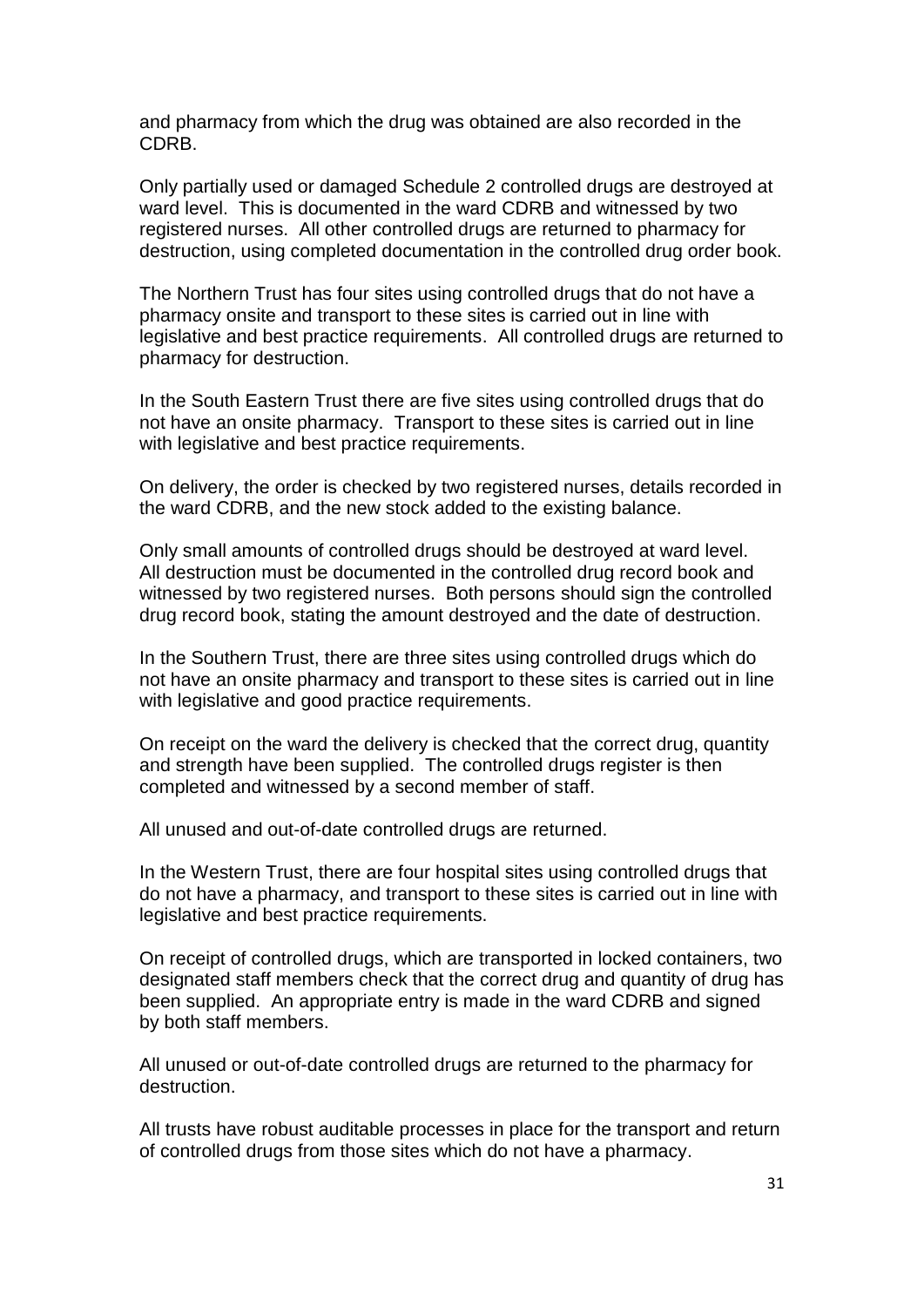## **6.3.4 Conclusions**

All trusts had or were in the process of finalising SOPs in both pharmacies and wards. Trusts should continue to ensure that SOPs are updated with input from all relevant disciplines.

All wards and pharmacies had robust procedures in place for destruction of controlled drugs. Consideration should be given to development of guidance in relation to management of patients' own controlled drugs.

All trusts had robust systems in place for security of controlled drugs and controlled drug stationery in pharmacies and wards.

Assurance should be sought that accurate lists of authorised signatories for controlled drugs are maintained and that the same person does not both order and collect a controlled drug.

Comprehensive systems are in place to assure the safety and security of controlled drugs when they are being transported to those hospitals which do not have a pharmacy.

### **6.4 Term of Reference Four**

**To assess the effectiveness of communication and partnership working between Responsible Bodies in ensuring the effective management and use of controlled drugs in relation to secondary care.**

A short questionnaire was sent to all members of the Local Intelligence Network (LIN).

### **6.4.1 Local Intelligence Network**

Controlled drugs legislation includes a legal duty of collaboration regarding the use of controlled drugs. A single LIN has been established in Northern Ireland.

The role of the LIN is to share information about incidents and concerns relating to use and possible abuse of controlled drugs, including potential or actual systems failures.

According to its original terms of reference the LIN in Northern Ireland will:

- agree local principles for sharing controlled drug intelligence between  $\bullet$ agencies;
- actively share intelligence regarding use and possible abuse of controlled drugs;
- agree guidance on operational matters;
- constitute incident panels as appropriate;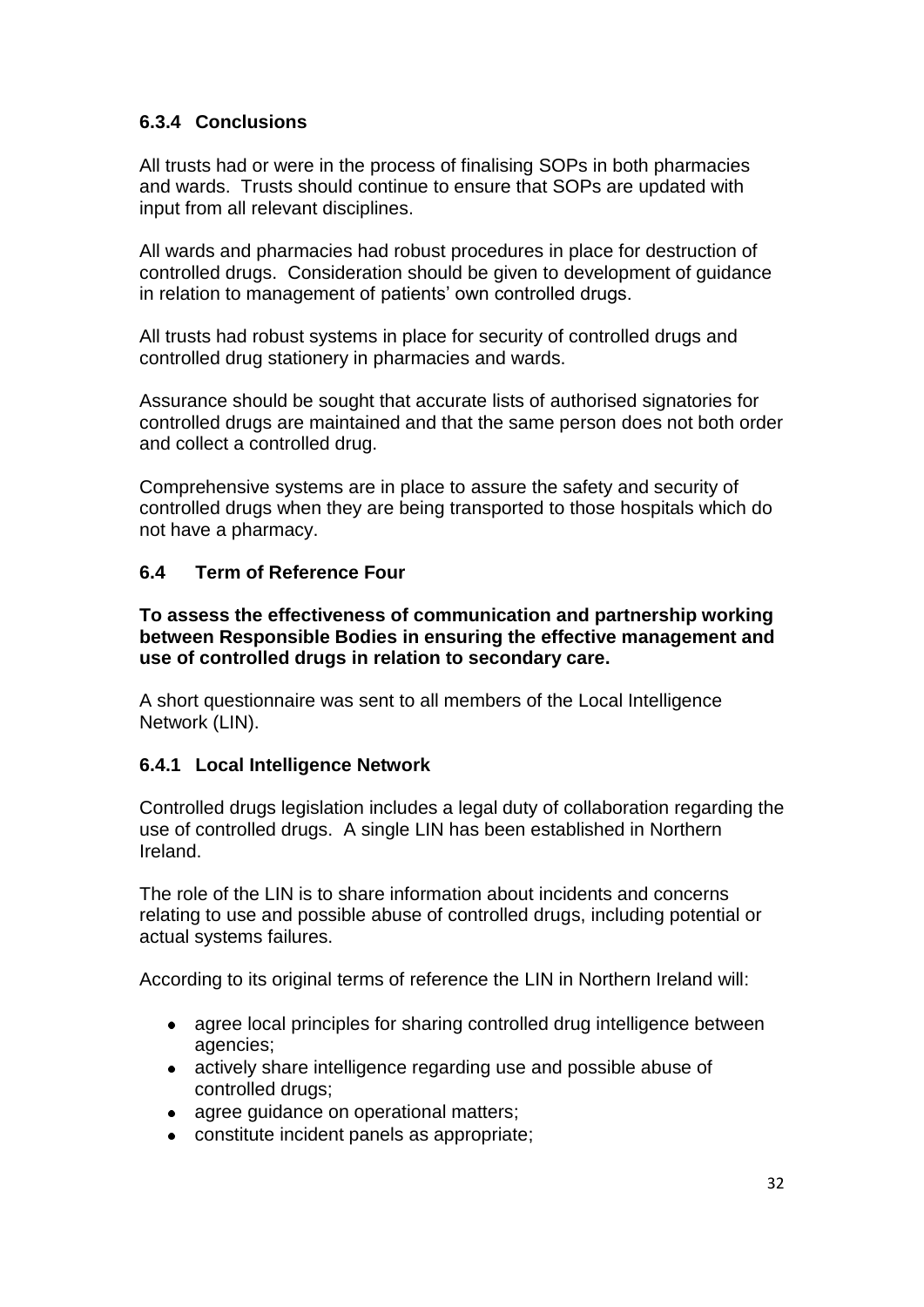- collaborate with cross-border groups in relation to controlled drug issues and be represented at cross-border meetings;
- take regard of incidents and concerns and their outcomes to promote best practice with respect to monitoring processes/audits of controlled drug management, training provision and policy development.

Membership of the LIN in Northern Ireland includes, but is not limited to:

- HSC Board;
- HSC trusts:
- Northern Ireland Ambulance Service HSC Trust:
- $\bullet$ Independent Hospitals;
- Counter Fraud Unit of BSO:
- DHSSPS;
- RQIA:
- Police Service of Northern Ireland;  $\bullet$
- Pharmaceutical Society of Northern Ireland;
- Nursing and Midwifery Council;
- General Medical Council;
- General Dental Council;
- Health and Care Professions Council.

AOs submit a quarterly Occurrence Report sharing their concerns within the confines of the confidential LIN meeting. Organisations can learn details of individual concerns and, wherever possible, share in the learning which has arisen from these concerns. Designated Bodies are also encouraged to share good practice within this forum.

### **6.4.2 Questionnaire Responses**

### **Operation of the LIN**

The LIN is at present chaired by DHSSPS. Members of the LIN indicated that they were content with this arrangement. This was supported by trust senior teams during trust validation meetings.

Responses indicated that information sent out from chair/deputy chair is well organised and sent in a timely way. All members agreed that the chair and deputy-chair of the LIN have a professional approach, are expert in their field, focused on their roles and are supportive to AOs.

There is a high attendance rate at the LIN meetings.

AOs have met individually with the chair of the LIN, who has provided them with training and support for their AO responsibilities.

Small working groups have been beneficial in building up relationships and understanding of roles and legislation.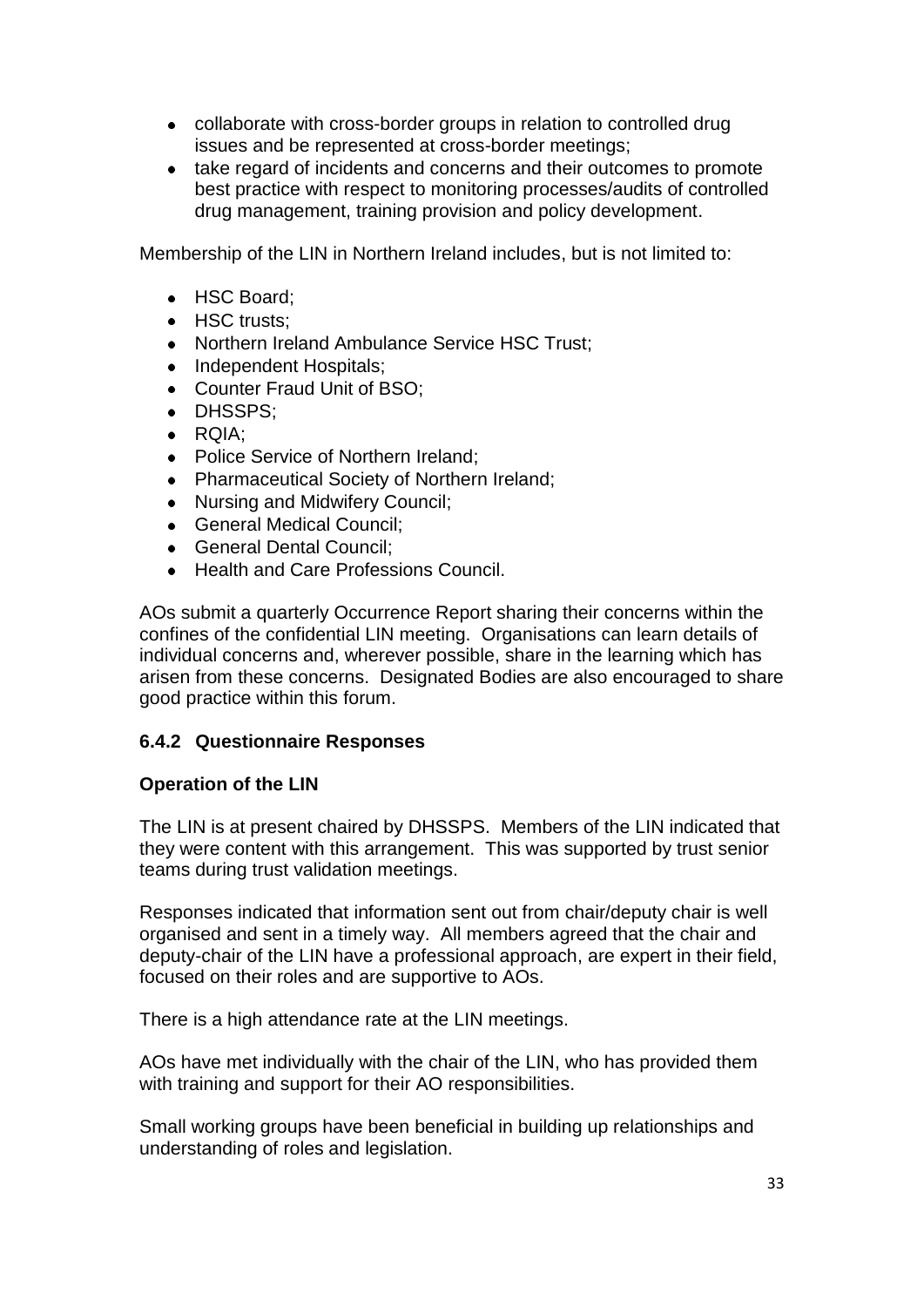The AOs of Northern Ireland produce an annual report, which can be accessed on the DHSSPS website.

#### **Sharing of Information**

The LIN continues to develop robust and consistent arrangements for both receiving and sharing information. In line with the terms of reference for the LIN, there is active sharing of information regarding use and possible abuse of controlled drugs.

Members share information highlighted in occurrence reports. Learning from any incidents with updates relating to previous concerns is also shared with the members of the LIN. There may be occasions when individual AOs may contact each other outside the LIN to discuss a particular concern.

Each member of the LIN (two per meeting) takes turns in presenting information on their organisation and their specific role. This has been helpful for the members as it informs them of the knowledge and expertise of others and has been highly interactive and informative.

This forum, with the focus on controlled drugs, has given AOs a greater awareness of the importance of their role within the legislation. Sharing of information regarding cases of abuse/potential abuse of controlled drugs has allowed AOs to look at the appropriateness of their own systems and make changes where required.

As the LIN has developed, more robust links at higher strategic levels have developed to highlight and support the role of the LIN and the AO. For example, relationships have developed with the Business Services Organisation (BSO) Department of Legal Services which members have found to be invaluable.

A challenge for the LIN is around confidentiality of information and whether the names of individuals involved in the abuse of controlled drugs be shared with the other members of the LIN. A policy should be developed by the LIN that balances public safety against the rights of an individual to confidentiality of personal information.

#### **Recommendation 15**

**Each trust should confirm its policy for dealing with sharing of personal information where it is felt to be appropriate.**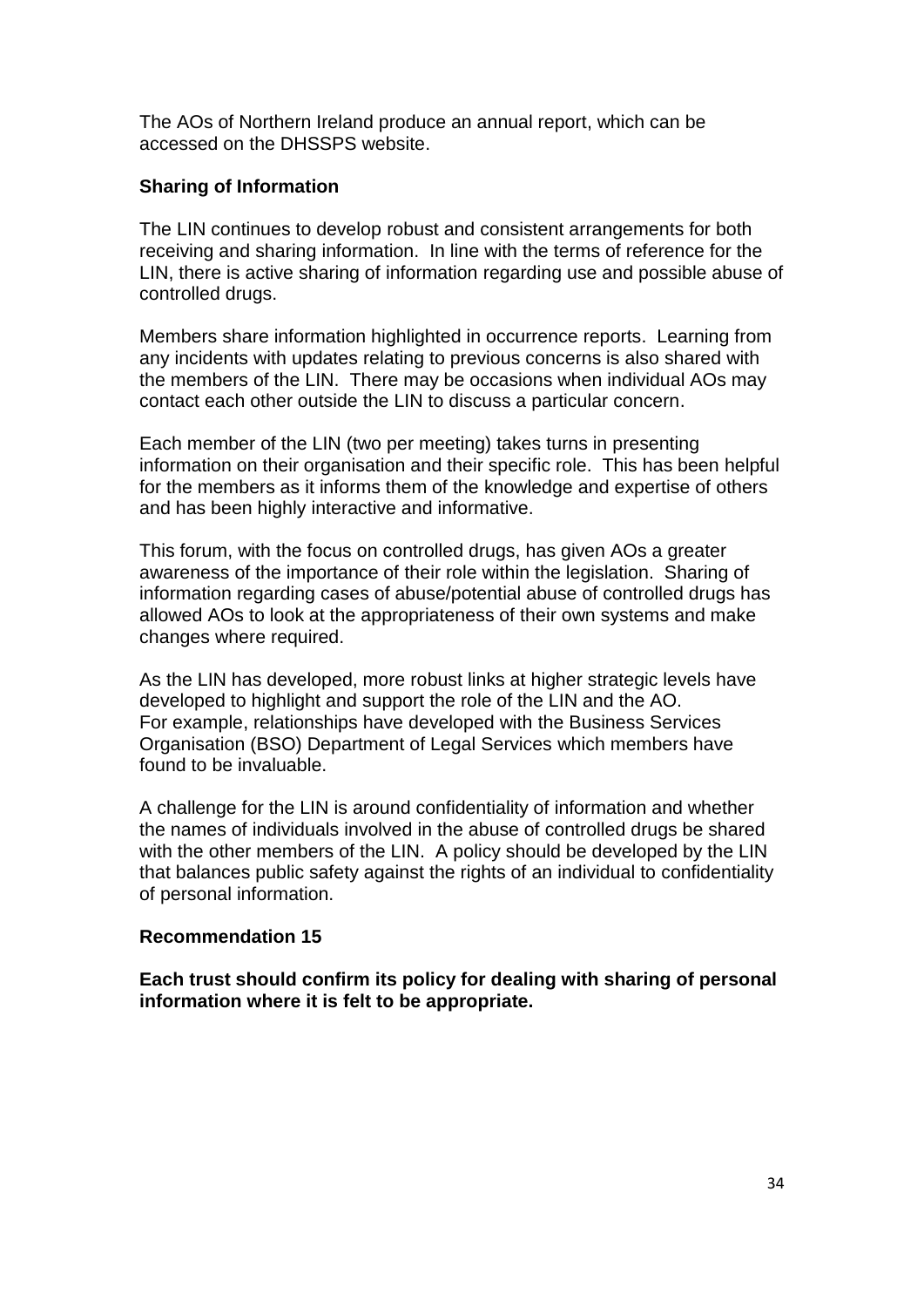## **6.4.3 Conclusion**

Responses from all members of the LIN agree that practice has improved as a result of sharing information regarding incidents, learning from incidents and discussion of best practice. The review team felt this was supported by validation meetings with senior trust staff.

The review team also considered that a major benefit of the LIN is that organisations are now enabled to raise concerns about the activities of any health care professional or organisation. These are then shared at the earliest stage with other agencies who may also be affected or who may have additional information.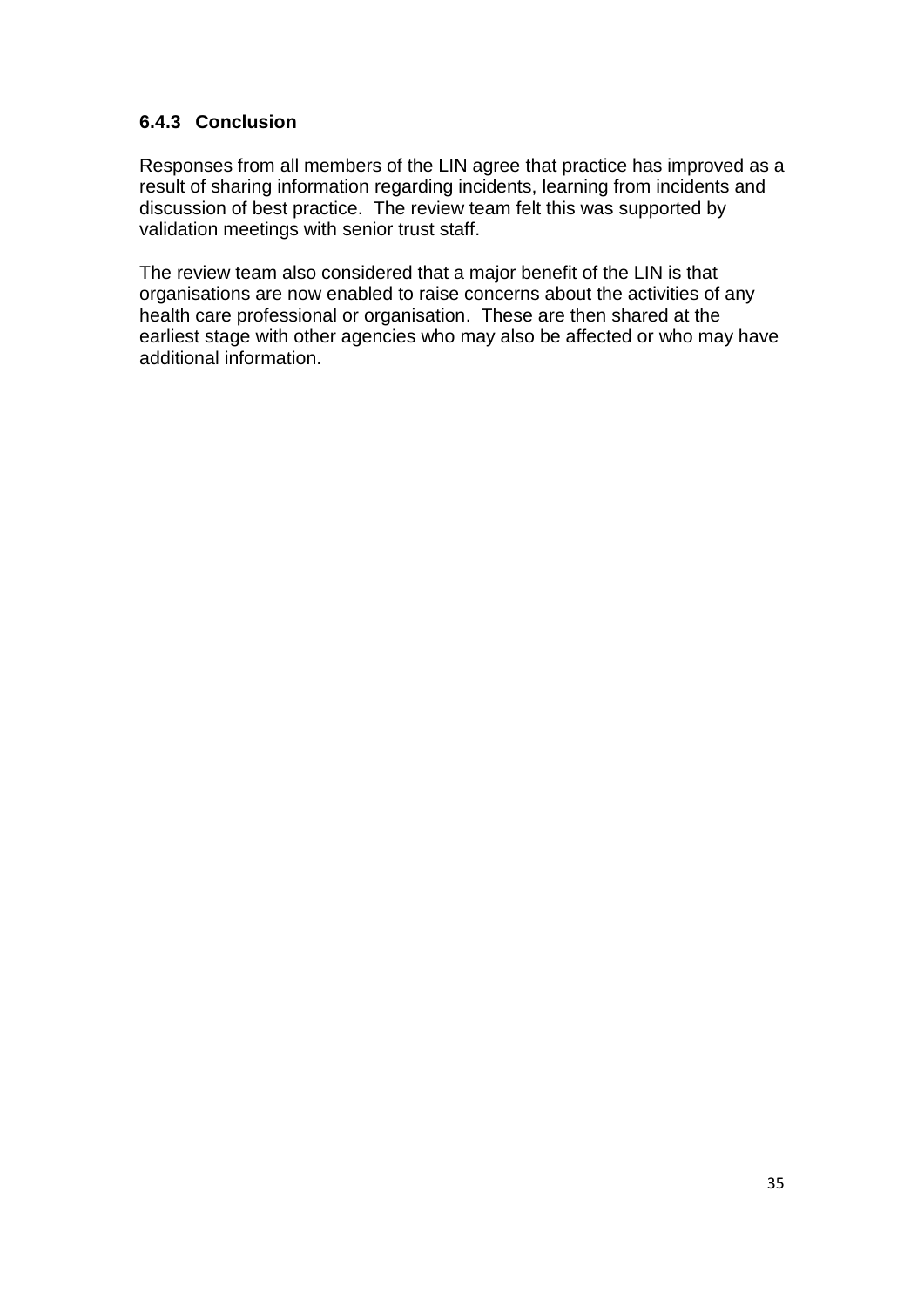# **7. Summary Conclusions**

The aim of this review was to assess the arrangements in place for the management of controlled drug use in hospitals in Northern Ireland in relation to regulations put in place following the Fourth Report of the Shipman Inquiry, The Regulation of Controlled Drugs in the Community.

All trusts have appointed Accountable Officers and it is clear where they fit into overall trust governance processes. Consideration should be given to a formal controlled drug report being provided for each trust board. All Accountable Officers have received necessary training.

In two cases the Accountable Officers considered that appointment of a designated officer was needed in order for them to fully discharge their responsibilities in relation to controlled drugs.

There was good awareness of the role of the Accountable Officer among senior trust staff and within pharmacy staff. However, awareness should be improved among ward staff and junior medical staff and this could be addressed through training.

Robust incident reporting mechanisms were in place, and trusts provided examples of incidents involving controlled drugs that had been identified and dealt with appropriately. In all trusts a large proportion of incidents involved Schedule 3, 4 and 5 drugs. All trusts were aware of the need for increased monitoring in these areas. Trusts should also consider the need for further awareness training for staff in the potential for abuse of controlled drugs.

All trusts had developed detailed standard operating procedures for management of controlled drugs in pharmacies. All trusts, with the exception of the Northern Trust, had developed detailed standard operating procedures for use in wards that use controlled drugs. The Northern Trust was in the process of developing its ward procedures.

All trusts had systems for monitoring and auditing of controlled drug use.

All trusts had developed medicines management training programmes for staff, which contained modules regarding use of controlled drugs. These sections should in future have more emphasis within the total programme of medicines management. It was clear that in those wards with a designated pharmacist, awareness and training in the area of controlled drug management were of a high standard.

Systems to assure the security of controlled drugs were robust at both pharmacy and ward level and there were also robust systems in place to assure the security of controlled drugs on transport to hospitals that did not have their own pharmacy.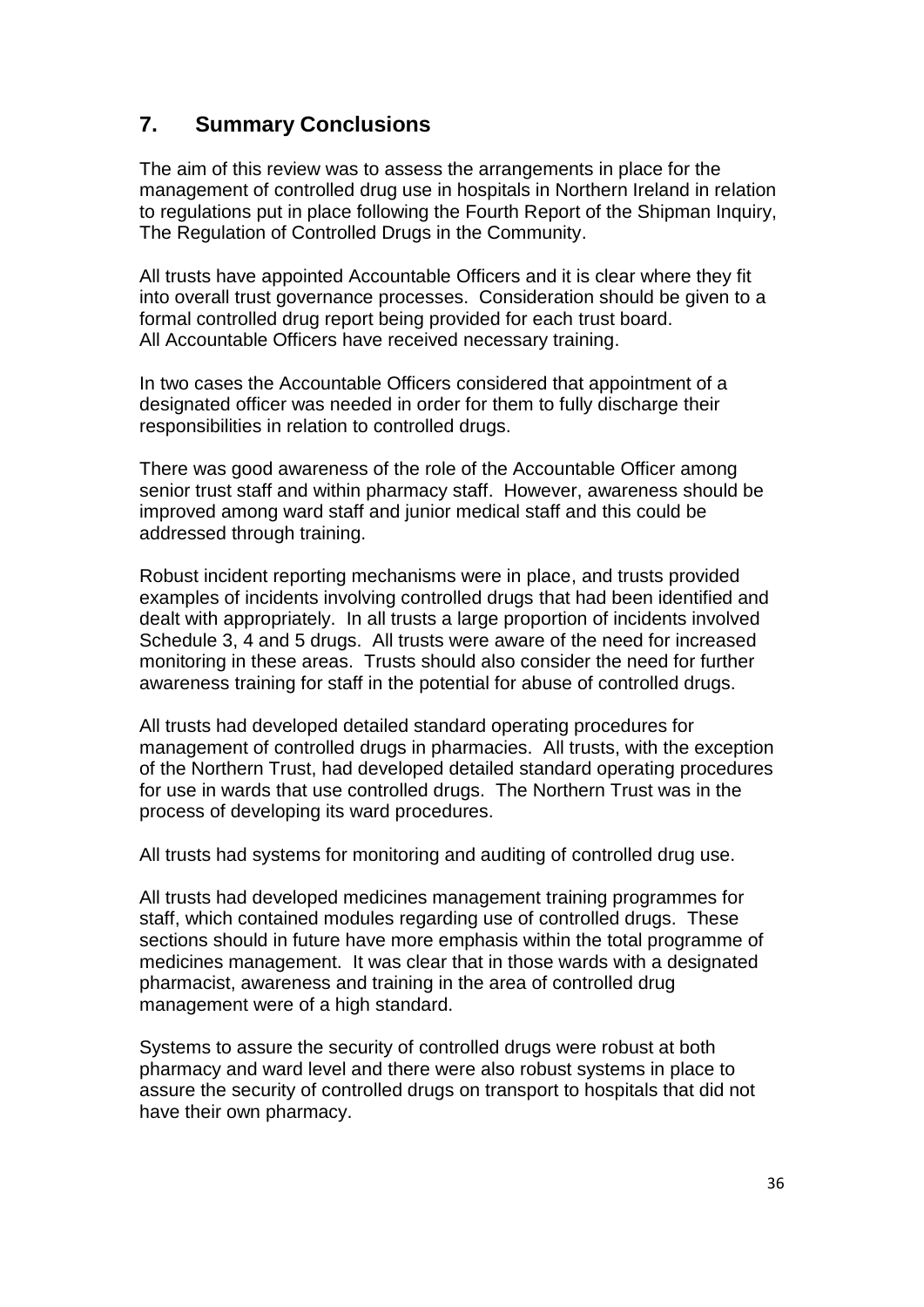Members of the LIN have reported and the review team agreed that practice has improved as a result of the ability to share information regarding use and possible abuse of controlled drugs.

RQIA considers that following the Fourth Shipman report, The Regulation of Controlled Drugs in the Community, robust systems have now been put into place for the management and use of controlled drugs in hospitals in Northern Ireland.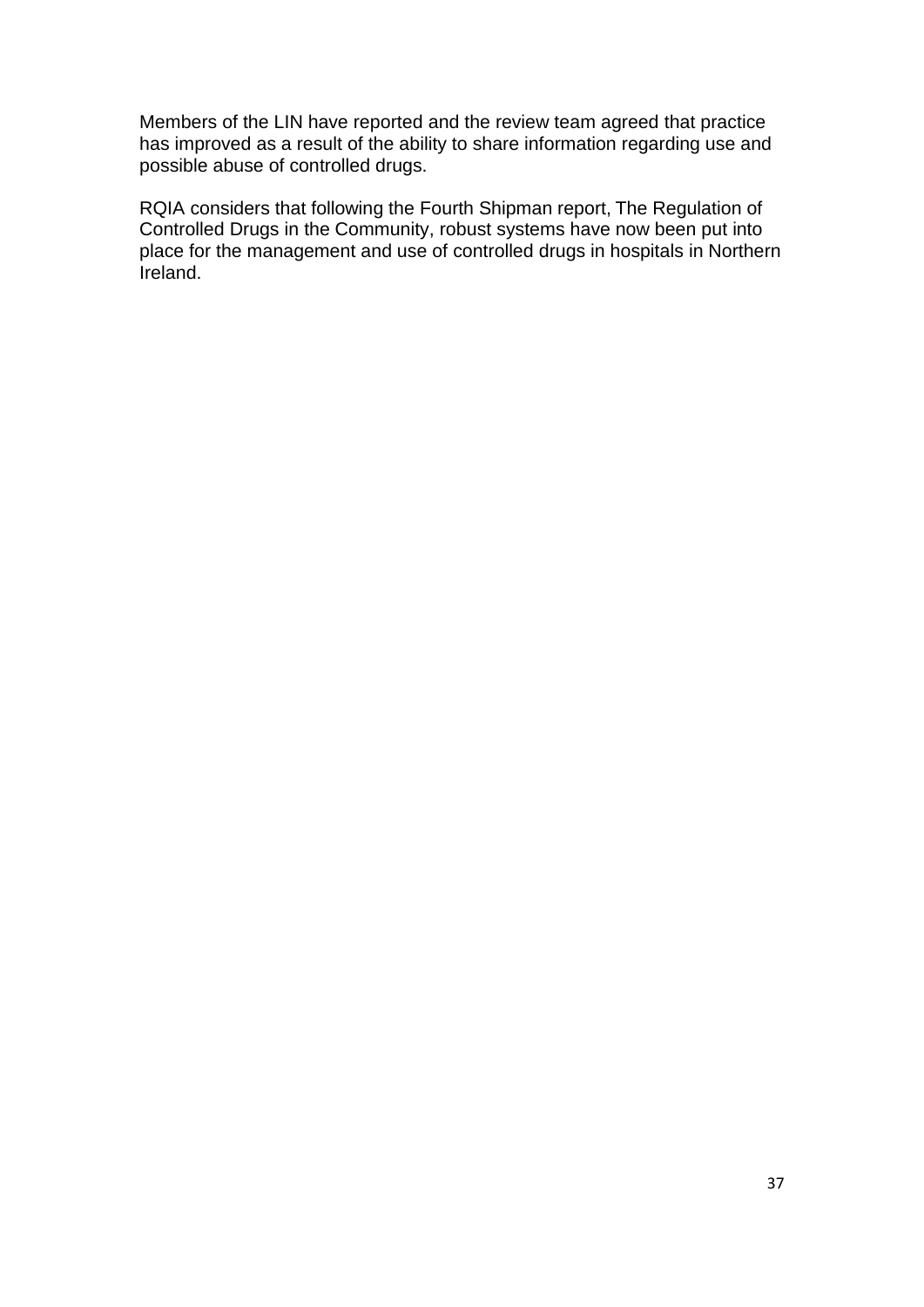# **8. Summary Recommendations**

### **Recommendation 1**

Trusts should review the arrangements to support Accountable Officers to ensure that they are provided with sufficient resources to carry out their role.

### **Recommendation 2**

Trusts should consider whether an annual controlled drugs report should be provided by the Accountable Officers to Trust Boards.

### **Recommendation 3**

Trusts should ensure that relevant staff at all levels in the organisation are aware of the role of the Accountable Officer.

### **Recommendation** 4

All trusts should continue to develop their monitoring processes for schedule 3, 4 and 5 drugs.

### **Recommendation 5**

Trusts should ensure that all relevant staff have an awareness of the potential for controlled drug abuse in the hospital setting and also of indicators of abuse.

### **Recommendation 6**

Trusts should ensure that ward handovers for controlled drugs are conducted in line with Standard Operating Procedures.

### **Recommendation 7**

Trusts should consider carrying out observation audits of controlled drug management.

### **Recommendation 8**

Trusts should assure themselves that appropriate training is provided for medical staff in the use and management of all schedules of controlled drugs.

### **Recommendation 9**

Trusts should work towards providing appropriate pharmacy resource into all wards that use controlled drugs.

### **Recommendation 10**

Trusts should continue to develop their policies for non – medical prescribing of controlled drugs which should include processes for monitoring and audit.

### **Recommendation 11**

Trusts should ensure multidisciplinary input when developing and reviewing Standard Operating Procedures.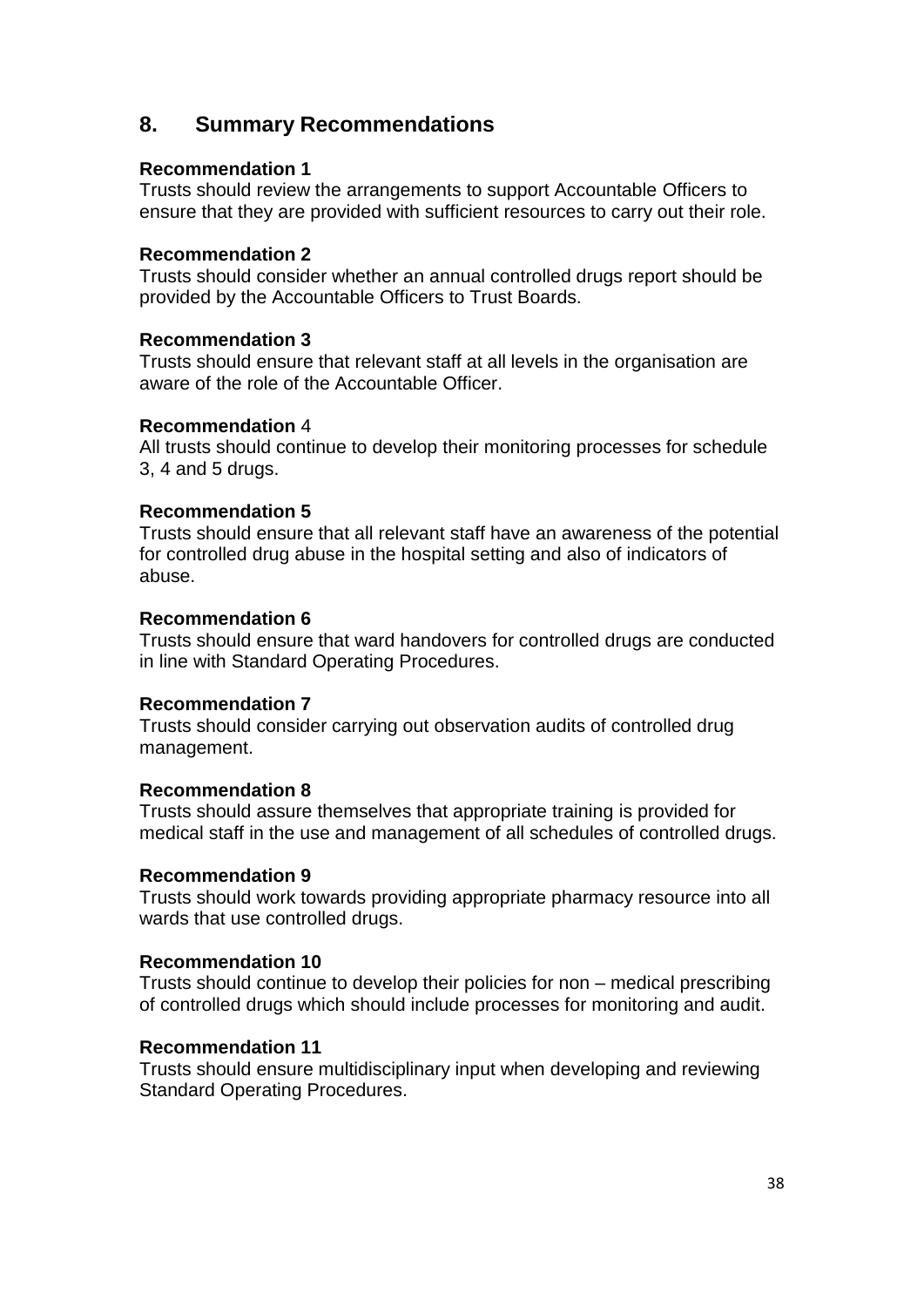#### **Recommendation 12**

Trusts should consider further local development of existing regional guidance to provide assurance that patients' own controlled drugs are being dealt with appropriately.

#### **Recommendation 13**

Trusts should establish methods of maintaining accurate lists of authorised signatories for controlled drugs.

#### **Recommendation 14**

All trusts should assure themselves that robust processes were in place regarding ordering, collecting and receiving a controlled drug.

#### **Recommendation 15**

Each trust should confirm its policy for dealing with sharing of personal information when it is felt to be appropriate.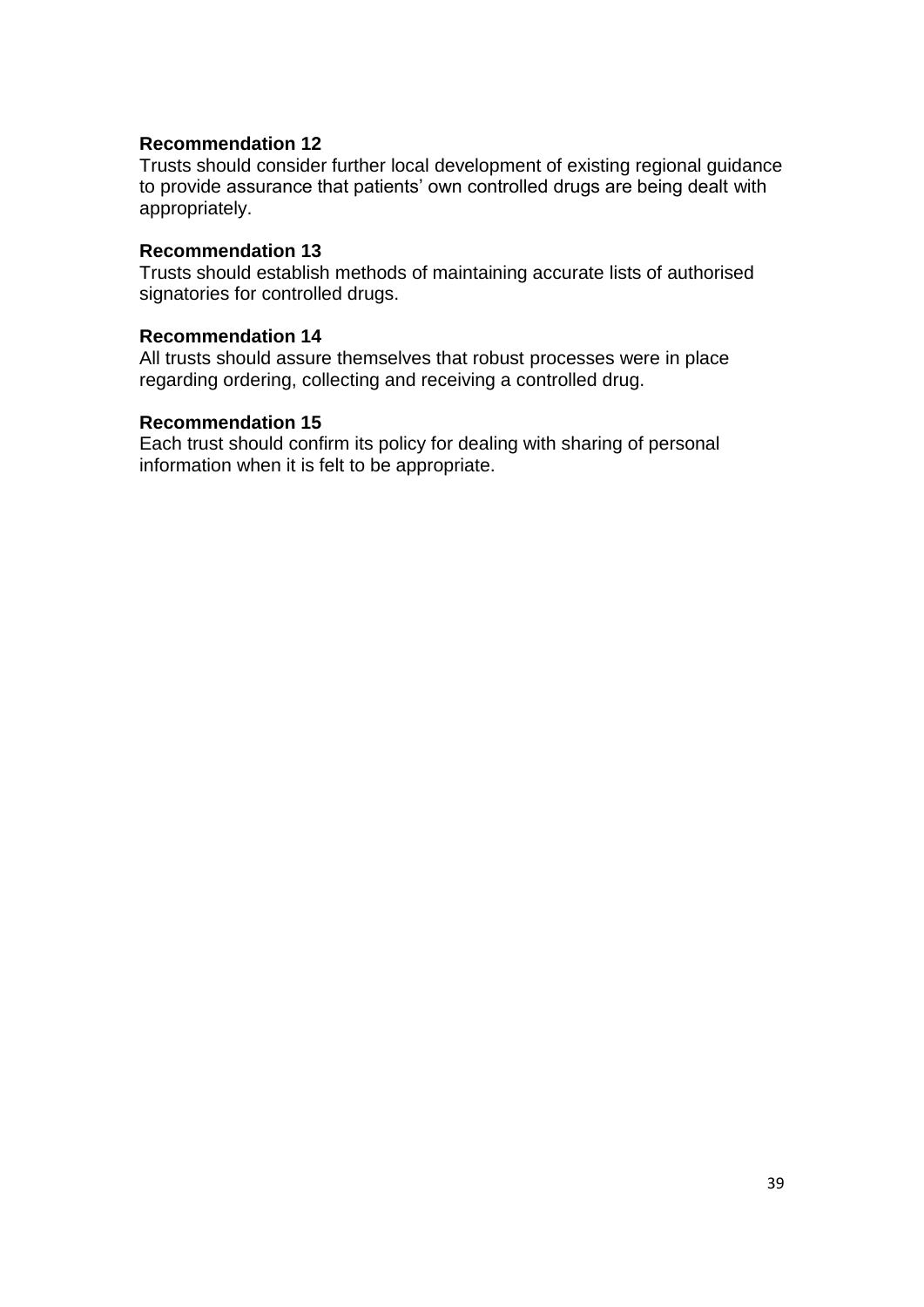# **Appendix A**

### **Controlled Drugs Schedules**

### **Schedule 1**

These drugs have no recognised medicinal use and include cannabis, cocoa leaf, lysergic acid diethylamide (LSD) and mescaline. The production, possession and supply of these drugs are limited to research or other special purposes.

### **Schedule 2**

Drugs include diamorphine (heroin), morphine, pethidine, amphetamines and cocaine. They are subject to safe custody requirements and must be stored in a locked receptacle, usually in an appropriate controlled drug cabinet or approved safe, which can only be opened by the person in lawful possession of the controlled drug, or a person authorised by the person. A register must be kept for schedule 2 CDs which must comply with relevant regulations.

### **Schedule 3**

The majority of Schedule 3 controlled drugs are exempt from safe custody requirements (including midazolam which was rescheduled on 1 January 2008 from Schedule 4) and may be stored with other medicines in the dispensary.

Some Schedule 3 drugs that do require safe custody are temazepam, buprenorphine flunitrazepam and diethylpropion.

### **Schedule 4**

Relates to and includes drugs which are exempt from safe custody requirements, and the requirement to maintain a register. Examples are most of the benzodiazepines (except midazolam and temazepam), and most of the anabolic and androgenic steroids.

### **Schedule 5**

Relates to and includes preparations of certain controlled drugs, which are exempt from full control, when present in medicinal products of low strengths as their risk of misuse is reduced.